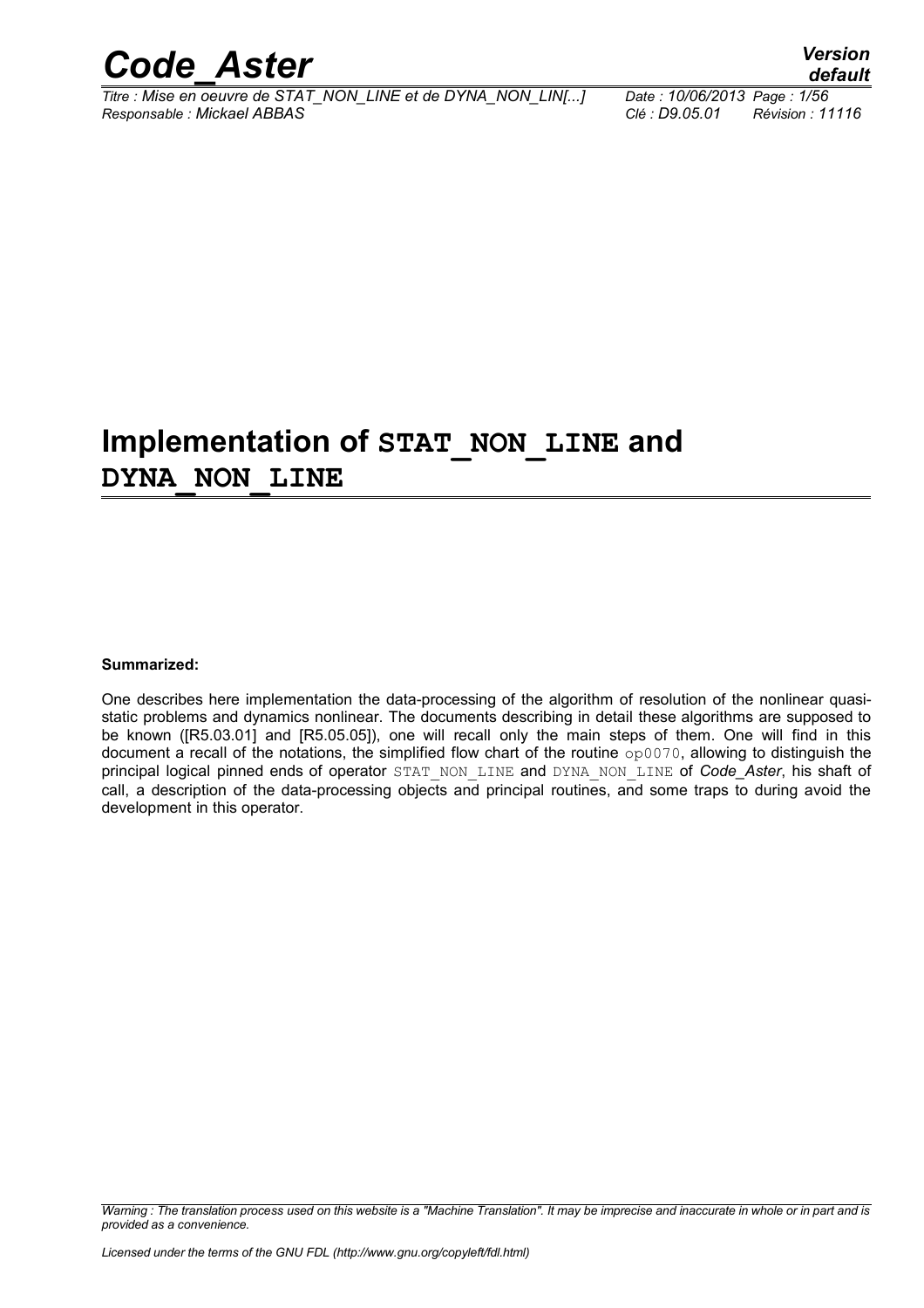# *Code\_Aster Version*<br>*Titre : Mise en oeuvre de STAT NON LINE et de DYNA NON LIN[...] Date : 10/06/2013 Page : 2/56*

*Titre : Mise en oeuvre de STAT\_NON\_LINE et de DYNA\_NON\_LIN[...] Date : 10/06/2013 Page : 2/56 Responsable : Mickael ABBAS Clé : D9.05.01 Révision : 11116*

| 2.4.1.3. Information on the convergence of computation - CONV 11                   |
|------------------------------------------------------------------------------------|
| 2.4.1.4. Parameters of the convergence criterion in stress - PARCON 11             |
|                                                                                    |
|                                                                                    |
|                                                                                    |
|                                                                                    |
|                                                                                    |
|                                                                                    |
|                                                                                    |
|                                                                                    |
|                                                                                    |
|                                                                                    |
|                                                                                    |
|                                                                                    |
|                                                                                    |
|                                                                                    |
| 2.4.3.4. Management of the archivage and the initial state (IN and OUT) - SDIETO20 |
|                                                                                    |
|                                                                                    |
|                                                                                    |
|                                                                                    |
|                                                                                    |
|                                                                                    |
|                                                                                    |
|                                                                                    |
|                                                                                    |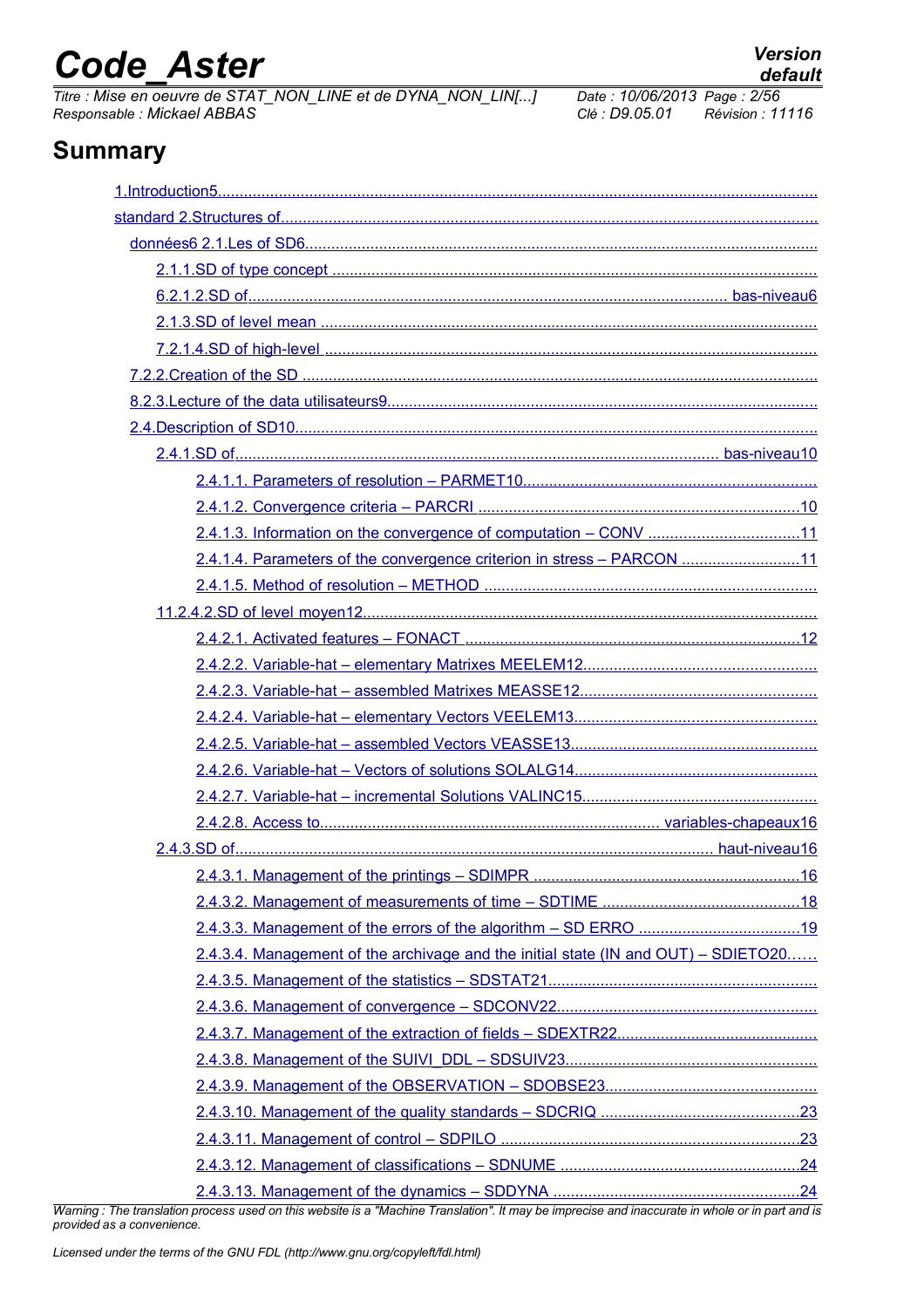| <b>Code Aster</b>                                                                           | <b>Version</b><br>default                                      |
|---------------------------------------------------------------------------------------------|----------------------------------------------------------------|
| Titre : Mise en oeuvre de STAT_NON_LINE et de DYNA_NON_LIN[]<br>Responsable : Mickael ABBAS | Date: 10/06/2013 Page: 3/56<br>Clé : D9.05.01 Révision : 11116 |
|                                                                                             |                                                                |
|                                                                                             |                                                                |
|                                                                                             |                                                                |
|                                                                                             |                                                                |
|                                                                                             |                                                                |
|                                                                                             |                                                                |
|                                                                                             |                                                                |
|                                                                                             |                                                                |
|                                                                                             |                                                                |
|                                                                                             |                                                                |
|                                                                                             |                                                                |
|                                                                                             |                                                                |
|                                                                                             |                                                                |
|                                                                                             |                                                                |
|                                                                                             |                                                                |
|                                                                                             |                                                                |
|                                                                                             |                                                                |
|                                                                                             |                                                                |
|                                                                                             |                                                                |
|                                                                                             |                                                                |
|                                                                                             |                                                                |
|                                                                                             |                                                                |
|                                                                                             |                                                                |
|                                                                                             |                                                                |
|                                                                                             |                                                                |
|                                                                                             |                                                                |
|                                                                                             |                                                                |
|                                                                                             |                                                                |
|                                                                                             |                                                                |
|                                                                                             |                                                                |
|                                                                                             |                                                                |
|                                                                                             |                                                                |
|                                                                                             |                                                                |
|                                                                                             |                                                                |
|                                                                                             |                                                                |
|                                                                                             |                                                                |
|                                                                                             |                                                                |
|                                                                                             |                                                                |
| .3. Computation of the quantities related to the limiting conditions dualized 42.5.5        |                                                                |
|                                                                                             |                                                                |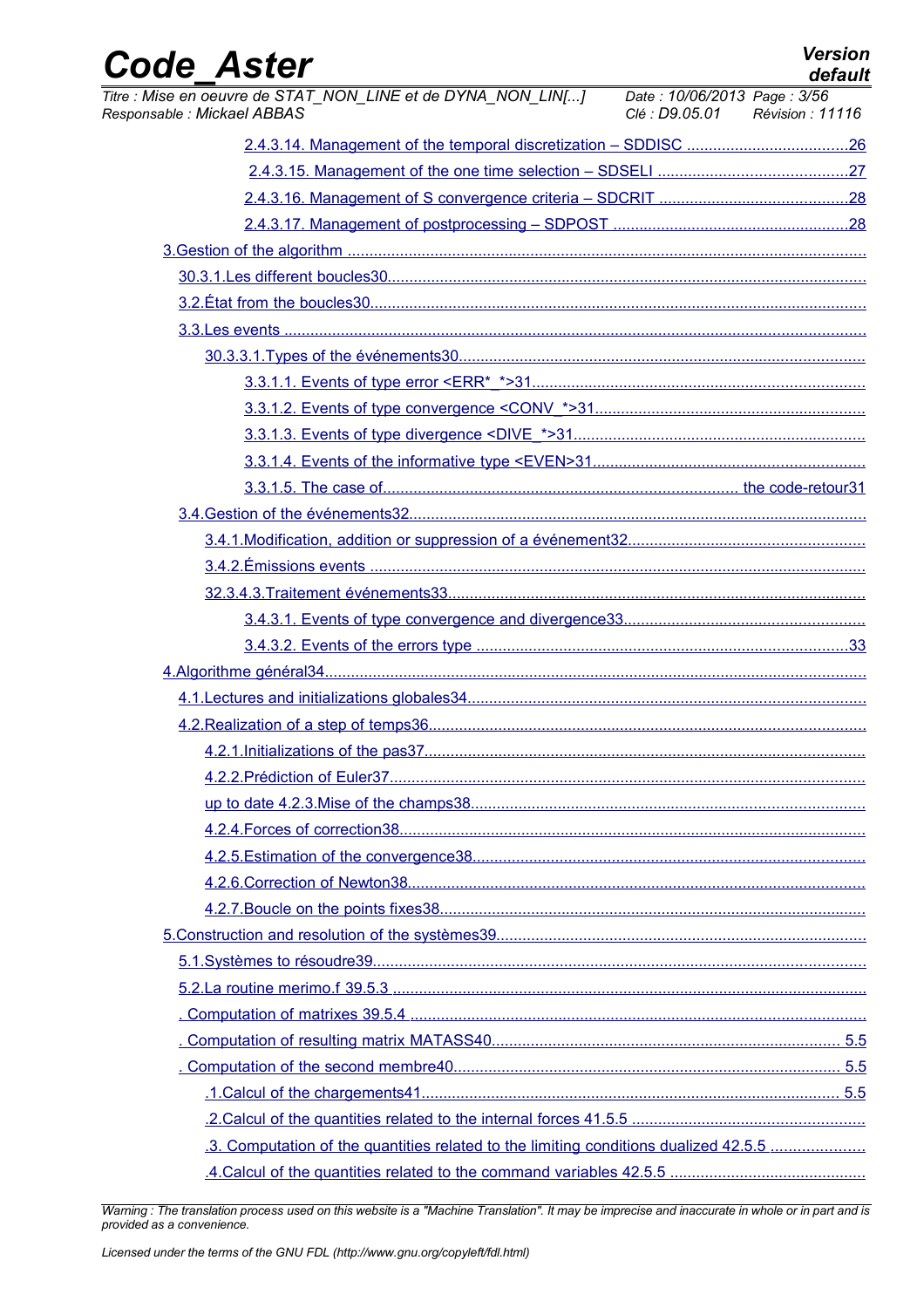| <b>Code Aster</b>                                                                           | <b>Version</b><br>default                                      |
|---------------------------------------------------------------------------------------------|----------------------------------------------------------------|
| Titre : Mise en oeuvre de STAT_NON_LINE et de DYNA_NON_LIN[]<br>Responsable : Mickael ABBAS | Date: 10/06/2013 Page: 4/56<br>Clé : D9.05.01 Révision : 11116 |
|                                                                                             |                                                                |
| .6. Calcul of the quantities related to the dynamics – lnertia forces and of damping 42.5.5 |                                                                |
|                                                                                             |                                                                |
|                                                                                             |                                                                |
|                                                                                             |                                                                |
|                                                                                             |                                                                |
|                                                                                             |                                                                |
|                                                                                             |                                                                |
|                                                                                             |                                                                |
|                                                                                             |                                                                |

 [generic .STRUCT: the SDLIST 45 .................................................................................... Introduction](#page-54-0)

*Warning : The translation process used on this website is a "Machine Translation". It may be imprecise and inaccurate in whole or in part and is provided as a convenience.*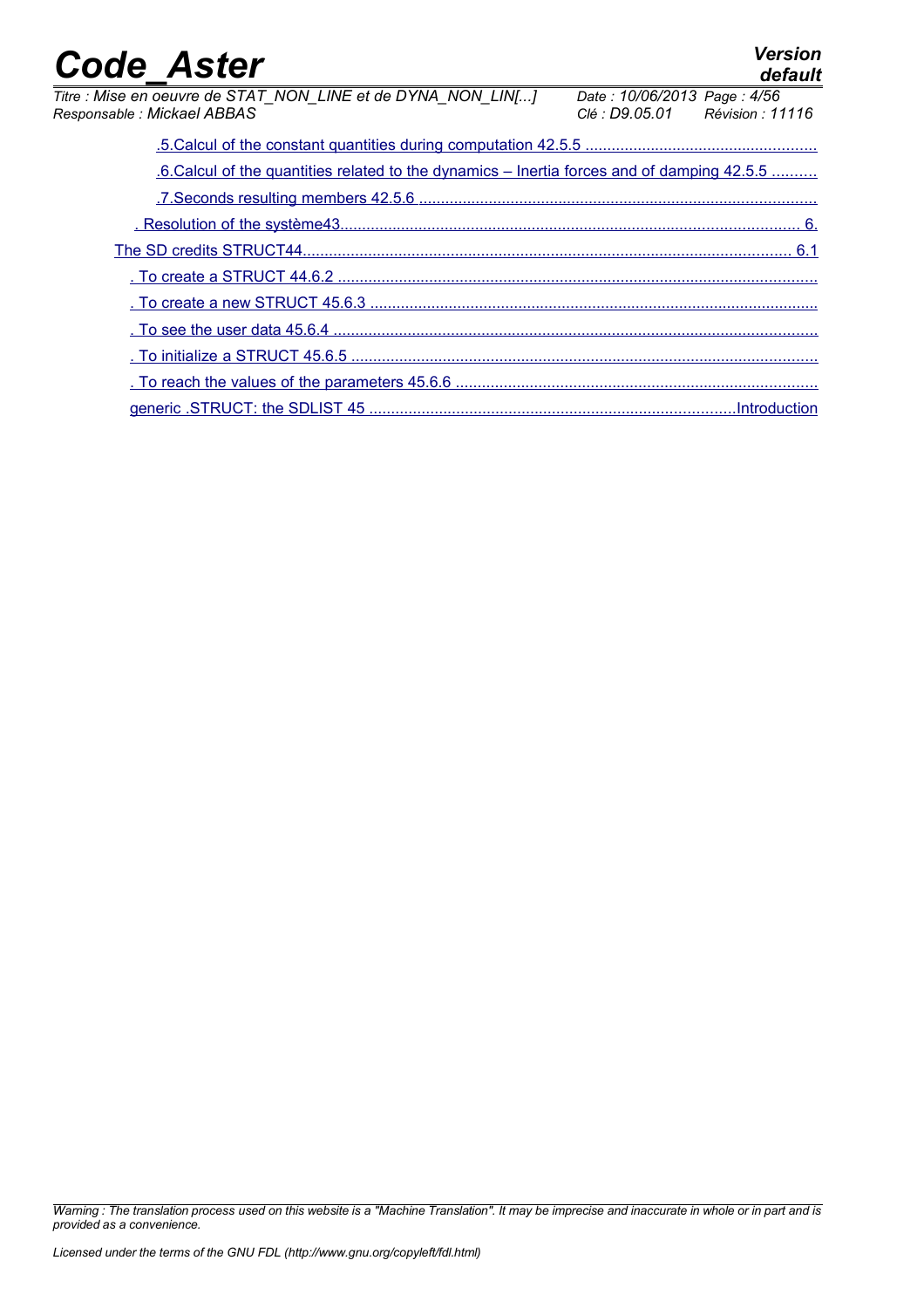*Titre : Mise en oeuvre de STAT\_NON\_LINE et de DYNA\_NON\_LIN[...] Date : 10/06/2013 Page : 5/56 Responsable : Mickael ABBAS Clé : D9.05.01 Révision : 11116*

*default*

<span id="page-4-0"></span>**1**

the operator op0070.f consists of several parts: Reading

- 1) of the data; Initialization
- 2) of the data; Construction
- 3) and resolution of a linear system Setting
- 4) with-day of the fields; Archivage
- 5) of the results, postprocessings;

The whole being encapsulated in three levels of loop: time step, loops of fixed point (for the contact) and iterations of Newton with management of an event-driven type. This

document proposes the description of these various zones of the operator, while insisting particularly on with dimensions one structuring SD (§ 2) [6](#page-5-3) events (§ 3.3 [38](#page-37-2) and on the general algorithm, buckles by loop (§ 4 [42](#page-41-1) It should be noted that

to help with the débugage, it is possible med file to save the fields of displacements in one, with each iteration of Newton. For that, it is necessary to overload the routine dbgcha.f by changing the Boolean DBG=. FALSE. in DBG=. FALSE. The fields of displacements will be then saved in a file with med format, on the logical unit 80 (not to forget to add a file on this output unit in astk) Data structures

*Warning : The translation process used on this website is a "Machine Translation". It may be imprecise and inaccurate in whole or in part and is provided as a convenience.*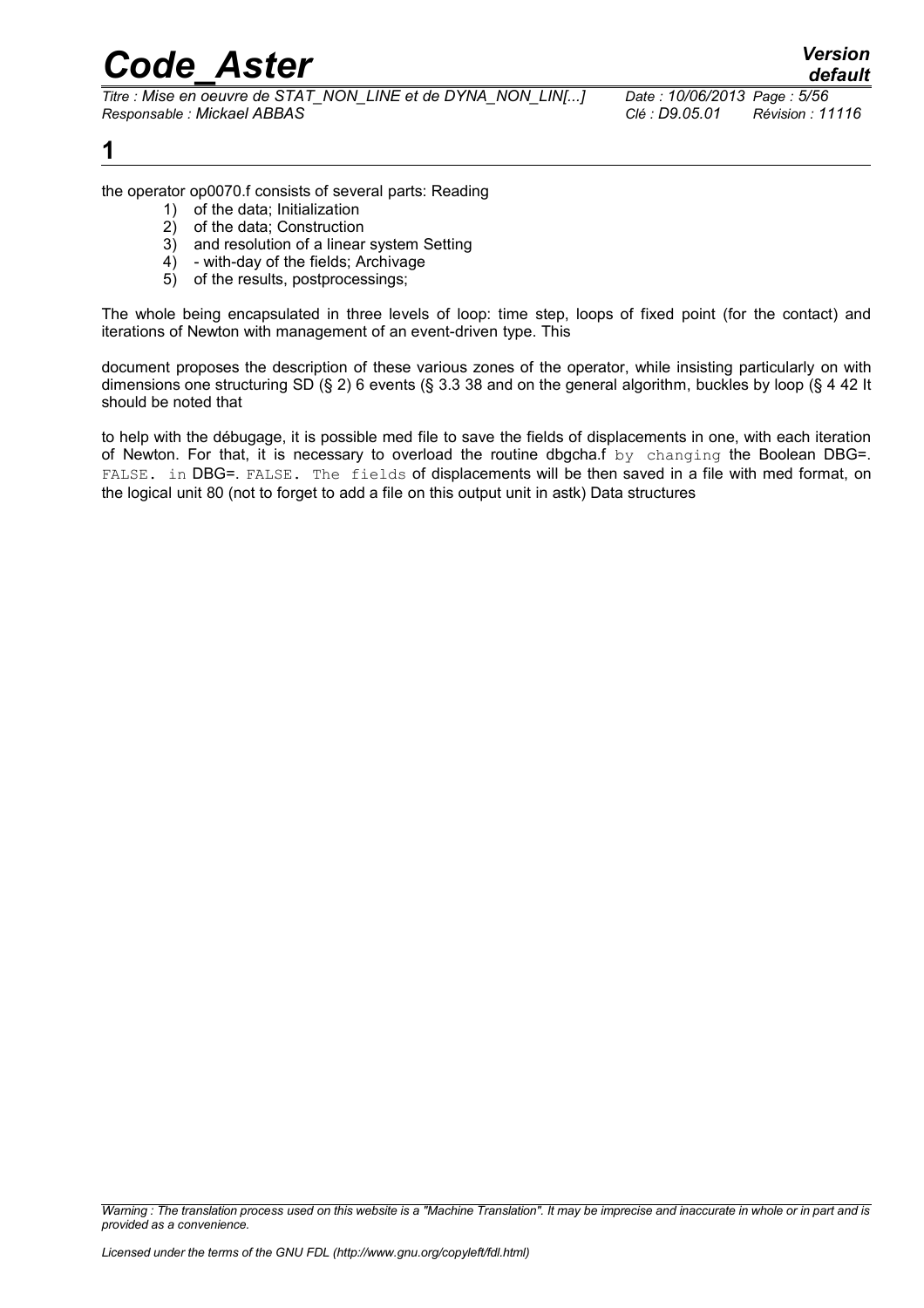*Titre : Mise en oeuvre de STAT\_NON\_LINE et de DYNA\_NON\_LIN[...] Date : 10/06/2013 Page : 6/56 Responsable : Mickael ABBAS Clé : D9.05.01 Révision : 11116*

### <span id="page-5-3"></span>**2 a SD**

passes by several phases: Creation

- of the SD: Reading
- of information of the user and storage in the SD; Initializations
- of the SD; Destruction
- of the SD; The SD

necessarily do not pass by all these phases. The types

### <span id="page-5-2"></span>**2.1 of SD four**

levels of SD are introduced: Concepts

1.coming from other commands or products by the command itself; The SD

2."low-level" are variables FORTRAN (of the tables of the simple type), without routine of access; The SD

3."layer-level" are variables FORTRAN (of the tables of the simple type) having routines of access. In this category, one will find the vector of activated features FONACT and the variable-hats which are tables of character strings containing of the more complex objects (matrixes, vectors, etc); The SD

4."high-level" are JEVEUX objects specific with the operator (with routines of access) or to the SD standards of Code Aster who will remain interns with the operator; The SD

low-level, are, in general, a remainder of the old versions of op0070.f. Their total disappearance and their resorption with the profit of the SD of high-level remain to be made. NB:

In the description of the SD, column # is a sequence number making it possible to locate them. SD of

### <span id="page-5-1"></span>**2.1.1 type concept the concepts**

come from another operator or are built by the operator to be used in other commands. They are built exclusively on SD standards in Code\_Aster *(fields* , classifications, etc). Their contents are described in documentations of the D4 type. Here the exhaustive list of these SD in op0070  $\cdot$  f: # Standard

|                | <b>Description</b>                   | Name generally | used 1 Mesh              |
|----------------|--------------------------------------|----------------|--------------------------|
|                | sd_mailla                            | M AILLA        | 2 Models                 |
| $\overline{2}$ | sd_modele                            | MODELE         | 3 Result                 |
| 3              | sd resultat                          | RESULT         | 4<br>Characteris<br>tics |
| $\overline{4}$ | elementary will sd_cara              | elem CARELE    | 6 Loadings               |
| 6              | $sd$ $\perp$                         | loads LISCHA   | 7<br>Material<br>field   |
| 7              | and command variables sd cham        | mater SUBDUE   | 8<br>Definition          |
| 8              | of the contacts sd contact           | DEFICO         | 9<br>Definition          |
| 9              | of unilateral connections sd contact | DEFICU         | SD of                    |

### <span id="page-5-0"></span>**2.1.2 low-level These SD**

are tables, their length is thus important. To avoid the errors (bad recopy lengths), they pre-are dimensioned in  $op0070$ .f, via a PARAMETER, the size is then  $(*)$  in the routines called. # Description

| <b>Standard</b>         | ⊺Name 11      | <b>Parameters</b> |
|-------------------------|---------------|-------------------|
| 11 of resolution REAL ( | ZPMET) PARMET | Convergence       |
|                         |               |                   |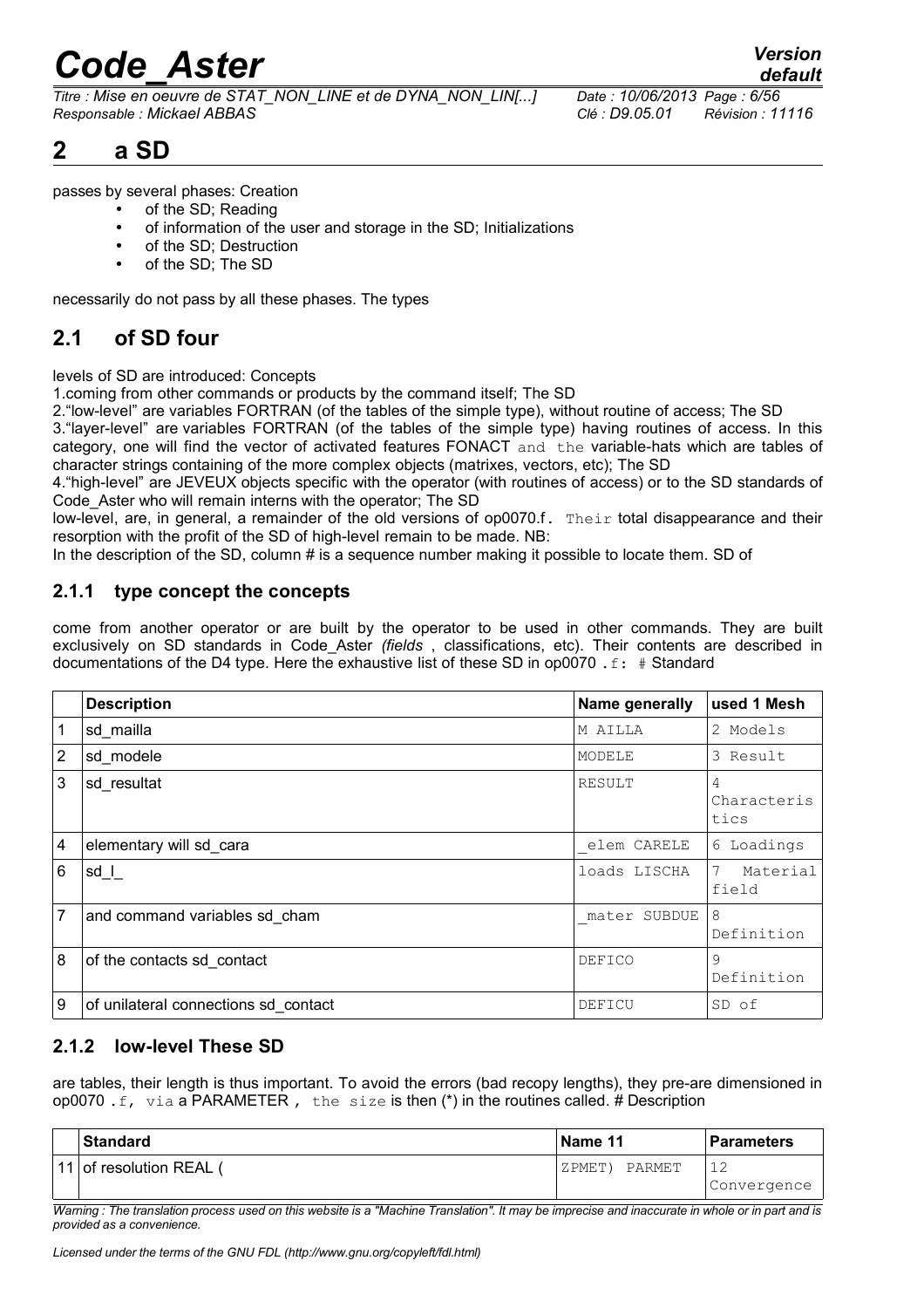| <b>Code Aster</b> | <b>Version</b> |
|-------------------|----------------|
|                   | default        |

*Titre : Mise en oeuvre de STAT\_NON\_LINE et de DYNA\_NON\_LIN[...] Date : 10/06/2013 Page : 7/56 Responsable : Mickael ABBAS Clé : D9.05.01 Révision : 11116*

|                                                  |              |               | criteria          |
|--------------------------------------------------|--------------|---------------|-------------------|
| $12$ REAL (                                      |              | ZPCRI) PARCRI | 13<br>Information |
| 13 on convergence of computation REAL (          | ZCONV) CONV  |               | 14<br>Parameters  |
| 14 of the convergence criterion in stress REAL ( |              | ZPCON) PARCON | 15 Method         |
| 15 of resolution CHAR*                           | 16<br>METHOD | (ZNMETH)      | SD of             |

### <span id="page-6-1"></span>**2.1.3 mean level the SD**

of mean level is intermediate between the SD "low-level" and the SD "high-level". Indeed, these variables are simple objects FORTRAN but have routines of access. They are thus "low-level" from the point of view of storage, but their access is done by specific routines, just like the SD of "high-level". # Description

|    | <b>Standard</b>                            | Name 10      |          | s     | <b>Functionalitie</b> |
|----|--------------------------------------------|--------------|----------|-------|-----------------------|
|    | 10 activated INTEGER                       | (100) FONACT |          |       | 16 Variable           |
| 16 | - hat - elementary Matrixes CHAR*          | 19<br>MEELEM | (ZMEELM) |       | 17 Variable           |
| 17 | - hat - assembled Matrixes CHAR*           | 19<br>MEASSE | (ZMEASS) |       | 18 Variable           |
|    | 18 - hat - elementary Vectors CHAR*        | 19<br>VEELEM | (ZVEELM) |       | 19 Variable           |
| 19 | I-hat – assembled Vectors CHAR*            | 19<br>VEASSE | (ZVEASS) |       | 20 Variable           |
| 20 | - hat - Fields solutions CHAR*             | 19<br>SOLALG | (ZSOLAL) |       | 21 Variable           |
| 21 | - hat - Fields incremental solutions CHAR* | 19<br>VALINC | (ZVALIN) | SD of |                       |

### <span id="page-6-0"></span>**2.1.4 high-level All**

these SD is built on JEVEUX objects and their access is done via dedicated routines (encapsulation of the data) when the SD are specific. One does not reconsider the nine first, which are concepts contained in the keywords of the operator or products by the operator (§ 2.1.1 [6](#page-5-1) Standard

|                 | <b>Description</b>                                       | Name 5        | Card          |
|-----------------|----------------------------------------------------------|---------------|---------------|
| 5               | of behavior sd carte                                     | COMPOR        | 22<br>Solver  |
| 22 <sub>2</sub> | sd solvor                                                | SOLVEU        | 23<br>Stamps  |
| 23              | preconditionning sd matr                                 | asse MAPREC   | 24<br>Stamps  |
|                 | 24 assembled resolution sd_matr                          | asse MATASS   | 25 Card       |
|                 | 25 of the convergence criteria for the behavior sd_carte | CARCRI        | 26 Card       |
|                 | 26 of the command variables of reference sd_carte        | <b>COMREF</b> | 27 Card       |
| 27 <sub>1</sub> | of the code-returns error of the behavior sd carte       | CODERE        | 28<br>Classif |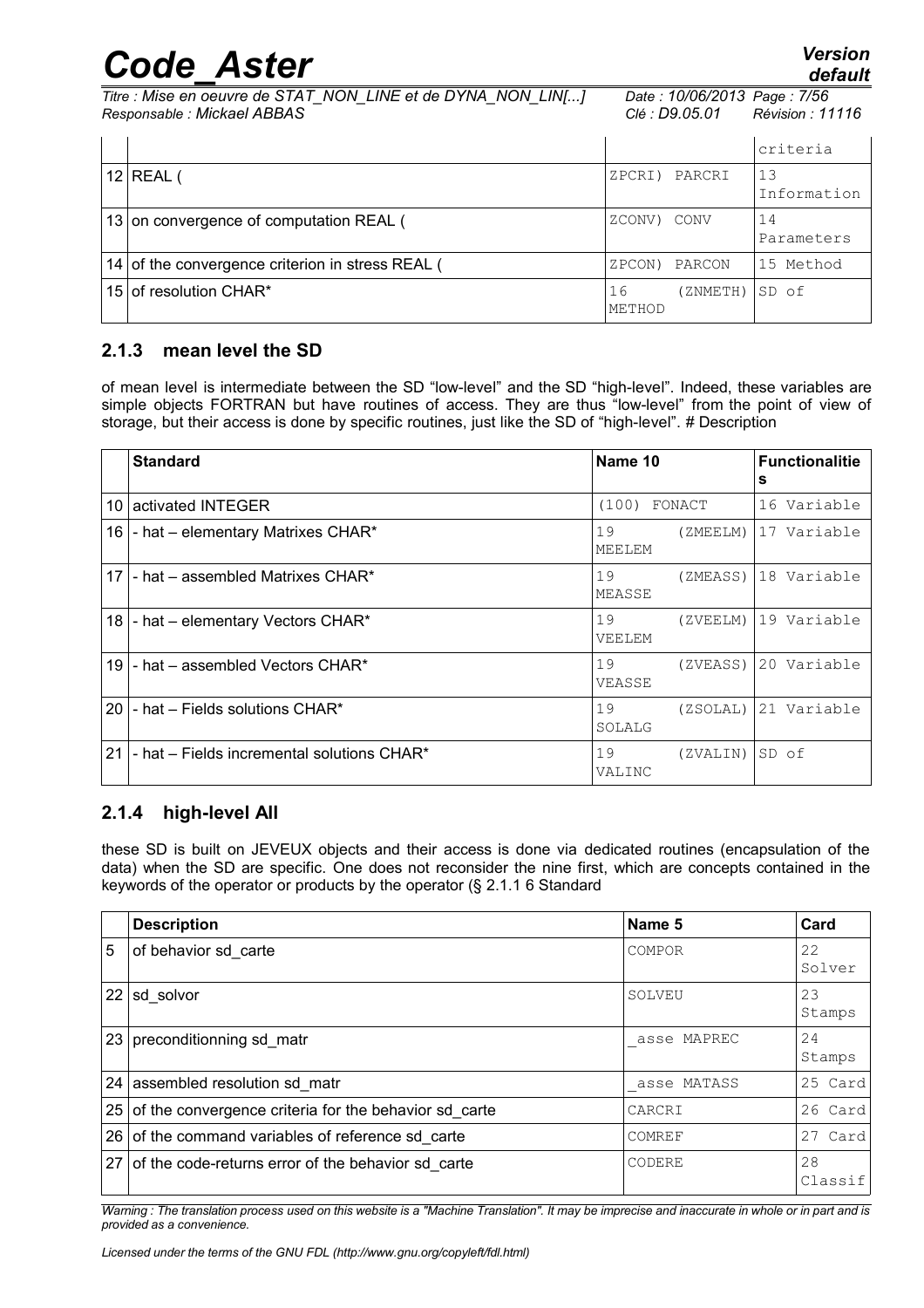*default*

| Titre : Mise en oeuvre de STAT_NON_LINE et de DYNA_NON_LIN[]<br>Responsable : Mickael ABBAS | Date: 10/06/2013 Page: 8/56<br>Clé : D9.05.01 | Révision: 11116                                                                                                                                             |
|---------------------------------------------------------------------------------------------|-----------------------------------------------|-------------------------------------------------------------------------------------------------------------------------------------------------------------|
|                                                                                             |                                               | ication                                                                                                                                                     |
| 28 sd_nume                                                                                  | ddl NUMDDL                                    | 29<br>Classif<br>ication                                                                                                                                    |
| 29 fixes (used for the contact continuous method) sd_nume                                   | ddl NUMFIX                                    | 30<br>Managem<br>ent                                                                                                                                        |
| 30 of the printings specific                                                                | to op0070 .f SDIMPR                           | 31<br>M<br>$\begin{array}{ccc} 0 & \omega & \omega & \omega \\ 0 & \omega & \omega & \omega \end{array}$<br>m<br>$\epsilon$<br>$\mathsf{n}$<br>$\mathsf{t}$ |
| 31 of measurements of time specific                                                         | to op0070 .f SDTIME                           | 32<br>$\mathbb N$<br>a<br>a<br>g<br>a<br>g<br>m<br>$\in$<br>$\mathsf{n}$<br>$\mathsf{t}$                                                                    |
| 32 of the errors of the algorithm specific                                                  | to op0070 .f SDERRO                           | 33<br>$\mathbb N$<br>$\frac{a}{n}$<br>a<br>$\mathcal{G}$<br>$\in$<br>m<br>$\in$<br>n<br>t                                                                   |
| 33 of the archivage and the initial state (IN and OUT) specific                             | to op0070 .f SDIETO                           | 34<br>M<br>$\alpha$<br>$\frac{a}{b}$ a $\frac{b}{c}$<br>m<br>$\epsilon$<br>$\mathsf{n}$<br>$\mathsf{t}$                                                     |
| 34 of the statistics specific                                                               | to op0070 .f SDSTAT                           | 35<br>M,<br>a                                                                                                                                               |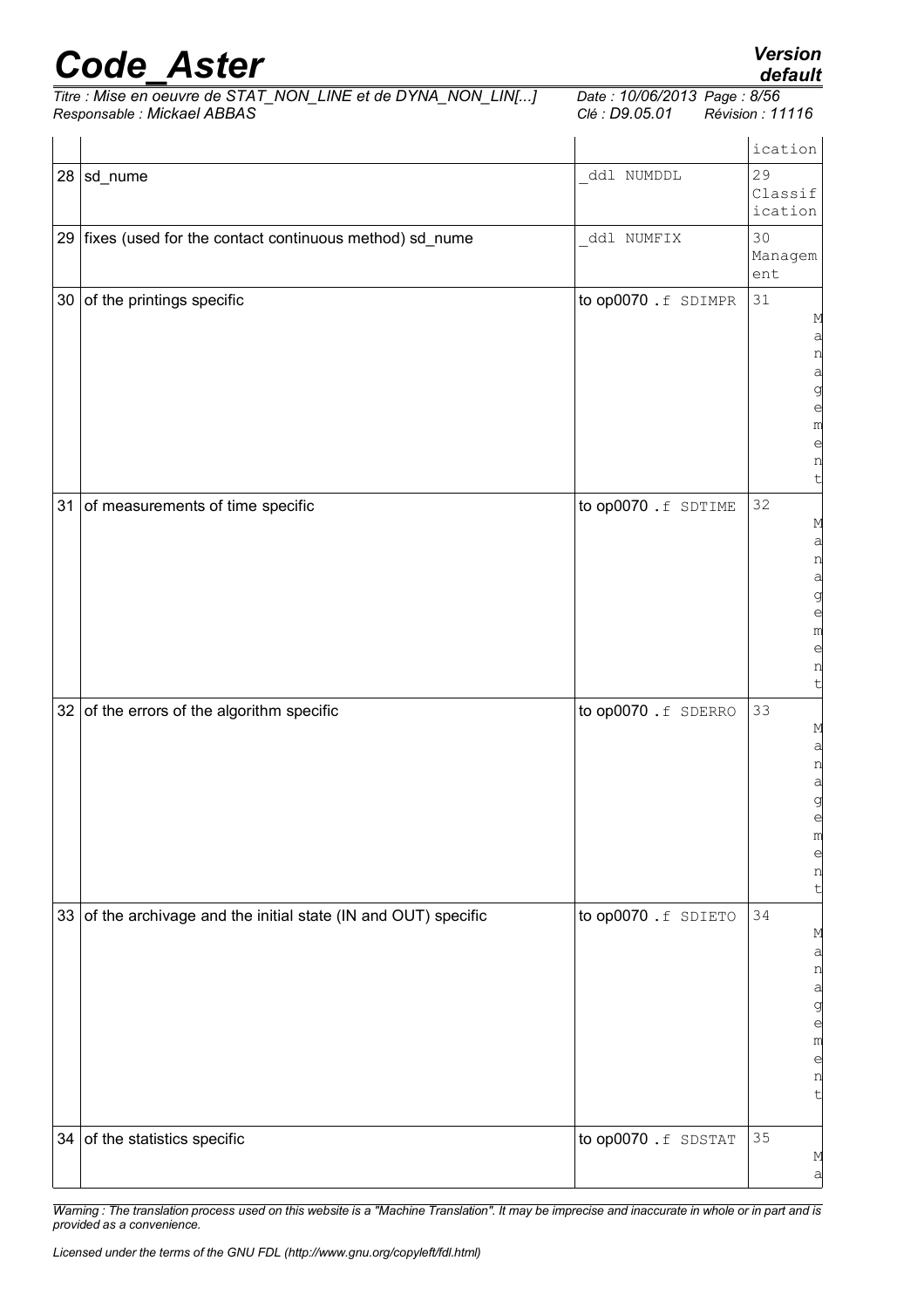| <b>Code Aster</b>                                                                           |                                               | <b>Version</b><br>default                                   |
|---------------------------------------------------------------------------------------------|-----------------------------------------------|-------------------------------------------------------------|
| Titre : Mise en oeuvre de STAT_NON_LINE et de DYNA_NON_LIN[]<br>Responsable : Mickael ABBAS | Date: 10/06/2013 Page: 9/56<br>Clé : D9.05.01 | Révision: 11116                                             |
|                                                                                             |                                               | η<br>ą<br>đ<br>e<br>m<br>е<br>n<br>t                        |
| 35 of convergence specific                                                                  | to op0070 .f SDCONV                           | 36<br>М<br>a<br>n<br>ą<br>g<br>e<br>m<br>e<br>n<br>t        |
| 36 of the SUIVI_DDL specific                                                                | to op0070 .f SDSUIV                           | 37<br>Μ<br>a<br>n<br>ą<br>đ<br>e<br>m<br>е<br>n<br>t        |
| $37$ of the quality standards specific                                                      | to op0070 .f SDCRIQ                           | $38\,$<br>M<br>ŋ<br>ą<br>đ<br>e<br>m<br>е<br>ŋ<br>t         |
| $38$ of control specific                                                                    | to op0070 .f SDPILO                           | 39<br>Μ<br>ą<br>n<br>ᅨ<br>$\frac{9}{4}$<br>m<br>е<br>ŋ<br>t |
| 39 of classifications specific                                                              | to op0070 .f SDNUME                           | 40<br>M<br>ą<br>ŋ                                           |

*Warning : The translation process used on this website is a "Machine Translation". It may be imprecise and inaccurate in whole or in part and is provided as a convenience.*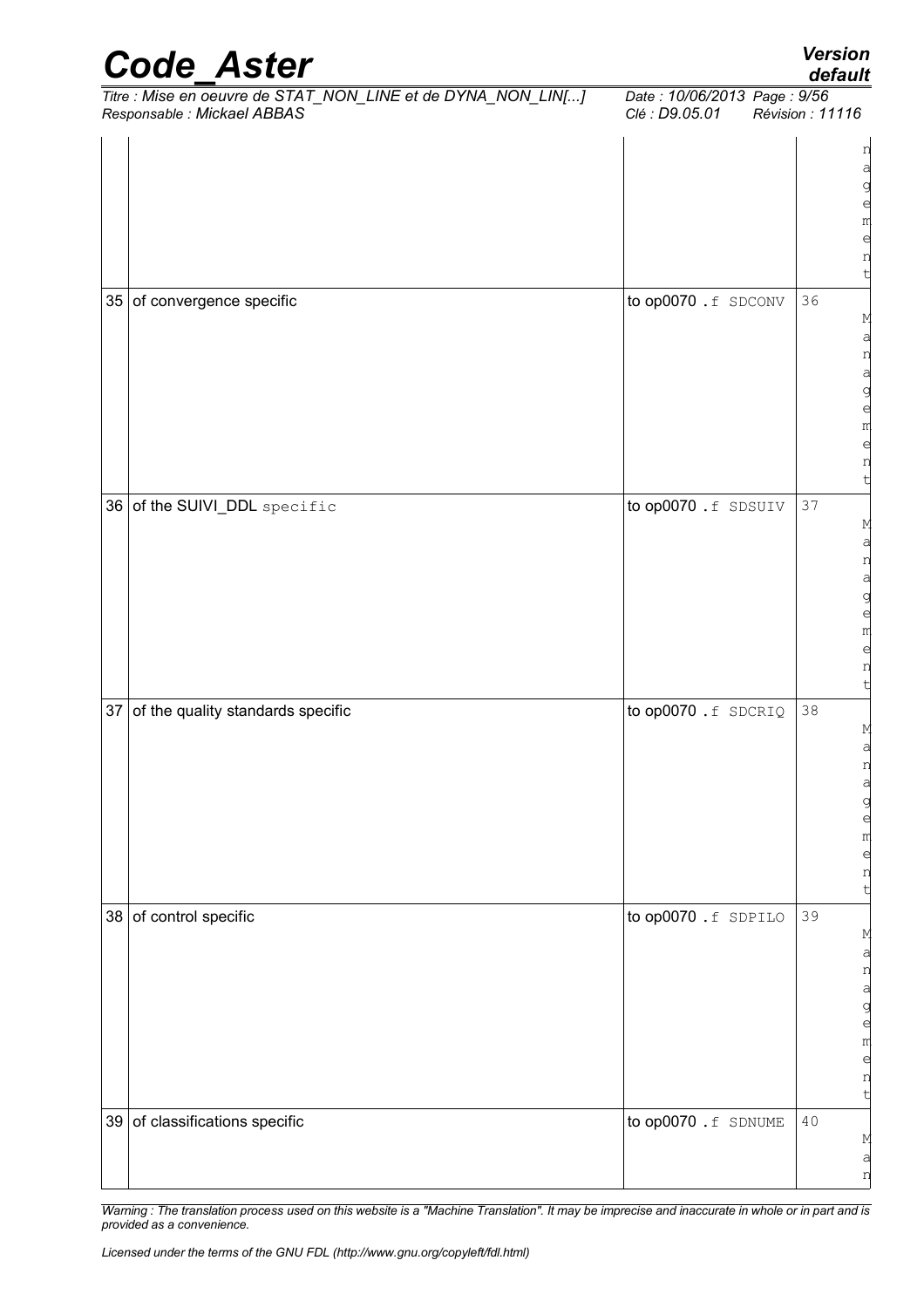| <b>Code Aster</b>                                                                           | <b>Version</b><br>default                                                          |
|---------------------------------------------------------------------------------------------|------------------------------------------------------------------------------------|
| Titre : Mise en oeuvre de STAT_NON_LINE et de DYNA_NON_LIN[]<br>Responsable : Mickael ABBAS | Date: 10/06/2013 Page: 10/56<br>Clé : D9.05.01<br>Révision: 11116                  |
|                                                                                             | а<br>g<br>e<br>m<br>$\in$<br>n                                                     |
| 40 of the dynamics specific                                                                 | t<br>41<br>to op0070 .f SDDYNA<br>Μ<br>а<br>n<br>a<br>$\frac{0}{2}$<br>m           |
| of the temporal discretization specific<br>41                                               | $\in$<br>n<br>t<br>42<br>to op0070 .f SDDISC<br>Μ<br>а                             |
|                                                                                             | n<br>a<br>$\frac{0}{2}$<br>m<br>$\triangleleft$<br>n<br>t                          |
| $42$ of the convergence criteria specific                                                   | 43<br>to op0070 .f SDCRIT<br>Μ<br>a<br>a<br>g<br>e<br>m<br>е<br>n<br>t             |
| 43 of the OBSERVATION specific                                                              | 44<br>to op0070 .f SDOBSE<br>Μ<br>а<br>n<br>а<br>g<br>$\infty$<br>m<br>е<br>n<br>t |
| 44 of postprocessing (MODE_VIBR and CRIT _ STAB) specific                                   | to op0070 .f SDPOST<br>45<br>Е<br>n<br>e<br>r                                      |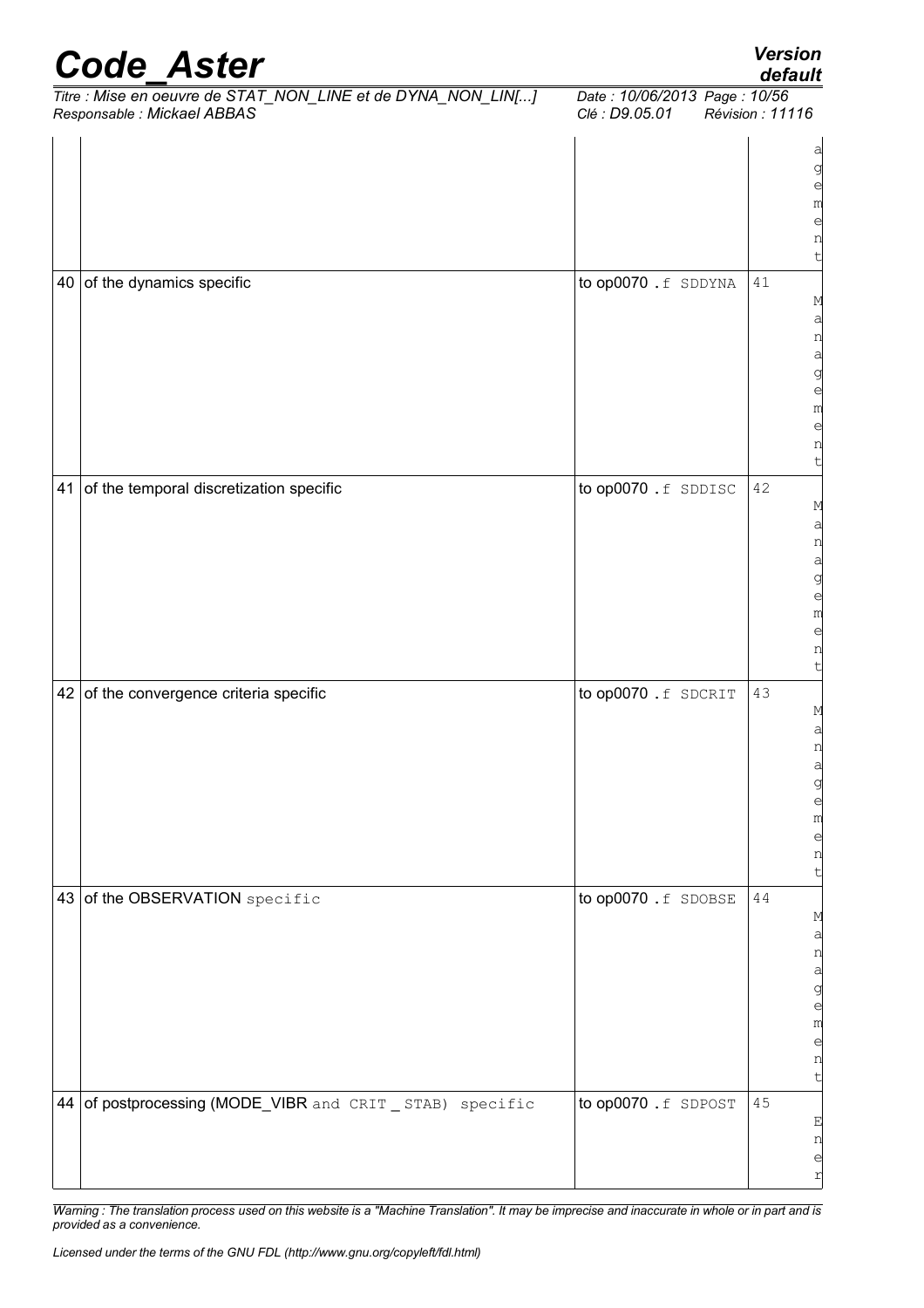|                                                                                             | <b>Code Aster</b>           |                                                | <b>Version</b><br>default                       |
|---------------------------------------------------------------------------------------------|-----------------------------|------------------------------------------------|-------------------------------------------------|
| Titre : Mise en oeuvre de STAT_NON_LINE et de DYNA_NON_LIN[]<br>Responsable : Mickael ABBAS |                             | Date: 10/06/2013 Page: 11/56<br>Clé : D9.05.01 | Révision: 11116                                 |
|                                                                                             |                             |                                                | đ<br>И                                          |
|                                                                                             |                             |                                                | m<br>a<br>η<br>ą<br>$\frac{9}{4}$               |
|                                                                                             |                             |                                                | m<br>е<br>n<br>t                                |
|                                                                                             | $45$ specific               | to op0070 .f SDENER                            | 46<br>R<br>e<br>s<br>q<br>ч<br>t<br>i<br>d<br>n |
|                                                                                             | 46 of the contact specific  | to op0070 .f RESOCO                            | 47<br>R<br>e<br>s<br>q<br>ч<br>비<br>d<br>n      |
|                                                                                             | 47 of LIAISON_UNIL specific | to op0070 .f RESOCU                            | the<br>끠<br>۹<br>$\mathbf{S}$<br>t              |

of the document will primarily describe the contents, the use and the access to the SD specific to op 0070 . f. Creation

### <span id="page-10-0"></span>**2.2 of the SD the following**

table summarizes the origin of the creation of the SD. # Description

|   | <b>Standard</b> | <b>Creation</b> | 1 Mesh                  |          |
|---|-----------------|-----------------|-------------------------|----------|
|   | sd mailla       | comes           | from<br>.comm<br>Models | the<br>2 |
| 2 | sd modele       | comes           | from<br>.comm<br>Result | the<br>3 |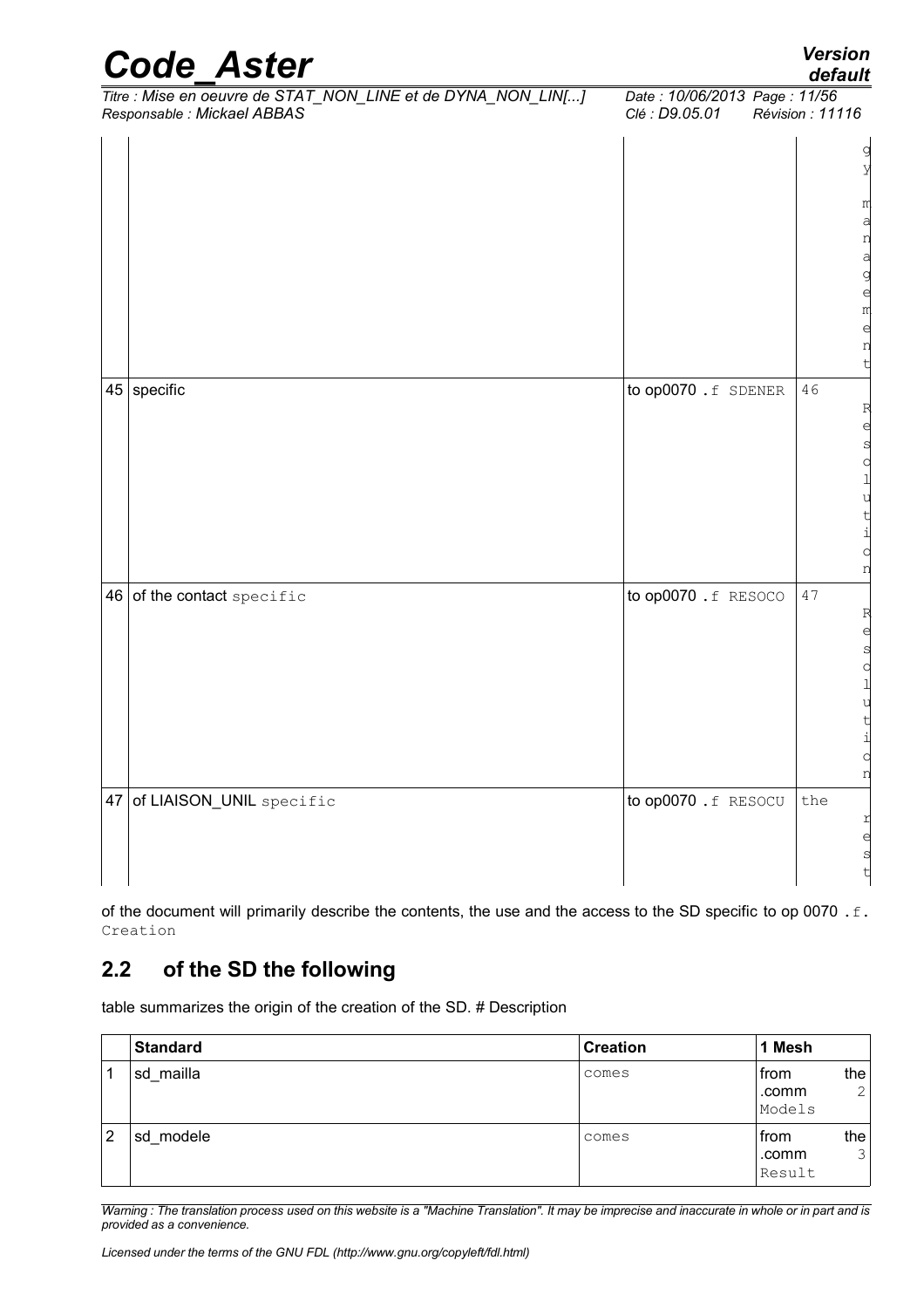# *Code\_Aster Version*<br>*Titre : Mise en oeuvre de STAT NON LINE et de DYNA NON LIN[...] Date : 10/06/2013 Page : 12/56*

*default*

*Titre : Mise en oeuvre de STAT\_NON\_LINE et de DYNA\_NON\_LIN[...] Date : 10/06/2013 Page : 12/56 Responsable : Mickael ABBAS Clé : D9.05.01 Révision : 11116*

| 3                | sd resultat                                         | nmnoli.f                                | 4<br>Characteris<br>tics                     |
|------------------|-----------------------------------------------------|-----------------------------------------|----------------------------------------------|
| $\overline{4}$   | elementary sd_cara_                                 | elem comes from                         | the .comm 5<br>Card                          |
| 5                | behavior sd carte                                   | nmdocc.f 6                              | Loadings                                     |
| 6                | sd I charges                                        | nmdoch.f<br>$7\phantom{.0}$<br>Material | coded                                        |
| $\overline{7}$   | sd_cham_mater                                       | from<br>comes<br>.comm                  | the 8 Definition                             |
| 8                | the contacts sd_contact comes                       | from the .comm                          | 9 Definition                                 |
| $\boldsymbol{9}$ | unilateral connections sd contact comes             | from the .comm                          | 10 Features                                  |
| 10               | activated INTEGER (100)                             | 11<br>op0070.f<br>Parameters            |                                              |
|                  | 11   resolution REAL (ZPMET) op                     | 0070.f<br>12<br>Convergence<br>criteria |                                              |
|                  | 12   REAL (ZPCRI) op                                | 0070.f<br>13<br>Information             |                                              |
| 13               | convergence of computation REAL (ZCONV) op          | 0070.f<br>14<br>Parameters              |                                              |
| 14               | the convergence criterion in stress REAL (ZPCON) op | 0070.f 15 Method                        | of                                           |
| 15               | CHAR*16 (ZNMETH                                     | op0070.f<br>Variable                    | $16$ - hat                                   |
| 16               | - elementary Matrixes CHAR*19 (ZMEELM               | op0070.f<br>17<br>Variable              | - hat                                        |
| 17               | - assembled Matrixes CHAR*19 (ZMEASS                | op0070.f<br>18<br>Variable              | - hat                                        |
| 18               | - elementary Vectors CHAR*19 (ZVEELM                | op0070.f<br>19<br>Variable              | - hat                                        |
|                  | 19 - assembled Vectors CHAR*19 (ZVEASS              | op0070.f<br>Variable                    | $20$ - hat                                   |
|                  | 20 - Fields solutions CHAR*19 (ZSOLAL               | op0070.f<br>21<br>Variable              | - hat                                        |
| 21               | - Fields incremental solutions CHAR*19 (ZVALIN      | op0070.f<br>Solver                      | $22$ sd                                      |
| 22               | nmlect.f                                            | 23 Matrix                               | of<br>preconditio<br>nning                   |
| 23               | sd_matr_asse during                                 | the algorithm 24                        | <b>Stamps</b><br>assembled                   |
| 24               | resolution sd_matr_asse during                      | algorithm 25                            | of<br>Card<br>the<br>convergence<br>criteria |
| 25               | for the behavior sd_carte nmdocr.f 26               | Card of                                 | the command<br>variables                     |
|                  | 26 of reference sd_carte nmvcre.f 27 Card           | of the codes                            | - returns                                    |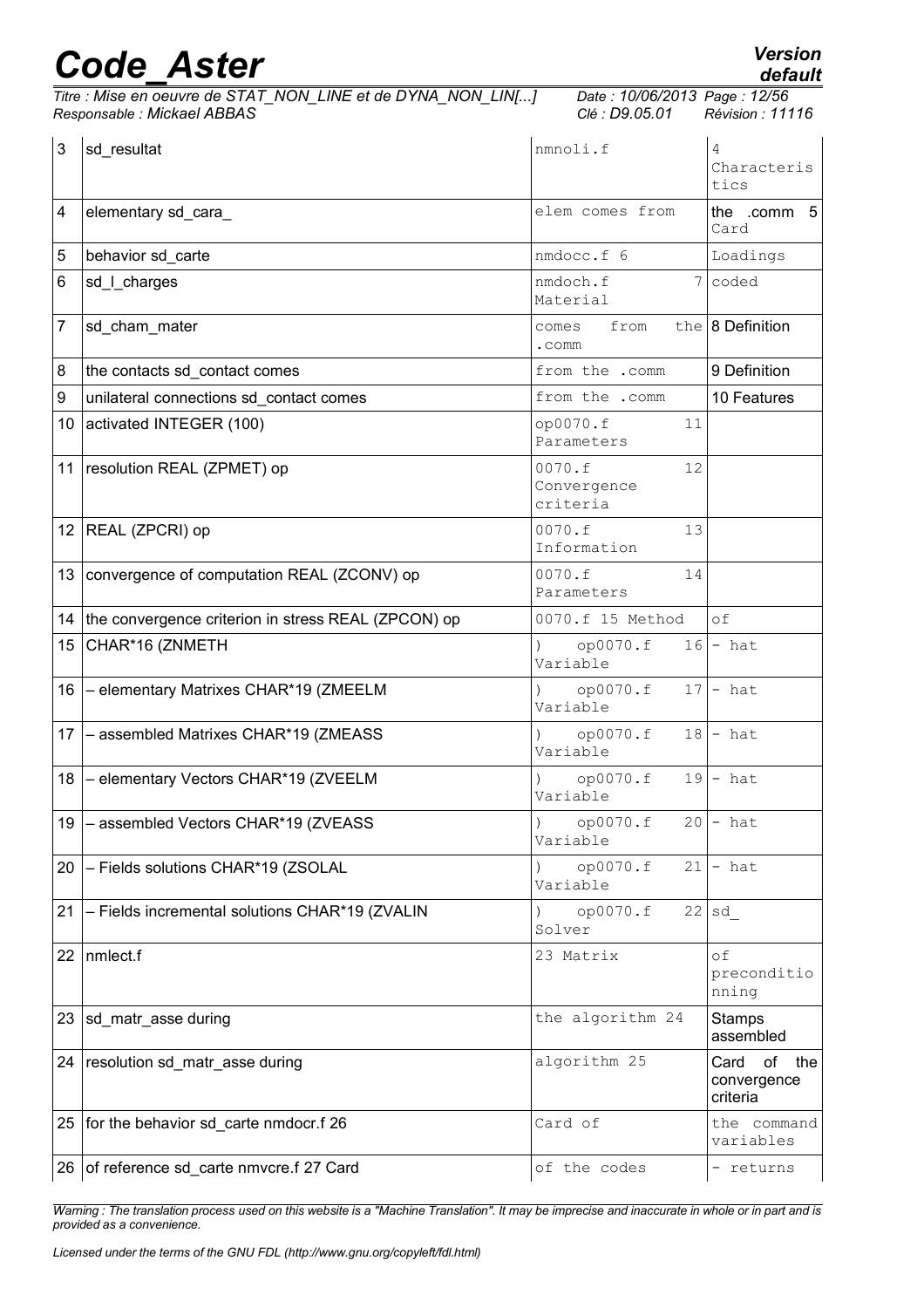*Titre : Mise en oeuvre de STAT\_NON\_LINE et de DYNA\_NON\_LIN[...] Date : 10/06/2013 Page : 13/56 Responsable : Mickael ABBAS Clé : D9.05.01 Révision : 11116*

| 27              | error of the behavior sd_carte during algorithm                                      | 28 Classification            | sd nume                  |
|-----------------|--------------------------------------------------------------------------------------|------------------------------|--------------------------|
|                 | 28 d.o.f. nmprof.f 29 Classification                                                 |                              | fixes (used              |
| 29 <sub>1</sub> | for the contact continuous method) sd_nume_ddl nmpro2.f 30 Management of<br>specific |                              |                          |
| 30              | nminim.f 31 Management                                                               | of measurements              | of specific              |
|                 | 31 time nmcrti.f 32 Management                                                       | of the errors                | оf<br>the<br>specific    |
| 32              | algorithm nmcrga.f 33 Management of                                                  | the archivage                | and<br>the<br>initial    |
| 33              | state (IN and OUT) specific nmetcr.f ntetcr.f 34 specific                            | Management of                | the<br>statistics        |
| 34              | 35 Management of specific                                                            | convergence                  | nmcrcg.f                 |
| 35              | 36 Management of the specific SUIVI DDL                                              | nmcrdd.f                     | 37<br>Management         |
| 36              | of the specific quality standards                                                    |                              | nmcrer.f                 |
| 37              | 38 Management of specific control                                                    | nmdopi.f 39                  | specific<br>Management   |
| 38              | of classifications                                                                   | nmnume.f                     | 40<br>Management         |
| 39              | of the specific dynamics                                                             | 41<br>ndcrdy.f<br>Management | of                       |
| 40              | the discretization temporal                                                          | specific                     | nmcrli.f                 |
| 41              | specific Management of the convergence criteria                                      | nmcrcv.f                     | ntcrcv.f 43              |
| 42              | of the specific OBSERVATION                                                          | 44<br>nmcrob.f<br>Management | οf<br>postprocess<br>ing |
| 43              | (MODE VIBR and CRIT STAB                                                             | ) specific                   | nmdopo.f                 |
| 44              | 45 specific Energy management eninit.f 46 Resolution                                 | of the contact               | specific                 |
| 45              | cfmxsd.f 47 Resolution                                                               | of specific                  | LIAISON UNI<br>L         |
|                 | 46   cfmxsd.f Reading $\circ$ f                                                      | the user data                |                          |
| 47              | the reading of the user data                                                         | is done                      | mainly                   |

### <span id="page-12-0"></span>**2.3 under the routine nmdata.f, this**

routine reads the user data and creates possibly the SD necessary . The routine nmdome.f bed the characteristics given by the keywords MODELS, CHAM\_MATER, CARA\_ELEM and EXCIT by also treating the case of the resumptions of computation (reuse ) which result uses the information stored in the SD. The table below gathers all the SD which will directly read information in the command file (and thus using the routines getxxx communication between FORTRAN and the supervisor Python). # Description Keywords Routine of reading 2 Models MODELS nmdome.f 3 Result concept created

|   | nmnoli.f 4 Characteristics |                             | ∣elementary<br><b>CARA ELEM</b> |
|---|----------------------------|-----------------------------|---------------------------------|
|   | nmdome.f                   |                             | Card of                         |
| 3 |                            | $COMP * mmdocc.f $ Loadings |                                 |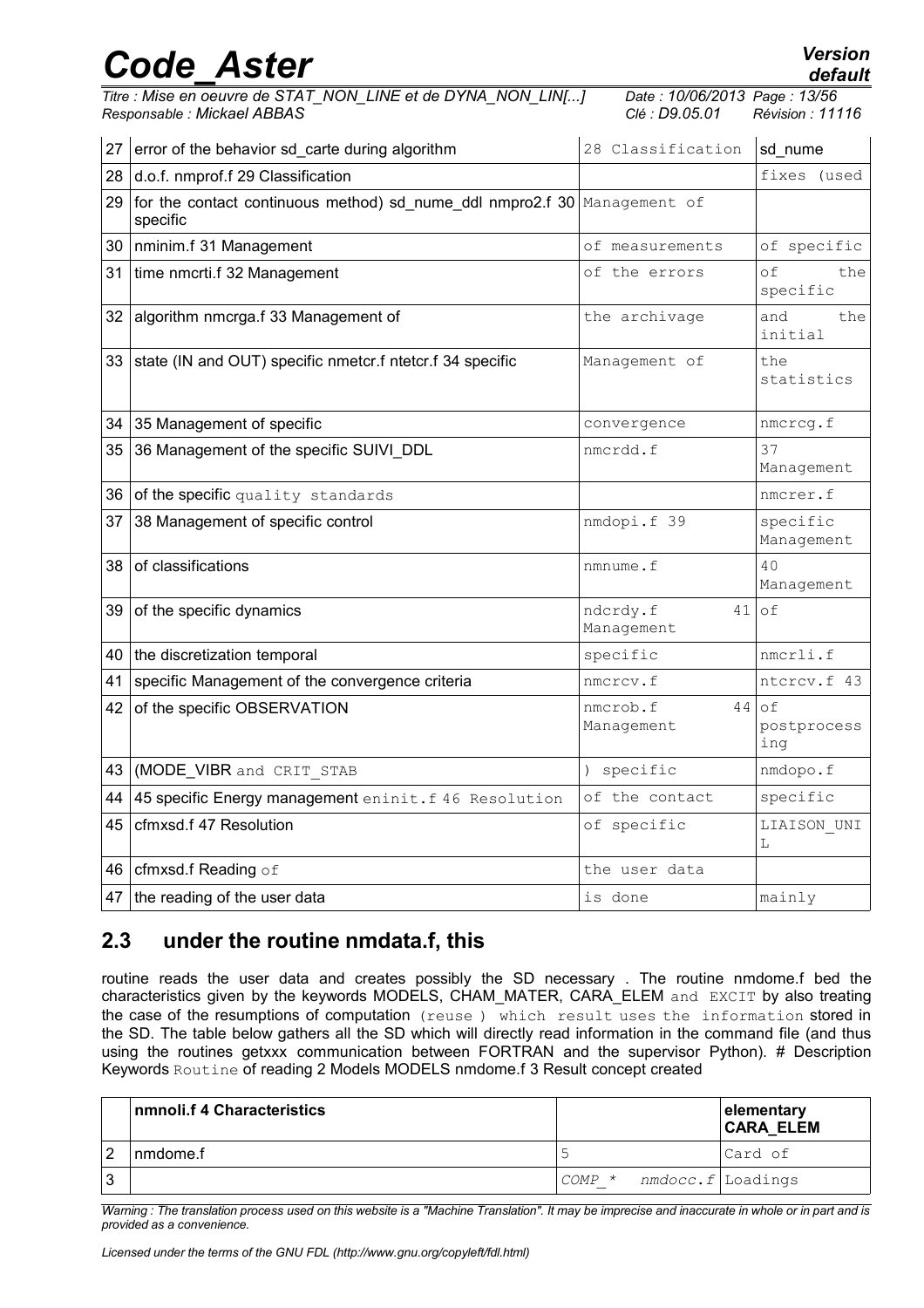*Titre : Mise en oeuvre de STAT\_NON\_LINE et de DYNA\_NON\_LIN[...] Date : 10/06/2013 Date : 10/06 Page : <sup>1</sup>0/66 Page : 10/06 Page : 10/06 Page : 10/56 Page : 10/56 Page : 14/56 Page : 14/56 Page : 14/56 Responsable : Mickael ABBAS Clé : D9.05.01 Révision : 11116*

|                 |                                                                        | 6                                                                                 |                                      |
|-----------------|------------------------------------------------------------------------|-----------------------------------------------------------------------------------|--------------------------------------|
| 4               | EXCIT nmdome.f 7 Material coded CHAM_MATER                             |                                                                                   | nmdome.f<br>8<br>Definition          |
| 5               | of contacts                                                            | CONTACT                                                                           | cfmxsd.f 9                           |
| 6               | οf                                                                     | unilateral                                                                        | connections                          |
| 7               | CONTACT                                                                | cfmxsd.f<br>11<br>Parameters                                                      |                                      |
| 8               | resolution METHODE RECH_LINEAIRE                                       |                                                                                   | nmdomt.f                             |
| 9               | Convergence criteria CONVERGENCE nmdocn.f                              | 14                                                                                | Parameters                           |
| 11              | of the convergence criterion                                           | in stress<br>CONVERGENCE                                                          | nmdocn.f                             |
| 12 <sup>1</sup> | Method of resolution                                                   | METHODE<br>RECH LINEAIRE                                                          |                                      |
|                 | 14 22 Solver solvers cresol.f 25 Card of the convergence<br>criteria   |                                                                                   | for                                  |
| 15 <sup>1</sup> | COMP_* nmdocr.f                                                        | 30 Management<br>of the printings                                                 | PRINTING                             |
|                 | 22   $nmdoim.f$                                                        | 33                                                                                | Management of                        |
| 25              | the archivage and initial state (IN and OUT) ARCHIVAGE<br>ETAT INIT    |                                                                                   | nmetcr.f<br>nmcrar.f                 |
|                 | 30   nmdoet.f 36 Management of SUIVI_DDL                               | SUIVI DDL                                                                         | nmcrdd.f                             |
| 33              | Management of the quality standards CRIT_QUALITE<br>nmcrer.f 38        | Management of<br>control                                                          | CONTROL<br>nmdopi.f 40<br>Management |
|                 | 36 dynamics SCHEMA TEMPS                                               | MASS DIAG                                                                         | PROJ MODAL                           |
| 37              | MODE STAT AMOR MODAL ndlect.f 41 Management                            | оf                                                                                | the temporal                         |
| 38              | discretization DISCRETIZATION                                          |                                                                                   | nmcrsu.f 43                          |
| 40              | of OBSERVATION                                                         | OBSERVATION<br>nmcrob.f<br>44<br>Management<br>οf<br>postprocessing<br>(MODE VIBR | and                                  |
| 41              | _STAB) CRIT_STAB MODE_VIBR nmdopo.f 45                                 | Energy<br>management                                                              | <b>ENERGIE</b>                       |
| 43              | eninit.f 46 Resolution of the contact                                  | CONTACT                                                                           | cfmxsd.f                             |
| 44              | Resolution<br>of<br>LIAISON_UNIL<br>CONTACT<br>cfmxsd.f<br>Description | of the SD SD<br>of low-level                                                      | Parameters                           |
| 45              | of resolution -                                                        | PARMET                                                                            | the parameters                       |
| 46              | of resolution                                                          | are contained                                                                     | in                                   |
| 47              | PARMET. SD PARMET 1                                                    | Value of                                                                          | REAC INCR                            |

### <span id="page-13-2"></span>**2.4 2 Value of REAC\_ITER**

#### <span id="page-13-1"></span>**2.4.1 3 Value**

### <span id="page-13-0"></span>**2.4.1.1 of PAS\_MINI\_ELAS 4 Value of REAC\_ITER\_ELAS**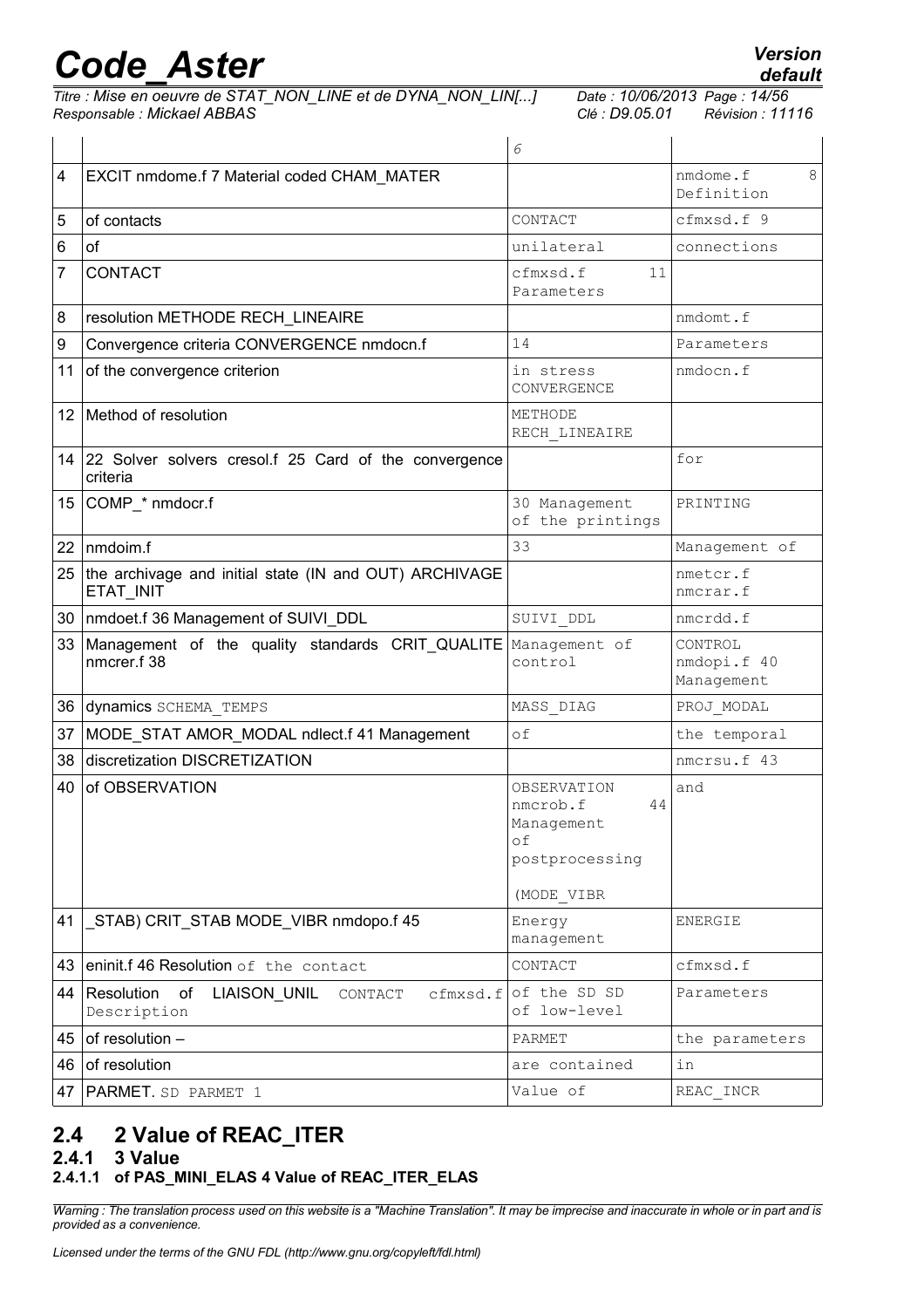*Titre : Mise en oeuvre de STAT\_NON\_LINE et de DYNA\_NON\_LIN[...] Date : 10/06/2013 Page : 15/56 Responsable : Mickael ABBAS Clé : D9.05.01 Révision : 11116*

5 Value of ITER\_LINE\_MAXI 6 Value of R ESI\_LINE\_RELA 7 Value

|                | of RHO MIN                      |
|----------------|---------------------------------|
|                | 8 Value of RHO MAX              |
| 2              | 9 Value of RHO EXCL             |
| 3              | Convergence criteria            |
| 4              | PARCRI the convergence criteria |
| 5              | are contained in                |
| 6              | <b>vector</b> PARCRI . SD PAR   |
| $\overline{7}$ | CRY 1 Value of ITER GLOB MAXI   |
| 8              | 2 Value                         |
| 9              | RESI GLOB RELA 3                |

#### <span id="page-14-2"></span>**2.4.1.2 Value of RESI\_GLOB\_MAXI 4 Value of**

ARRET 5 Value of ITER\_GLOB\_ELAS 6 Value of REAC\_ REFE\_ RELA 7 Value

|                | of CONVERGENCE                       |
|----------------|--------------------------------------|
| 1              | <b>/TYPE</b> 8 Value of PLATEAU ITER |
| $\overline{2}$ | 9 Value of PLATEAU RELA              |
| 3              | 10 Value of RESI COMP RELA           |
| 4              | Information                          |
| 5              | on the convergence of                |
| 6              | - CONV information                   |
| 7              | <b>on</b> convergence                |
| 8              | D years vector                       |
| 9              | . SD CONV 1 Nombre of iterations     |
|                | of linear search                     |

#### <span id="page-14-1"></span>**2.4.1.3 2 Coefficient of linear search 3 Value**

of RESI\_GLOB\_RELA 4 Value of RESI\_GLOB\_MAXI Parameters of the convergence criterion

| in stress – PARCON the parameters of |
|--------------------------------------|
| in stress                            |
| (RESI REFE_RELA) are contained       |
| in vector PARCON                     |

#### <span id="page-14-0"></span>**2.4.1.4 . SD PARCON 1 Value of SIGM\_REFE 2 Value of EPSI\_REFE 3 Value**

of FLUX\_THER\_REFE 4 Value of FLUX\_HYD1\_REFE 5 Value of FLUX\_HYD2\_REFE 6 Value of VARI\_REFE 7 Value of

|  |  | <b>FORC REFE</b> |  |
|--|--|------------------|--|
|--|--|------------------|--|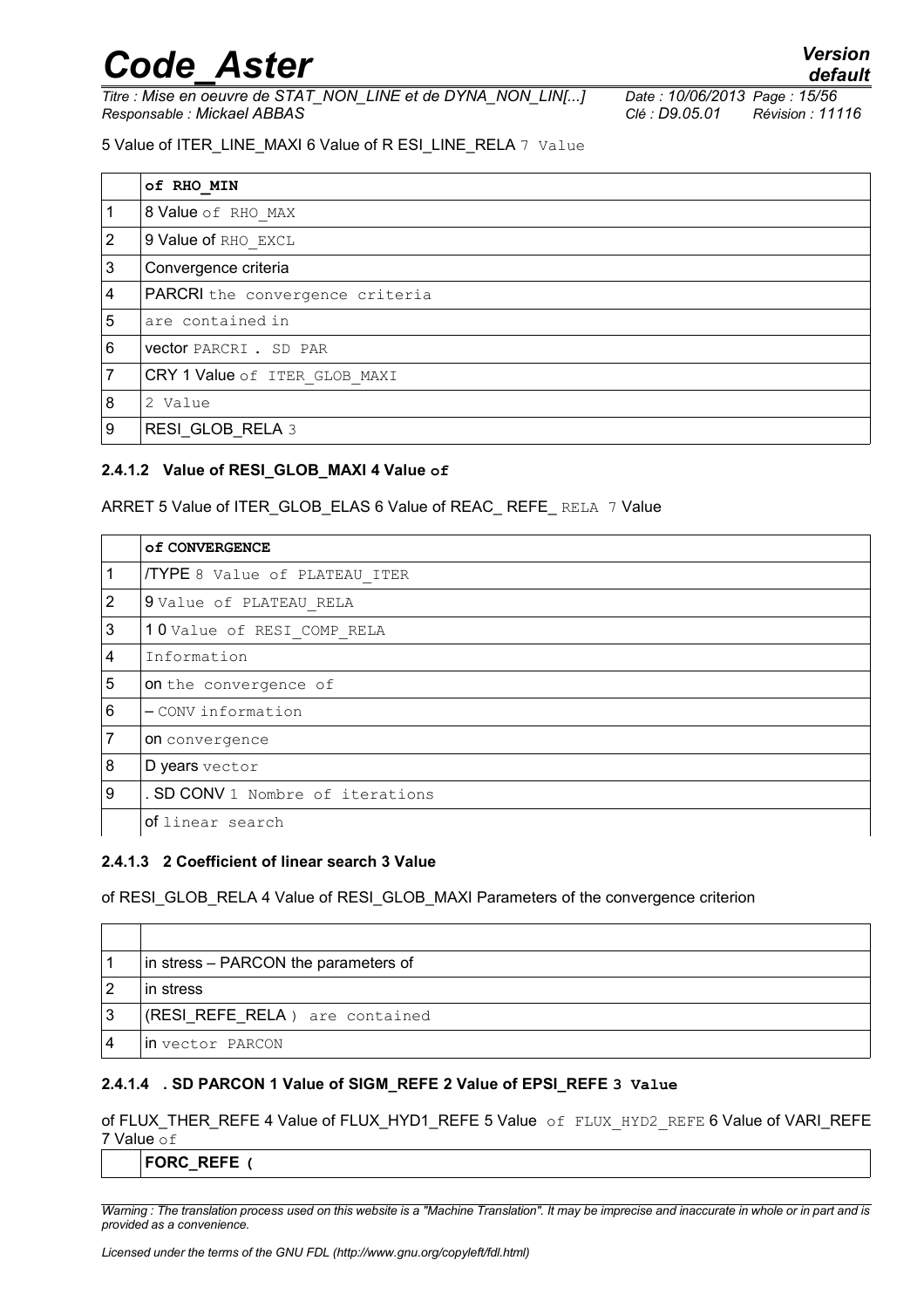*Titre : Mise en oeuvre de STAT\_NON\_LINE et de DYNA\_NON\_LIN[...] Date : 10/06/2013 Page : 16/56 Responsable : Mickael ABBAS Clé : D9.05.01 Révision : 11116*

| $\mathbf 1$    | 8 Value of FORC REFE             |
|----------------|----------------------------------|
| $\overline{2}$ | (2) 9 Value of DEPL REFE         |
| 3              | 10 Value of LAGR REFE            |
| $\overline{4}$ | Method of resolution -           |
| 5              | METHOD the methods of resolution |
| 6              | are contained                    |
| 7              | <b>in vector METHODE</b>         |
| 8              | . SD METHOD 1 Method             |
| 9              | resolution (Newton               |
| 10             | , Newton - $Krylov$ )            |

### <span id="page-15-3"></span>**2.4.1.5 2 Type of matrix in correction 5 Type**

#### of prediction 6 Name of SD RESULTAT for PREDICTION= "DEPL\_CALCULE

|   | "<br>Method                                                   |
|---|---------------------------------------------------------------|
|   | of linear search SD of mean level activated                   |
|   | Functionalities - FONACT This                                 |
|   | SD is very useful because                                     |
| 6 | it makes it possible to know which functionalities are active |
|   | in the algorithm at any                                       |

### <span id="page-15-2"></span>**2.4.2 time. The principal**

#### <span id="page-15-1"></span>**2.4.2.1 idea of this SD is a very**

rustic DISMOI making it possible to answer a simple question on the active features in op0070.f. For example: There is of the contact: ISFONC (FONACT, "CONTACT ") is true; The linear search is activated: ISFONC (FONACT, "RECH\_LINEAIRE") is true; One  $with$   $\alpha$  make the list of the questionable

•features by this mechanism in this

•document because this vector is often modified , it is enough to read the routine isfonc.f

. Even if this object is low-level (simple tables of INTEGER), one must reach it via three routines only: Operation on the vector of the activated features – FONACT Routine Preparation of the activated features nmfonc.f Interrogation of an activated functionality isfonc.f Rules

| of exclusion of certain features exfonc.f It is imperative |             |
|------------------------------------------------------------|-------------|
| to modify vector FONACT only in                            | the routine |
| Inmfonc.f (called in nminit.f) and always                  | to envisage |
| question the corresponding with this functionality         |             |

isfonc.f. *In the same way, it* is this vector which one will use in a priority way to test compatibilities between certain features (routine exfonc.f, called by nmfonc.f). Variable-hat - elementary Matrixes MEELEM This variable-hat contains the name of all the elementary matrixes usable in op0070.f. It is thus about **a list of SD** of the type sd\_

#### <span id="page-15-0"></span>**2.4.2.2 matr\_elem (sd\_resu \_elem). The code of location in**

variable hats MEELEM/MEASSE is the same one if it is the same objects. Variable-hat - elementary Matrixes MEELEM Codes location elementary Matrixes of elementary stiffness MERIGI Matrixes of the limiting conditions of elementary Dirichlet dualized MEDIRI

*Warning : The translation process used on this website is a "Machine Translation". It may be imprecise and inaccurate in whole or in part and is provided as a convenience.*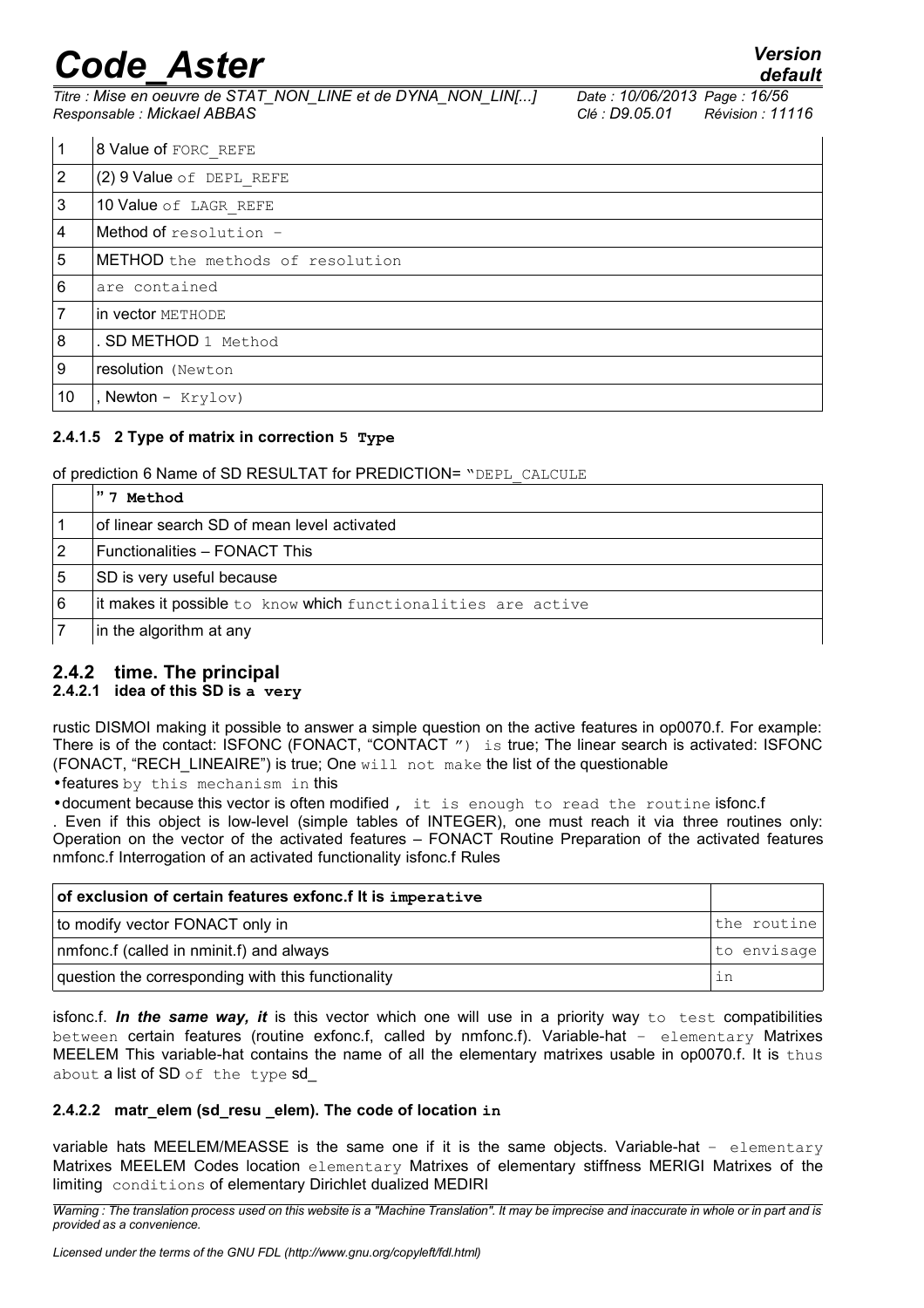*Titre : Mise en oeuvre de STAT\_NON\_LINE et de DYNA\_NON\_LIN[...] Date : 10/06/2013 Page : 17/56 Responsable : Mickael ABBAS Clé : D9.05.01 Révision : 11116*

| <b>Matrixes of mass MEMASS elementary Matrixes</b>                       | <b>of</b><br>elementar<br>damping |
|--------------------------------------------------------------------------|-----------------------------------|
| <b>MEAMOR Matrixes of following</b>                                      |                                   |
| loadings MESUIV elementary Matrixes of the substructures (macro-elements |                                   |
| ) MESSTR Matrixes elementary                                             | of<br>qeometri<br>ca1             |
| stiffness MEGEOM elementary Matrixes                                     |                                   |
| of contact (continuous method and XFEM) MEELTC                           | Matrixes                          |
| elementary of friction (continuous method and XFEM                       | MEELTF                            |
| Variable-hat - assembled Matrixes MEASSE                                 | This                              |
| variable-hat contains the name of all the matrixes assembled             | usable                            |
| in op0070.f. It is thus about a list $\circ$ f sp of the sd type         | matr as<br>se                     |

### <span id="page-16-1"></span>**2.4.2.3 . The code of location in variable hats**

MEELEM/MEASSE is the same one if it is the same objects. Variable-hat - assembled Matrixes MEASSE Codes location Stamps assembled stiffness MERIGI Stamps assembled of mass MEMASS Stamps assembled damping MEAMOR Stamps assembled

| substructures (macro-elements) MESSTR Variable         | $-$ hat $-$      |
|--------------------------------------------------------|------------------|
| elementary Vectors VEELEM                              | This<br>variable |
| - hat contains                                         | the name!<br>οf  |
| all the elementary vectors usable                      |                  |
| in op0070.f. It is thus about a list of SD of the type | sd vect          |

### <span id="page-16-0"></span>**2.4.2.4 \_elem (sd\_resu \_elem ). The code of location in**

variable hats VEELEM/VEASSE is the same one if it is the same objects. Variable-hat - elementary Vectors VEELEM Codes location elementary Vector of elementary internal forces CNFINT Vector of the reactions of bearing for the limiting conditions of elementary

| Dirichlet dualized CNDIRI Vector of the limiting                                               | condition<br>οt<br>s<br>elementar |
|------------------------------------------------------------------------------------------------|-----------------------------------|
| Dirichlet dualized CNBUDI Vector                                                               | οf                                |
| nodal forces CNFNOD elementary Vector of the limiting conditions of elementary Dirichlet given | CNDIDO                            |
| Vector of the limiting conditions of elementary Dirichlet controlled                           | CNDIPI                            |
| Vector of the limiting conditions of                                                           | Neumann                           |
| given CNFEDO Vector elementary of the limiting conditions of controlled                        |                                   |
| Neumann CNFEPI Vector elementary of the limiting conditions of type                            | elementa<br>ry                    |
| Laplace CNLAPL Vector of the limiting conditions of standard elementary                        |                                   |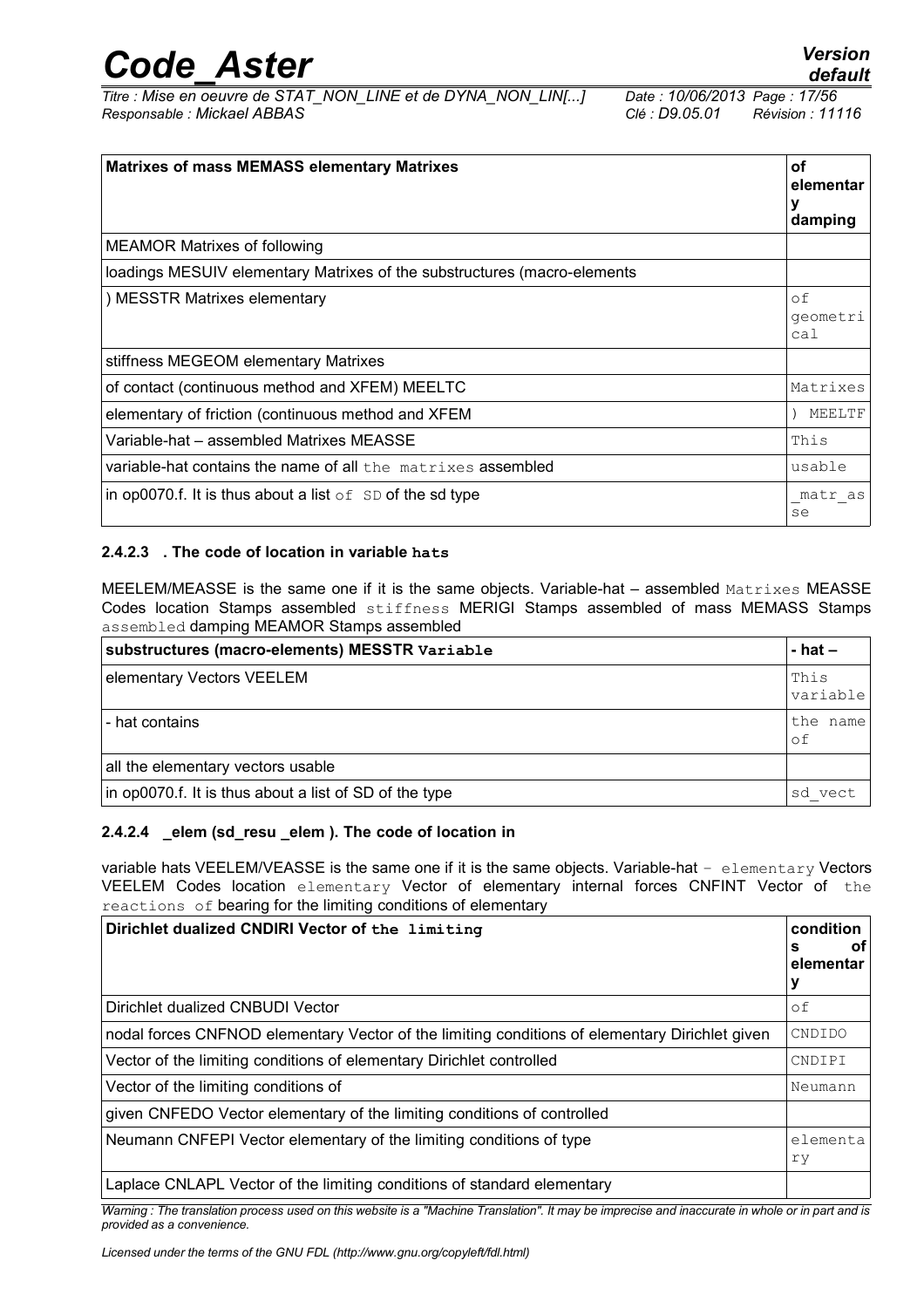*Titre : Mise en oeuvre de STAT\_NON\_LINE et de DYNA\_NON\_LIN[...] Date : 10/06/2013 Page : 18/56 Responsable : Mickael ABBAS Clé : D9.05.01 Révision : 11116*

*default*

| plane wave CNONDP Vector of the limiting conditions of Neumann following              |                 |
|---------------------------------------------------------------------------------------|-----------------|
| and given CNFSDO Vector elementary of the limiting conditions                         | οf              |
| standard impedance (in prediction) Elementary CNIMPP Vector of                        | the<br>limiting |
| conditions of Dirichlet elementary differentials CNDIDI Vector of                     | the<br>forces   |
| on substructures CNSSTF elementary Vector of the forces of contact (continuous method |                 |
| and XFEM) CNELTC Vector elementary of frictional forces (continuous method            |                 |
| and XFEM) CNELTF elementary Vector of the forces                                      | оf              |
| reference (RESI_REFE_RELA) CNREFE Vector elementary of the command variables          |                 |
| for initial state CNVCF1 elementary Vector of the command variables                   | for             |
| elementary convergence CNVCF0 Vector of the limiting conditions                       | of<br>standard  |
| impedance (in correction) CNIMPC Variable-hat - assembled Vectors                     |                 |
| VEASSE This variable-hat contains the name of all the vectors                         | assemble<br>d   |
| usable in op0070.f. It is thus about a list of SD of the type sd cham                 | no.<br>These    |

### <span id="page-17-0"></span>**2.4.2.5 vectors are primarily used in**

the construction of the second members and the evaluating of convergence. The code of location in variable hats VEELEM/VEASSE is the same one if it is the same objects. Variable-hat - assembled Vectors 5TH ASSE Codes location Vector assembled of internal forces CNFINT Vector assembled of the reactions of bearing for the limiting conditions of Dirichlet dualized

| CNDIRI Vector assembled of the limiting conditions                                               | Οf<br><b>Dirichlet</b><br>dualized |
|--------------------------------------------------------------------------------------------------|------------------------------------|
| CNBUDI Vector assembled of nodal                                                                 | forces                             |
| CNFNOD Vector assembled of the limiting conditions of Dirichlet given CNDIDO Vector<br>assembled |                                    |
| of the limiting conditions of Dirichlet controlled CNDIPI Vector assembled                       |                                    |
| of the limiting conditions of Neumann given                                                      | CNFEDO                             |
| Vector assembled of the limiting conditions of Neumann controlled                                | CNFEPI                             |
| Vector assembled of the limiting conditions of type Laplace CNLAPL                               | Vector                             |
| assembled of the limiting conditions of standard plane wave CNONDP                               | Vector                             |
| assembled of the limiting conditions of Neumann following and                                    | given                              |
| CNFSDO Vector assembled of the limiting conditions of standard                                   | impedanc<br>e                      |
| (in prediction) CNIMPP Vector assembled of the limiting                                          | conditio<br>ns                     |
| of Dirichlet differentials CNDIDI Vector assembled of the forces on                              | substruc<br>tures                  |
| CNSSTF assembled Vector of the forces of contact (continuous method                              | and XFEM                           |
| ) CNELTC Vector assembled of frictional forces (continuous method                                | and                                |

*Warning : The translation process used on this website is a "Machine Translation". It may be imprecise and inaccurate in whole or in part and is provided as a convenience.*

*Licensed under the terms of the GNU FDL (http://www.gnu.org/copyleft/fdl.html)*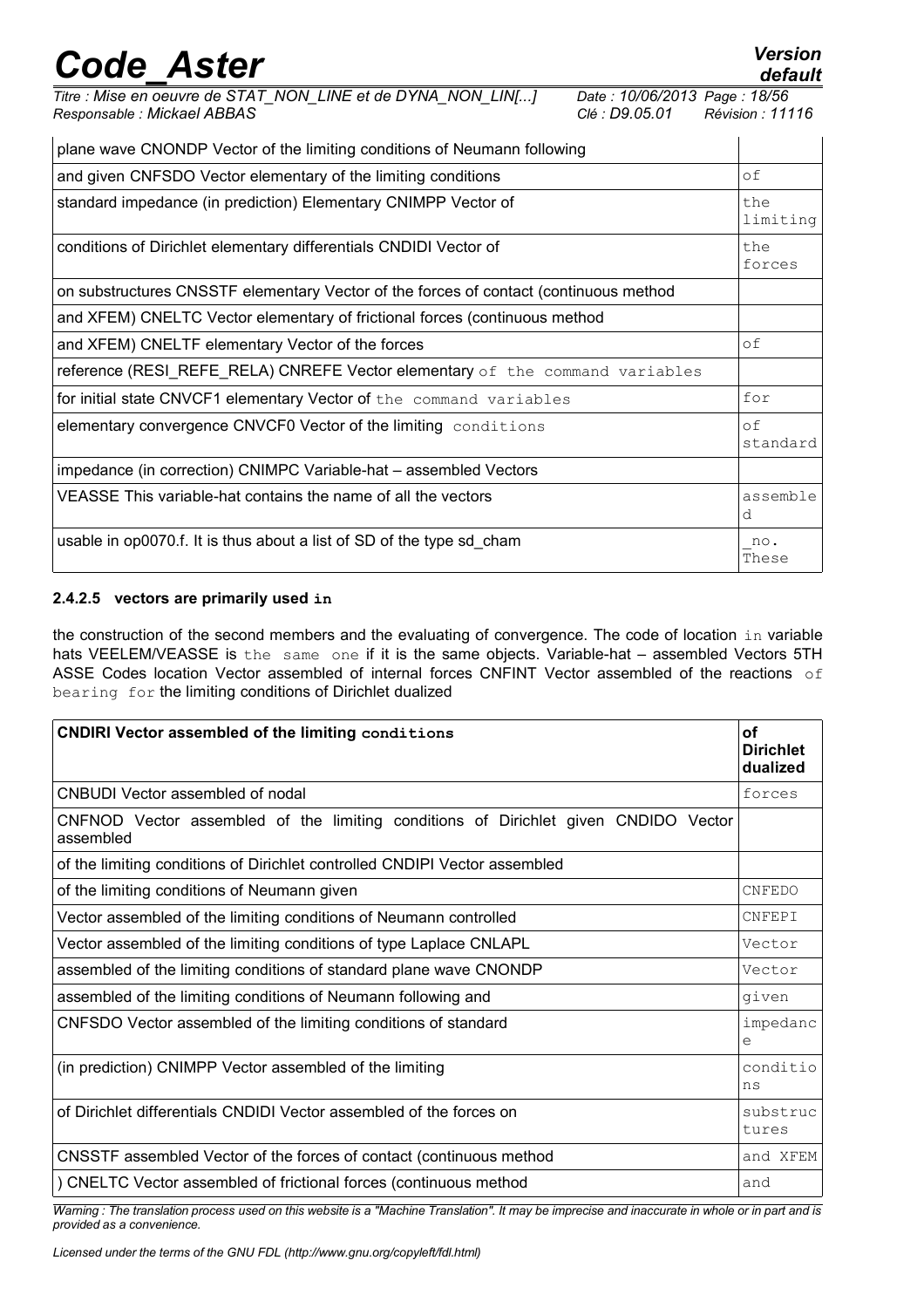# *Code\_Aster*<br>defitive : Mise en oeuvre de STAT NON LINE et de DYNA NON LINI...1 Date : 10/06/2013 Page : 19/56

| Version |
|---------|
| default |

*Titre : Mise en oeuvre de STAT\_NON\_LINE et de DYNA\_NON\_LIN[...] Date : 10/06/2013 Date : 10/06/2013 Page : Page : 10/06/2013 Page : Page : Mickael ABBAS Responsable : Mickael ABBAS Clé : D9.05.01 Révision : 11116*

| XFEM) CNELTF Vector assembled of the forces of reference                  |                     |
|---------------------------------------------------------------------------|---------------------|
| (RESI REFE RELA) CNREFE Vector assembled of the command variables for     | initial             |
| state CNVCF1 Vector assembled of the command variables for convergence    |                     |
| CNVCF0 Vector assembled of the limiting conditions of standard impedance  |                     |
| (in correction) CNIMPC Vector assembled of the limiting conditions        | of<br>Dirichle<br>t |
| eliminated CNCINE Vector assembled from substructures                     | CNSSTR              |
| assembled Vector of the frictional forces (method DISCRETE) CNCTDF Vector | assemble<br>d       |
| of command variables for computation CNVCPR Vector assembled              |                     |
| of dynamic forces CNDYNA Vector assembled                                 |                     |
| of modal damping (in prediction) CNMODP Vector assembled                  | of                  |
| modal damping (in correction) CNMODC Vector assembled                     | of                  |
| the forces of contact (method DISCRETE)                                   | <b>CNCTDC</b>       |
| Vector assembled of unilateral forces (method LIAISON_UNIL                |                     |
| CNUNIL Vector assembled of external forces CNFEXT Vector                  |                     |
| assembled of the limiting conditions of Variable type VECT ISS CNVISS     | - hat               |
| - Vectors of solutions SOLALG This variable - hat contains                |                     |
| the name of the fields at nodes which to compute: serve                   | in                  |
| the algorithm the solution. Variable-hat - Vectors                        |                     |

### <span id="page-18-0"></span>**2.4.2.6 of solutions SOLALG Codes location Solution in**

displacement of the current iteration of Newton DDEPLA Displacement cumulated since the beginning of time step the DEPDEL Displacement increment

| of time step the preceding                                                                                                                                                                                           | <b>DEPOLD</b><br><b>Solution</b><br>in. |
|----------------------------------------------------------------------------------------------------------------------------------------------------------------------------------------------------------------------|-----------------------------------------|
| displacement of prediction DEPPR1 Solution in displacement                                                                                                                                                           | οf                                      |
| prediction (left controlled) DEPPR2 Solution of velocity                                                                                                                                                             |                                         |
| of the current iteration of Newton DVITLA Velocity cumulated                                                                                                                                                         | since<br>the<br>beginnin<br>g of        |
| time step the VITDEL Increment                                                                                                                                                                                       |                                         |
| velocity of time step the preceding VITOLD Solution of velocity                                                                                                                                                      | оf                                      |
| prediction VITPR1 Solution of velocity of prediction                                                                                                                                                                 | (left                                   |
| controlled) VITPR2 Solution in acceleration of                                                                                                                                                                       | the<br>current                          |
| iteration of Newton DACCLA Acceleration cumulated                                                                                                                                                                    |                                         |
| since the beginning of time step the ACCDEL                                                                                                                                                                          | Incremen<br>t                           |
| of acceleration of time step the preceding ACCOLD                                                                                                                                                                    | Solution                                |
| in acceleration of prediction ACCPR1 Solution in acceleration<br>14/amine : The translation number : read on this cookeits is a Wiladhire Translational Human he improved in a subject on the law on the next and is |                                         |

*Warning : The translation process used on this website is a "Machine Translation". It may be imprecise and inaccurate in whole or in part and is provided as a convenience.*

*Licensed under the terms of the GNU FDL (http://www.gnu.org/copyleft/fdl.html)*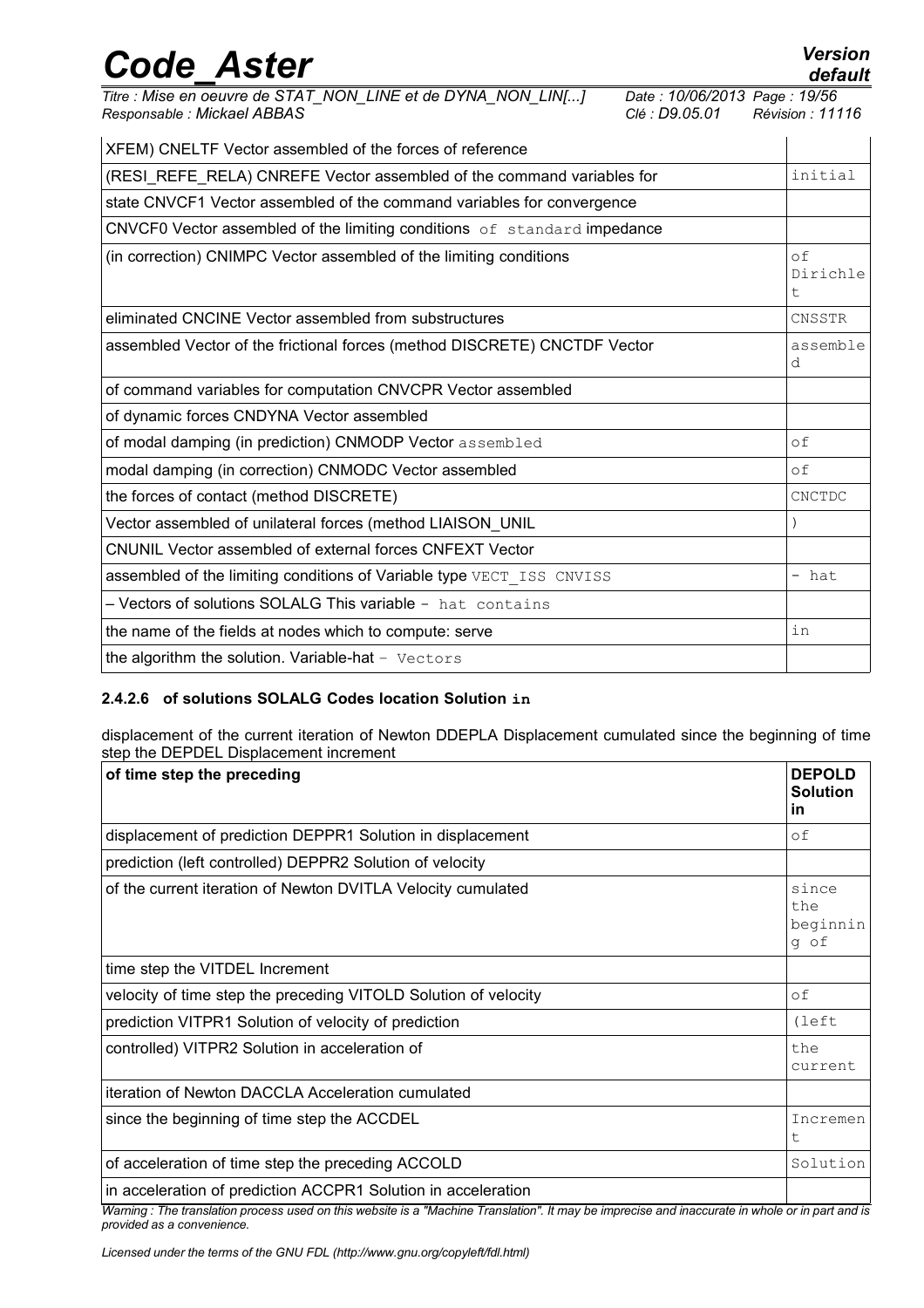*default*

*Titre : Mise en oeuvre de STAT\_NON\_LINE et de DYNA\_NON\_LIN[...] Date : 10/06/2013 Page : 20/56 Responsable : Mickael ABBAS Clé : D9.05.01 Révision : 11116*

| of prediction (left controlled) ACCPR2 Solution          | оf<br>system  |
|----------------------------------------------------------|---------------|
| DEPSO1 Solution of system (left controlled) DEPSO        | Variable      |
| - hat - incremental Solutions VALINC                     | This          |
| variable-hat contains the name of the fields at nodes or | the<br>fields |
| of the type ELGA which will be                           |               |
| the solutions of the nonlinear problem.                  | Variable      |

### <span id="page-19-0"></span>**2.4.2.7 - hat – incremental Solutions V ALINC Codes**

time step location Displacements at the beginning of the DEPMOI Forced with the beginning of time step the SIGMOI Local variables with the beginning of time step

| the VARMOI Velocities with the beginning of time step the VITMOI                   | <b>Accelerati</b><br>ons with |
|------------------------------------------------------------------------------------|-------------------------------|
| the beginning of time step the ACCMOI Command variables                            |                               |
| with the beginning of time step the Variable                                       | COMMOI                        |
| for the multifibre elements with the beginning                                     | оf<br>time<br>step            |
| the STRMOI External forces                                                         | with the<br>beginnin<br>q     |
| of time step (for the computation of                                               | energies                      |
| ) the FEXMOI Damping forces with the beginning of time step                        |                               |
| (for the computation of energies) the FAMMOI Strengths bonding with the beginning  | time<br>οf<br>step            |
| (for computation energies) FLIMOI nodal Forces at the beginning of                 | time<br>step                  |
| (for the computation of energies) the FNOMOI Displacements at the end of time step | <b>DISPLEAS</b><br>ED         |
| Forced at the end of time step the SIGPLU Local variables at the end of            |                               |
| time step the VARPLU Velocities at the end of time step the VITPLU Accelerations   | at<br>the<br>end of           |
| time step the ACCPLU Command variables                                             |                               |
| at the end of time step TAKEN PLEASURE                                             | Variable                      |
| for the multifibre elements at the end of                                          | time<br>step                  |
| the STRPLU External forces                                                         | the<br>at<br>end of           |
| time step (for the computation of                                                  | energies                      |
| ) the FEXPLU Damping forces at the end of time step                                |                               |
| (for the computation of energies) the FAMPLU Strengths bonding at the end of       | time<br>step                  |
| (for the computation of energies) the FLIPLU nodal Forces at the end of            | time<br>step                  |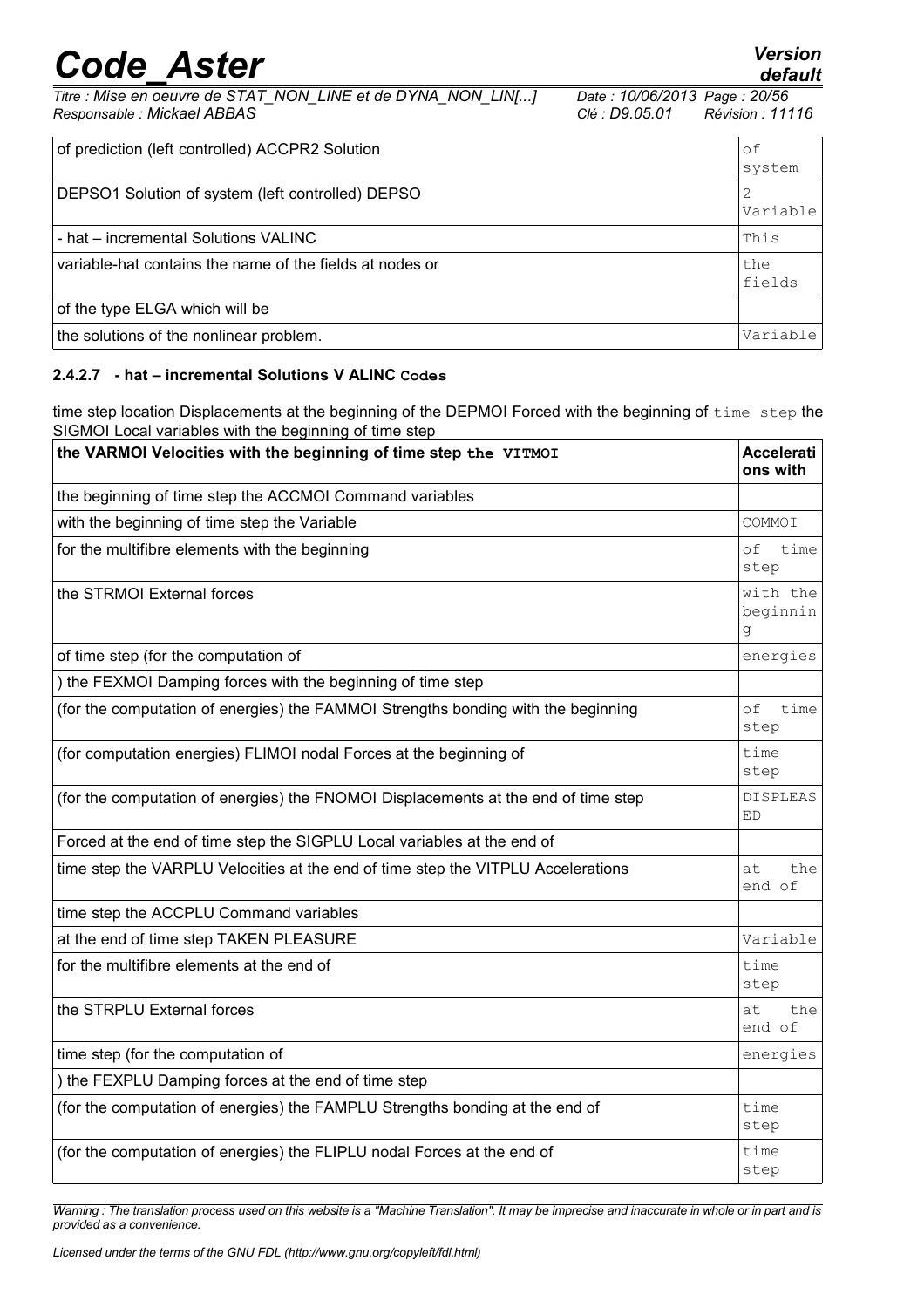*Titre : Mise en oeuvre de STAT\_NON\_LINE et de DYNA\_NON\_LIN[...] Date : 10/06/2013 Page : 21/56 Responsable : Mickael ABBAS Clé : D9.05.01 Révision : 11116*

| (for the computation of energies) extrapolated Forced FNOPLU (method                     | IMPLEX)       |
|------------------------------------------------------------------------------------------|---------------|
| SIGEXT Displacements with the current iteration of Newton (management of large rotations |               |
| ) DEPKM1 Velocities with the current iteration of Newton (management of large rotations  |               |
| ) VITKM1 Accelerations with the current                                                  |               |
| iteration of Newton (management of large rotations) ACCKM1 Rotations with the iteration  | οf<br>Newton  |
| preceding (management of large rotations) ROMK Rotations with the current                | iteratio<br>n |
| of Newton (management of large rotations) ROMKM1 Access to the variable-hats             | the<br>access |
| to the variable-hats are done via five routines. Operation                               |               |
| on the variable-hat Routine Creation of a variable-hat nmcha0.f Recovery                 |               |

### <span id="page-20-2"></span>**2.4.2.8 of the index where is stored**

the name of the variable in the variable-hat nmchai.f Recopy of a variable

| - hat nmchcp.f Recovery of the name                                      | оf                   |
|--------------------------------------------------------------------------|----------------------|
| the variable in the variable-hat                                         | nmchex.f<br>Recopy   |
| a variable-hat by possibly changing a name of variable nmchso.f Creation | the<br>оf<br>CHAM NO |
| for VALINC, SOLAG and                                                    | VEASSE<br>nmcrch.f   |
| the size of these SD is indicated same way as                            | the SD               |
| low-level. Nevertheless, it is advisable to reflect a change of size on  | the<br>principal     |
| routine nmchai.f. If one wants to modify the contents of                 | a variable           |

- hat (to add, remove or modify the contents of a variable-hat), it is necessary: To if required impact the length in op0070.f, nmini0.f (ASSERT of protection ) and nmchai.f; To modify in nmchai.f; To create the variable-hat (see § 2.2); To initialize the contents of the variable if required

•- hat; These routines are satisfied to manage the variables - hats as a list of names,

•the contents itself of

•these variable-hats do not depend [11](#page-10-0) them

•. For example, variable-hat VEASSE contains assembled vectors

. None the routines of the preceding table deal with managing SD CHAM\_NO of the objects contained in the variable-hat, just their name. For the three variable-hats defining  $\circ$  f the CHAM\_NO, the fields are created in the routine nmcrch.f, by means of information on active functionalities FONACT. SD of high-level Management of the printings – SDIMPR L be information of L has SDIMPR allow to manage the display, in particular that of the table  $\circ$  f convergence . The SDIMPR is built starting from the concepts called  $"$ 

### <span id="page-20-1"></span>**2.4.3 generic SD objects**

### <span id="page-20-0"></span>**2.4.3.1 of type STRUCT" (see § 6**

). The STRUCT of the type <AFFICHAGE > contains various information: Parameters of SD <AFFICHAGE> Standard Name Description TABL CONV CSV. True. If one leaves the table convergence on an external file (AFFICHAGE/UNITE) [54](#page-53-1) <Booléen > INFO\_RESIDU . True. If one adds columns of information on

### **the residues (DISPLAY /INFO\_RESID)**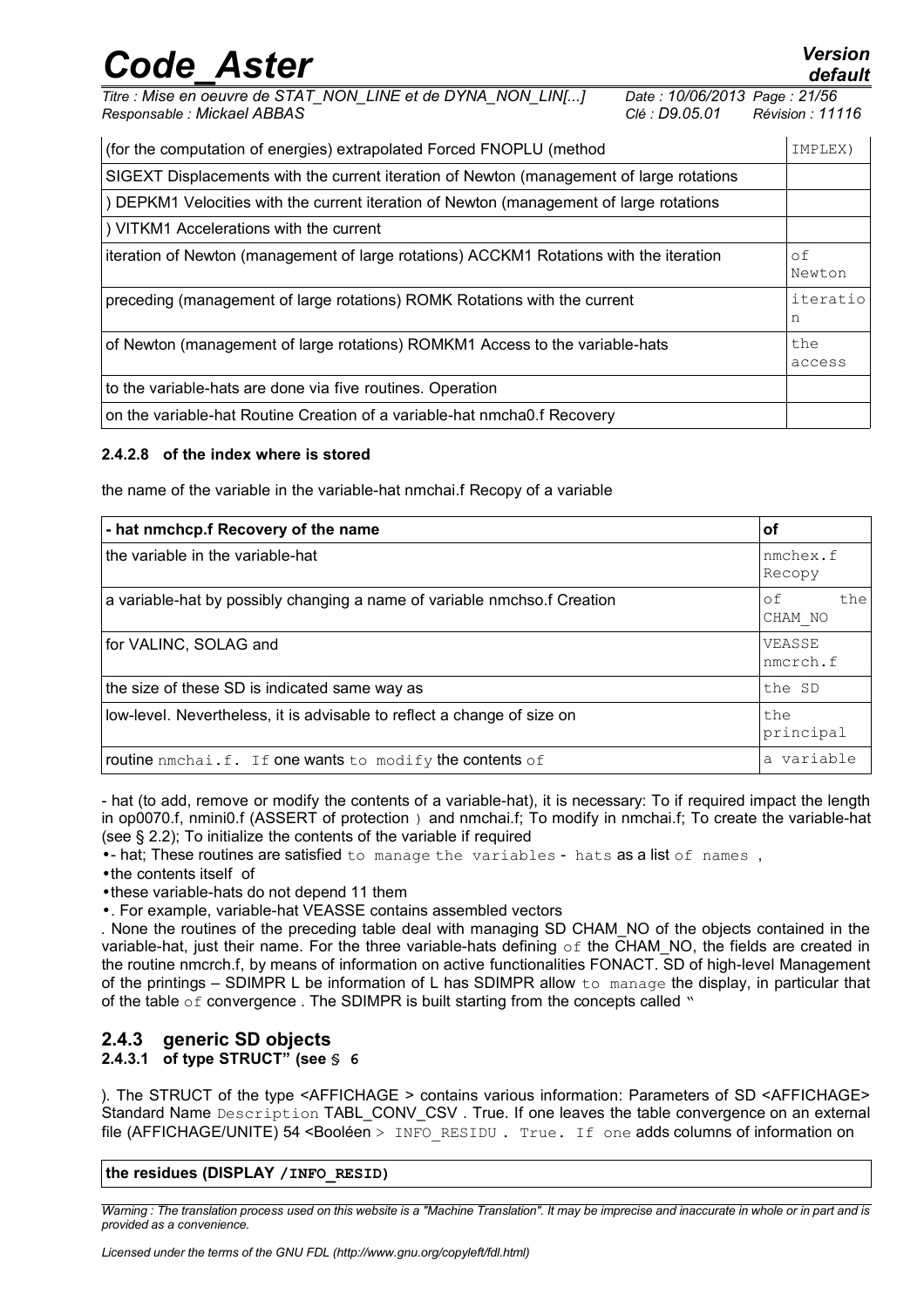*Titre : Mise en oeuvre de STAT\_NON\_LINE et de DYNA\_NON\_LIN[...] Date : 10/06/2013 Page : 22/56 Responsable : Mickael ABBAS Clé : D9.05.01 Révision : 11116*

| <booléen< th=""><th>&gt; INFO_TEMPS</th><th></th></booléen<> | > INFO_TEMPS                                                                                                                            |         |
|--------------------------------------------------------------|-----------------------------------------------------------------------------------------------------------------------------------------|---------|
| . True. If one                                               | columns of information over<br>adds<br>time l<br>(AFFICHAGE/INFO TEMPS) <booléen> PRINT</booléen>                                       | . True. |
| if one displays                                              | information in the file mess for time step running output unit<br><booléen> UNITE</booléen>                                             |         |
| of the table                                                 | of convergence on an external file (AFFICHAGE/UNITE) Frequency<br><entier> REAC AFFICHAGE</entier>                                      |         |
| of                                                           | reactualsiation of the display in the file .mess (DISPLAY CONV Table<br>/PAS) <entier> TABLEAU</entier>                                 |         |
| of                                                           | convergence $\leq$ TABLEAU> One notes the presence of object $\geq$ which<br>TABLEAU CONV, of type <tableau< td=""><td></td></tableau<> |         |
| is the table                                                 | of convergence displayed during computation. The STRUCT<br>of the type <tableau> makes it possible to describe</tableau>                |         |
| table<br>to.<br>$\overline{a}$<br>displayed                  | be or leave on                                                                                                                          | a file  |

. SD <TABLEAU> – Parameters Standard Name Description OUTPUT  $\cos v$ . True . If one leaves the table convergence on an external file <Booléen > LARGEUR\_LIGNE width line of the table of convergence logical <Entier> UNITE\_CSV Unit

| to leave the table                                                                                                   |                                                                   |                           |
|----------------------------------------------------------------------------------------------------------------------|-------------------------------------------------------------------|---------------------------|
| convergence                                                                                                          | <entier< th=""><th></th></entier<>                                |                           |
| HAUTEUR TITRE                                                                                                        | Many lines of title of the table of convergence <entier></entier> | COLONNES DISPONIBL<br>ES  |
| Lists                                                                                                                | columns available in the table of convergence                     | $\,<\,$                   |
| SDLIST><br><tableau< td=""><td>COLONNE&gt; a <tableau> consists of columns</tableau></td><td>COLUMNS</td></tableau<> | COLONNE> a <tableau> consists of columns</tableau>                | COLUMNS                   |
| DISPONIBLES,<br>which                                                                                                | are of the SDLIST of the type <tableau colonne="">.</tableau>     | The SDLIST of             |
| the<br>type<br><tableau<br>COLUMN</tableau<br>                                                                       | makes it possible to describe a column in a table. Each           | column<br>is described by |

the type of data which it contains (character string, integer, reality), its width, its title (contained and height), a possible additional mark (only for the columns of type the whole and real) and the fact that it is affected indeed of a value. The notion of assignment is important because a column can p ace contain value with each iteration of Newton. In certain case, that results by a null string, message "SANS\_OBJET" or an error ( the value should have been affected). SD <TABLEAU\_COLONNE> – Parameters Standard Name Description VALE\_AFFE .true if the value were affected <Booléen > WHOLE .true. If the column contains an integer <Booléen> REEL .true. If the column contains a reality <Booléen>

| CHAINE .true. If the column contains |                                                                                               |                         |
|--------------------------------------|-----------------------------------------------------------------------------------------------|-------------------------|
|                                      | a character string <booléen< th=""><th></th></booléen<>                                       |                         |
| > NON AFFE                           | ERREUR .true. If an affected value                                                            | causes                  |
| an error                             | <booléen> NON AFFE VIDE .true. If</booléen>                                                   | affected<br>an<br>value |
|                                      | causes the display of a blank <booléen< td=""><td><math>&gt;</math> NON</td></booléen<>       | $>$ NON                 |
| AFFE SANSOBJ                         | true. If an affected value causes                                                             | display                 |
| SANS OBJET                           | <booléen> WIDTH Width D E the column <entier< td=""><td>&gt; HAUTEUR</td></entier<></booléen> | > HAUTEUR               |
| TITER Many                           | lines of title of the column <entier> VALE I Value of</entier>                                | the column if           |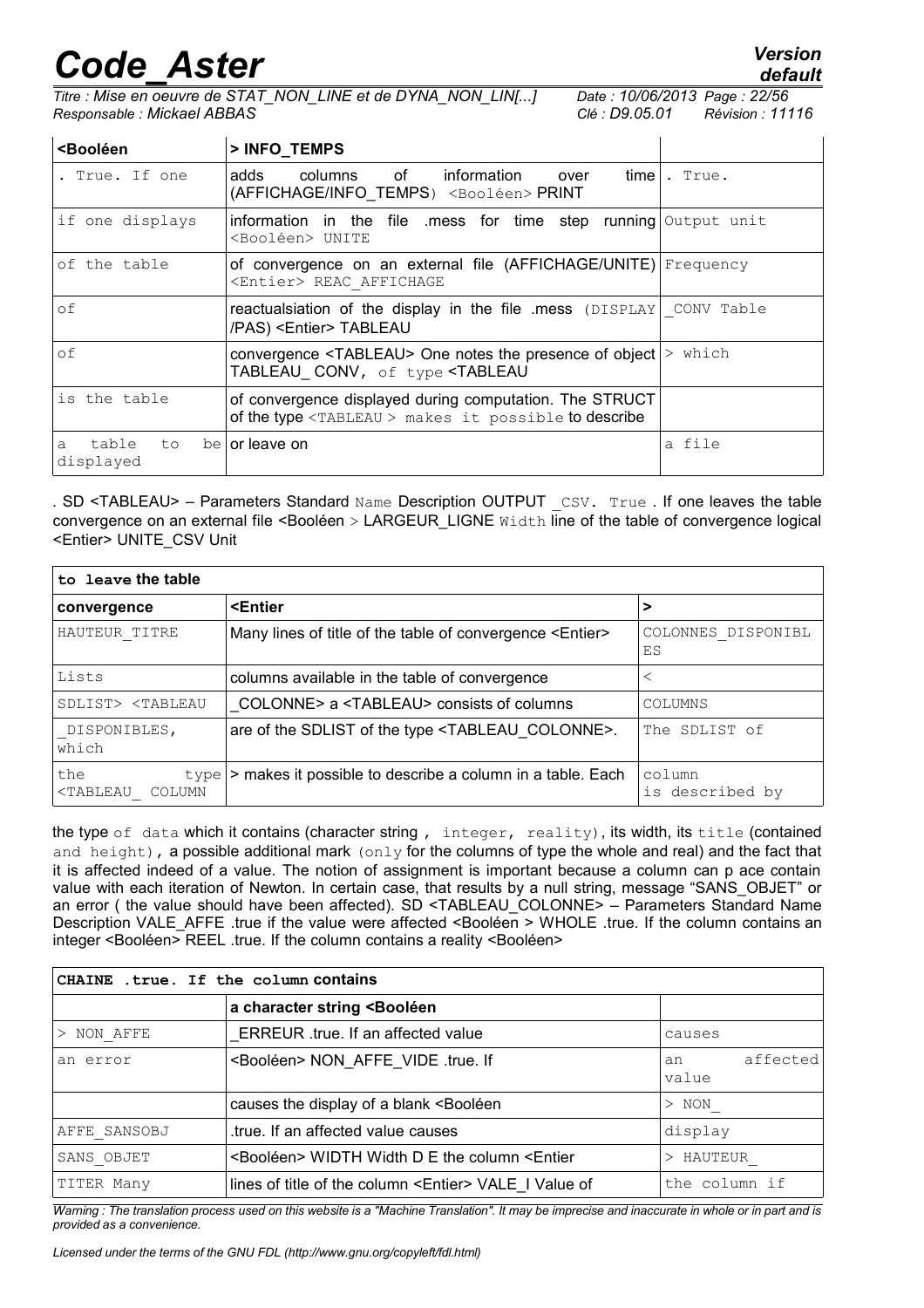*Titre : Mise en oeuvre de STAT\_NON\_LINE et de DYNA\_NON\_LIN[...] Date : 10/06/2013 Page : 23/56 Responsable : Mickael ABBAS Clé : D9.05.01 Révision : 11116*

|                       | it is an integer Entier> VALE R Value of the column if it is a reality <réel></réel>                        | VALE K Value                 |
|-----------------------|-------------------------------------------------------------------------------------------------------------|------------------------------|
| of                    | the column if it is a character string                                                                      | Standard                     |
| $\langle$ Chaîne >    | TYPE COLONNE of the column (reference for <sdlist< td=""><td>&gt;) <chaîne< td=""></chaîne<></td></sdlist<> | >) <chaîne< td=""></chaîne<> |
| $\geq$                | TITRE LIGN 1 First line of the title of                                                                     | the column                   |
| $<$ Chaîne            | > TITRE LIGN 2 Second line of the title                                                                     | οf                           |
| the column            | <chaîne> TITRE_LIGN_3 Third line</chaîne>                                                                   | of the title of              |
| the column            | <chaîne> MARK Marking of the column <chaîne< td=""><td><math>\rm{&gt;}</math></td></chaîne<></chaîne>       | $\rm{>}$                     |
| the SDIMPR            | is built starting from the STRUCT, one can                                                                  | thus reach                   |
| it via                | the routines of access of STRUCT (see                                                                       | $$6.5$ .                     |
| Nevertheless,<br>most | operations on the SDIMPR                                                                                    | are encapsulated             |
|                       | in routines moreover                                                                                        | high-level                   |

. Operation on the management of the printings – SDIMPR Routine Printing of line of the table of convergence nmimpr.[f55](#page-54-1) Printing of boundary line nmimpx.f Printing of the recapitulation of the residues of equilibrium at the end of

| the step nmimps.f Assignment of a value in a column of                     | the type <              |
|----------------------------------------------------------------------------|-------------------------|
| Réel> nmimcr.f Assignment of a value in a column                           | оf                      |
| the type <entier> nmimci.f Assignment of</entier>                          | a value in              |
| a column of the type <chaîne> nmimck.f Activation/deactivation of</chaîne> | column<br>a<br>nmimca.f |
| Deactivation of all the columns nmimr0.f Activation                        | or<br>deactivatio<br>n  |
| of the display for time step running nmimpa. f                             | In the same<br>way      |
| the STRUCT of the type <tableau> can be handled with</tableau>             |                         |
| more practical routines: Operation on                                      | the STRUCT              |
| of the type <tableau> Routine Creation of</tableau>                        | blank<br>one<br>line    |
| with the separators of columns obtlig. f Assignment of a mark in           | a column                |

obtsdm.f Creation of the heading of table obttit.f Computation of the width of one line obtcla.f Creation

| of boundary line in table                                 | implis.f              |
|-----------------------------------------------------------|-----------------------|
| Printing of line of table impsdl.f There exist four low   | routines              |
| level dealing with the formatting of the character string | οf<br>information     |
| to display according to its type                          | Operation             |
| of formatting Routine Formatting                          | of a<br>reality       |
| impfor.f Formatting of an integer impfoi.f Formatting of  | a character<br>string |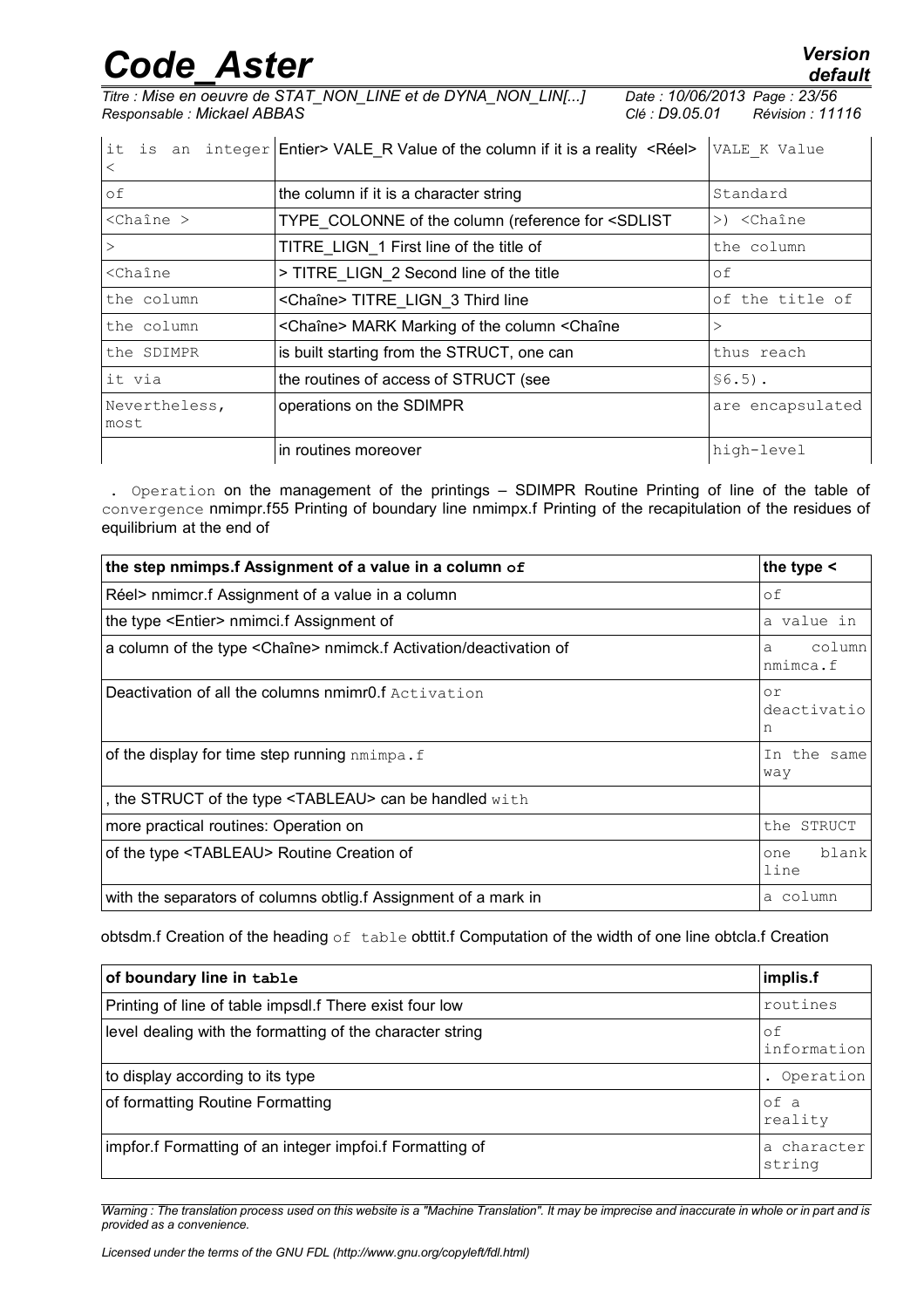*Titre : Mise en oeuvre de STAT\_NON\_LINE et de DYNA\_NON\_LIN[...] Date : 10/06/2013 Page : 24/56 Responsable : Mickael ABBAS Clé : D9.05.01 Révision : 11116*

impfok.f Formatting of a time (transformation

second in hours/min/s) impfot.f Management of measurements of time – SDTIME This SD is used to make the various

| mesures of time in                                      | the nonlinear    |
|---------------------------------------------------------|------------------|
| phases of computation                                   | SDTIME           |
| - Objects Name Description                              | SDTIME           |
| $(1:19)$ ". TDEB" Storage                               | of initial       |
| time SDTIME (1:19)/" .TIMN' Storage of measurements for | the<br>iteration |

### <span id="page-23-0"></span>**2.4.3.2 of Newton SDTIME (1:19)/".TIMP " Storage**

of measurements for time step the SDTIME (1:19)/".TIMT" Storage of measurements for complete transient

| SDTIME (1:19)/                                           |                                                |
|----------------------------------------------------------|------------------------------------------------|
| /".TMP                                                   | 1" temporary Timer                             |
| 1 SDTIME (1:19                                           | )/".TMP2" temporary Timer                      |
| 2<br>SDTIME<br>$(1:19)$ /". TPAS                         | " Timer for time step the SDTIME (1:19)/".TITE |
| for<br>Timer<br>iteration                                | the $of$ Newton SDTIME $(1:19)$ ".TARC" Timer  |
| for archivage SDTIME                                     | (1:19)/".TPSD" Timer for postprocessing        |
| timers<br>Four<br>are<br>reserved                        | for recurring                                  |
| measurements<br>step                                     | $(time$ , iteration                            |
| Newton, archivage   postprocessing) and two<br>οf<br>and |                                                |
| others<br>timers<br>useful                               | $are $ for other measurements (factorization   |
| time in the contact                                      | , etc). The SD                                 |
| is conceived to store                                    | the times cumulated on the phases              |

(on all time step, on all the transient), and this, in an automatic way. It is thus preferable to use the SDTIME rather than the timers directly (routines UTTCPU) because the statistics are made

automatically, as well as the displays. The principal routines of handling it SD are the following ones: Operation on the management of

measurements of time – SDTIME Routine Creation of the SDTIME – It is in this routine that one will give the number of measurable things (variable NBMESU) nmcrti.f Given to zero of the statistics and of the timers nmrini.f Management of the timers (initialization

| , measurement of time ) nmtime.f Safeguard of a time given in                                                                                                  | the statistics |
|----------------------------------------------------------------------------------------------------------------------------------------------------------------|----------------|
| of the timer indicated nmrtim.f Measurement of time remaining at the end of an iteration of $\vert \circ f \vert$<br>Newton or one time step nmtima. f Reading |                |
| the information stored in SDTIME nmtimr.f Measurement                                                                                                          | of "           |
| wasted" time in cuttings of time step during                                                                                                                   | computation    |
| nmlost.f Display of the statistics and times nmstat.f the two                                                                                                  | most           |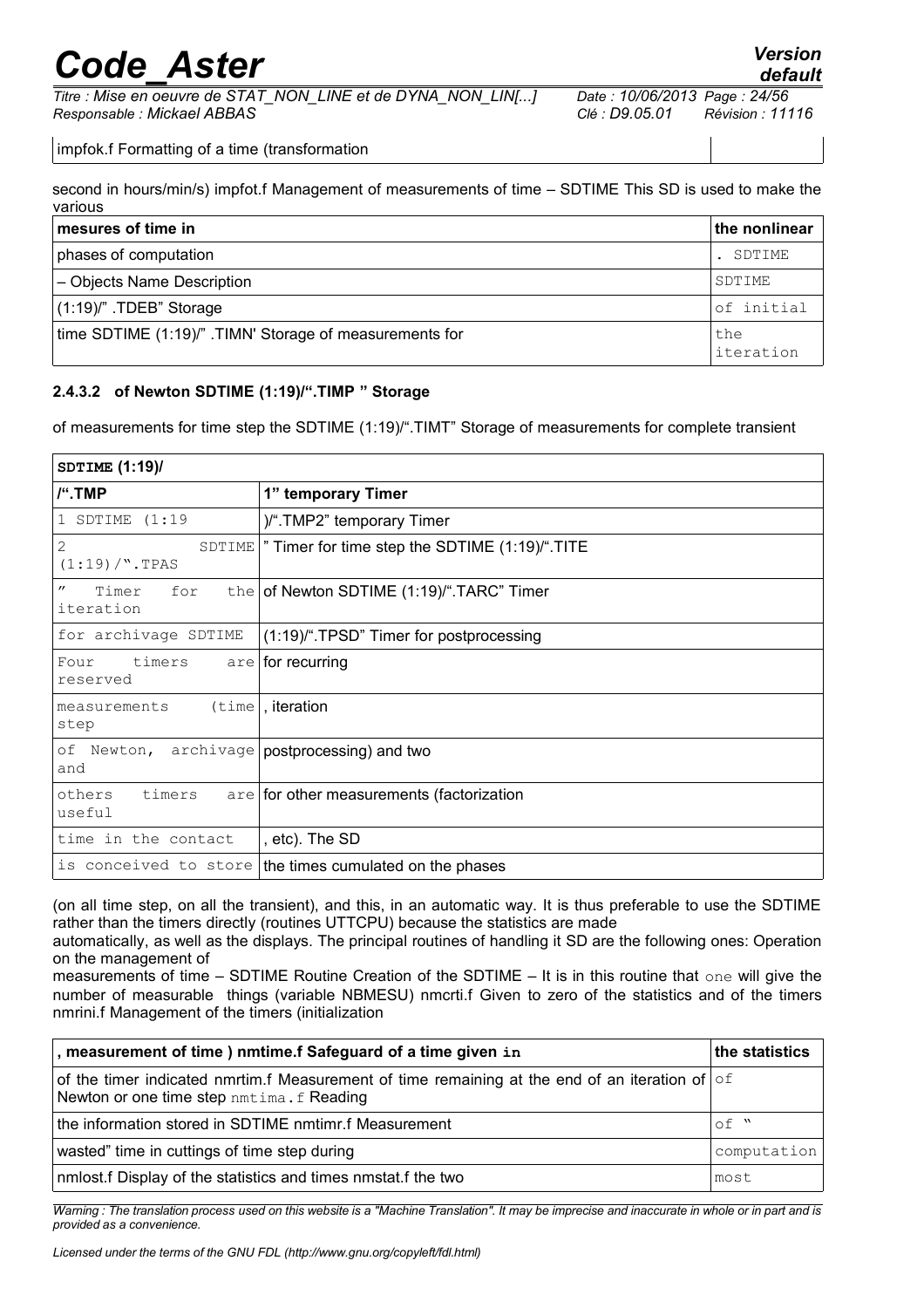*Titre : Mise en oeuvre de STAT\_NON\_LINE et de DYNA\_NON\_LIN[...] Date : 10/06/2013 Page : 25/56 Responsable : Mickael ABBAS Clé : D9.05.01 Révision : 11116*

|                                                                                             | important |
|---------------------------------------------------------------------------------------------|-----------|
| routines is nmcrti.f with which one will be able to add a new measurement and nmtime.f      | which     |
| carries out measurement. Example of use : CAL                                               | NMTIME    |
| (SDTIME, "INI", "ASSE MATR") CAL NMTIME (SDTIME, "RUN", "ASSE MATR")  . / CAL<br>LOPERATION |           |
| NMTIME (SDTIME, "END", "ASSE MATR") the routine                                             | nmstat.f  |

makes it possible to make the display of information (also used by the SDSTAT, to see § 2.4.3.5). Management of the errors of the algorithm

```
– SD ERRO This SD deals
```
with managing the errors of the algorithm

- . It contains seven of the same objects
	- cuts, that
- amongst events (variable ZEVEN

) manageable by algorithm (modifiable in nmcrga.f, cf  $\S$  3.4.1) SDERRO – Objects Name Description SDERRO [27\)](#page-26-0)/

#### <span id="page-24-0"></span>**2.4.3.3 ".ENOM" Name of event SDERRO ( 1:19) /" .ECOV**

" Value of the code-return related to event SDERRO (1:19)/".ECON" Name of the code-return related to the event SDERRO (1:19)/Standard ".ENIV" and level of release of event SDERRO (1:19 )/".EFCT " Functionality [40](#page-39-1)

| activating an event                                      |                                                                          |  |
|----------------------------------------------------------|--------------------------------------------------------------------------|--|
|                                                          | of type convergence                                                      |  |
| or divergence                                            | SDERRO (1:19)/".EACT                                                     |  |
| $^{\prime\prime}$<br>State of event                      | (activated or not) SDERRO (1:19)/".EMSG                                  |  |
| " Codes message to be when the event starts<br>displayed |                                                                          |  |
| the two other objects                                    | make it possible to manage the state of the loop and to store            |  |
| the last started                                         | event (will be used for the displays). SDERRO – Objects Name Description |  |
| SDERRO $(1:19)$ /".CONV                                  | " State of loop SDERRO (1:19)/".EEVT                                     |  |
| " Information on                                         | the last event started SD ERRO is by means of used                       |  |

certain contained information in the SDDISC (§ 2.4.3.14), coming from the definitions of events of the command DEFI\_LIST\_INST

| . Operation ON |  |  |                                              |
|----------------|--|--|----------------------------------------------|
|                |  |  | the management of                            |
| algorithm      |  |  | the errors of the   <b>-SDERRO Routine</b>   |
| Creation of    |  |  | SD ERRO nmcrga.f Record of an event nmcrel.f |

Record of an event from a code-return nmcret.f Change of the state [33](#page-32-0) nmeceb.f Reading of the state of a loop nmleeb.f Given to zero of the events

| Inmeraz.f Turns over the state of an event (active or not ) according to its | name<br>Inmerge.f |
|------------------------------------------------------------------------------|-------------------|
| <b>Emission of</b> the message                                               |                   |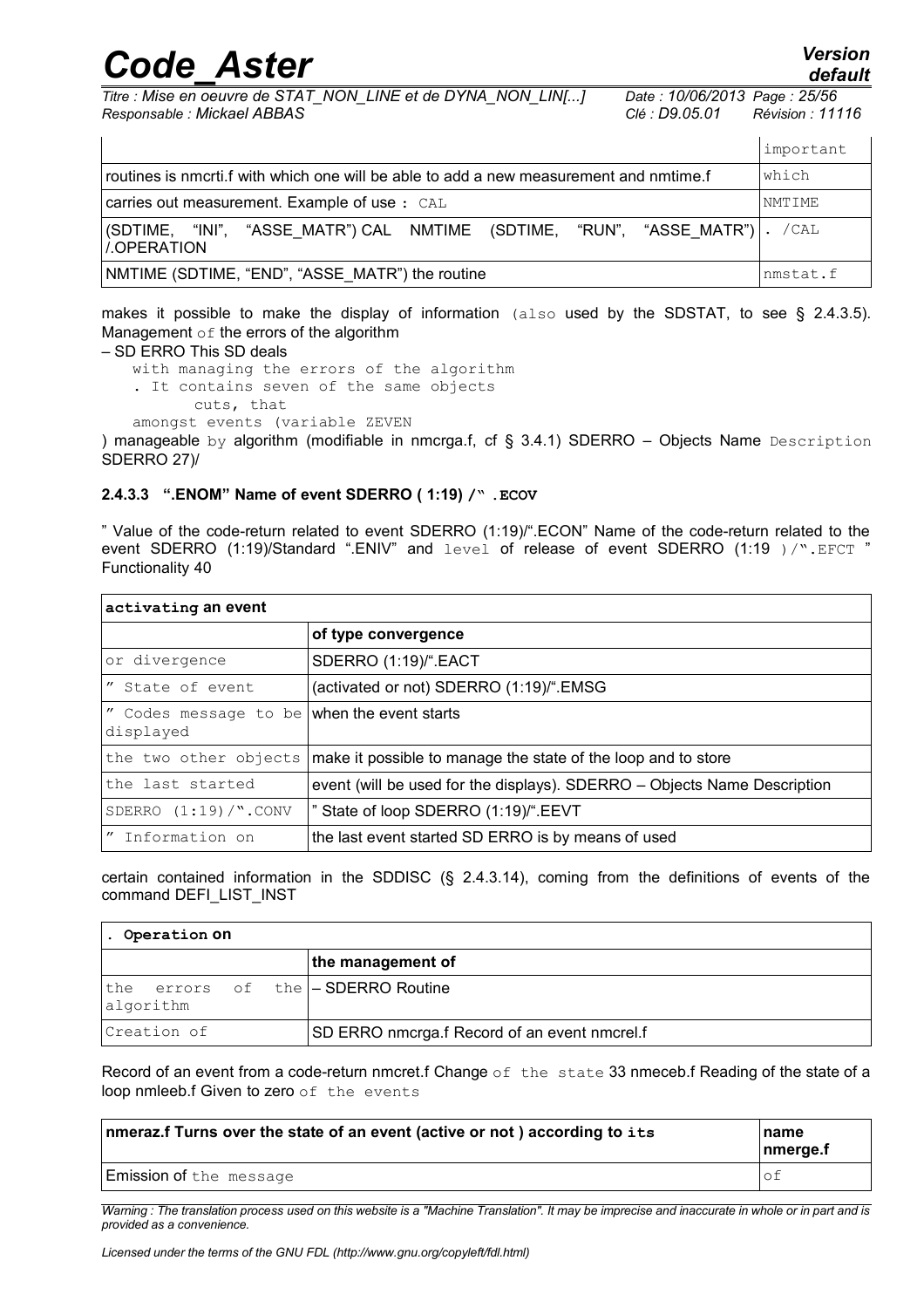*Titre : Mise en oeuvre de STAT\_NON\_LINE et de DYNA\_NON\_LIN[...] Date : 10/06/2013 Page : 26/56 Responsable : Mickael ABBAS Clé : D9.05.01 Révision : 11116*

|                                                                    | information      |
|--------------------------------------------------------------------|------------------|
| on the event nmevim.f Evaluating                                   | οf               |
| the state of convergence of a loop nmevcy. I Turns over the state  | of an event      |
| (active or not) according to its                                   | nmltev.f<br>type |
| the use of these routines                                          | in               |
| the frame of the management of the events                          | is               |
| detailed in the § 3.4. Management of the archivage and the initial | state            |
| (IN and OUT) - SDIETO This SD is used to carry out                 | the<br>following |
| operations: Initialization of the fields (keywords                 | ETAT INIT        |
| , taking into account a possible enrichment of the SD              | result           |

by the use of reuse); Archivage of the fields: puts rhythm into of archivage, exclusion of certain fields [40](#page-39-2) ;

#### <span id="page-25-0"></span>**2.4.3.4 This SD has only two objects. One which gives general information**

, and a second who gathers the necessary information

•for each field. This last object is proportional to the number of fields (variable NBMAX) manageable. SDIETO – Objects Name Description SDIETO

•(1:19)/" .LCHA' Information on fields SDIETO (1:19)/".INFO" Information

general (many fields, many fields as starter, many fields in output) information at once are contained in DATED in the routine nmetcr.f, they are the following ones: Description  $\circ f$  a field for SDIETO

| <b>Description A</b>                                    |                                                                                                                     |  |  |
|---------------------------------------------------------|---------------------------------------------------------------------------------------------------------------------|--|--|
| <b>DATED</b>                                            | result                                                                                                              |  |  |
| to inform Name of the SD NOMCHS YES Name of<br>field in |                                                                                                                     |  |  |
| to initialize                                           | the field being used to modify nmetc0.f Statute of the field after initialization (no one, given<br>individually by |  |  |

the user, given in a SD RESULTAT, resulting from a steady, constant computation with a given value), NON

| Name of the quantity support of field                                                                                                                                                               |                             |                |        |
|-----------------------------------------------------------------------------------------------------------------------------------------------------------------------------------------------------|-----------------------------|----------------|--------|
| <b>NOMGD YES Keyword</b>                                                                                                                                                                            |                             | for ETAT_INIT  |        |
| MOTCEI Not compulsory Localization                                                                                                                                                                  |                             | оf             |        |
| field (NOEU/ELGA/ELEM) LOCCHA YES Known as                                                                                                                                                          | if the field must           |                |        |
| be in an initial state (it null or would be read by ETAT INIT) LETIN YES Known<br>as if the field must be filed LARCH YES Keyword for OBSERVATION<br>MOTCOB Not compulsory Name field corresponding |                             |                |        |
| during the algorithm (for example                                                                                                                                                                   |                             | , in           |        |
| variable hat SOLALG                                                                                                                                                                                 |                             | to<br>nmetcc.f | modify |
| all the current operations                                                                                                                                                                          | $\frac{1}{2}S$<br>envisaged |                |        |
| in routines in general prefixed by nmet*. When one wants to add a field                                                                                                                             | in                          | management     |        |

*Warning : The translation process used on this website is a "Machine Translation". It may be imprecise and inaccurate in whole or in part and is provided as a convenience.*

*Licensed under the terms of the GNU FDL (http://www.gnu.org/copyleft/fdl.html)*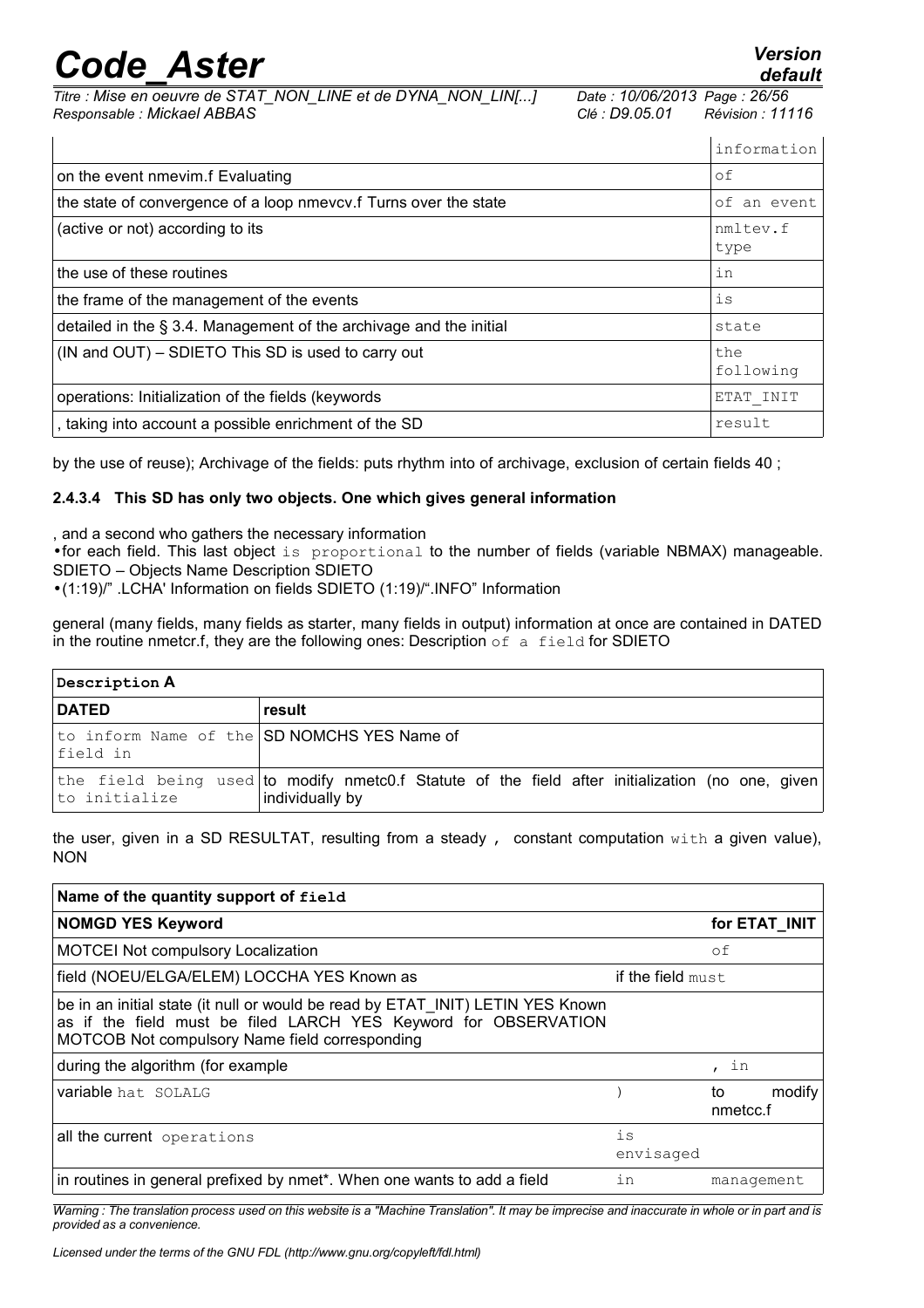| <b>Code Aster</b>                                                                           |                                                | <b>Version</b><br>default |
|---------------------------------------------------------------------------------------------|------------------------------------------------|---------------------------|
| Titre : Mise en oeuvre de STAT NON LINE et de DYNA NON LIN[]<br>Responsable : Mickael ABBAS | Date: 10/06/2013 Page: 27/56<br>Clé : D9.05.01 | Révision : 11116          |
| ARCHIVAGE/OBSERVATION/ETAT INIT                                                             | $:$ It                                         | is<br>necessary           |
| that the developer active                                                                   | or not                                         | field<br>the<br>following |

the activated features (for example). The routine nmetac.f should be impacted; the developer specifies It is necessary that

the initial field (if field in recovery). The routine nmetc0.f should be impacted; It is necessary that the developer specifies the name of the field in the operator. The routine nmetcr.f should

•be impacted; When a field is filed in SD RESULTAT, rscrsd.f should be impacted. Operation on the management of the archivage and the initial

•state (IN and OUT) – SDIETO Routine Creation of the SDIETO nmetcr.f Addition of a field in the SDIETO nmetci.f Addition of

•the name of the field which corresponds in the algorithm of op0070.f nmetcc.f Name and creation of the null field nmetc0 .f Lecture

•of the initial state nmdoet.f Reading of a field – Case of the SD result in

| ETAT_INIT nmetl 1. F Reading of a field - Case field by field in ETAT_INIT nmetl 2. £                                                                                                                                            | Reading                                   |
|----------------------------------------------------------------------------------------------------------------------------------------------------------------------------------------------------------------------------------|-------------------------------------------|
| of a field - various                                                                                                                                                                                                             | Checks                                    |
| : Check the quantity and                                                                                                                                                                                                         | the<br>localiza<br>tion                   |
| Treats the case of prestressing (nmsigi.f) Checks the coherence                                                                                                                                                                  | of                                        |
| the field of the local variables                                                                                                                                                                                                 | (vrcomp.<br>f) nmetl                      |
| 3.f Turns over the name of                                                                                                                                                                                                       | the<br>field<br>used                      |
| in op0070.f (by index of field) nmetnc.f Turns over the index                                                                                                                                                                    | of<br>the<br>observab<br>le               |
| field result (by name of the field) nmetob.f Transformation                                                                                                                                                                      | of<br>the<br>fields                       |
| of the variable-hats type of the type "ME" (urgent<br>• previous) in type "RAINED" (urgent<br>.according to) nmetpl.f Conversion of the localization of<br>• a field nmetcy.f Writing of the field in the SD nmeteo.f Management | of<br>the<br>statisti<br>$\overline{c}$ s |
| $-$ SDSTAT This SD makes it possible $to$ make statistics (collection                                                                                                                                                            | and<br>display                            |
| ). It contains objects which all are dimensioned                                                                                                                                                                                 | with the<br>number                        |
| of things to be measured (variable NBSTAT in nmcrst.f). SDCONV - Objects Name Description for<br>SDSTAT (1:19)/Statistical ".VLIT"                                                                                               |                                           |
| transient SDSTAT (1:19)/Statistical ".VLIP"                                                                                                                                                                                      |                                           |
| for time step the Statistical SDSTAT (1:19)/"                                                                                                                                                                                    | .VLIN"                                    |

#### <span id="page-26-0"></span>**2.4.3.5 for the iteration of Newton If**

one wishes to modify statistics, only the first three following routines are to be modified. The routine nmstat.f makes it possible so much to make the display of information (also used

*Warning : The translation process used on this website is a "Machine Translation". It may be imprecise and inaccurate in whole or in part and is provided as a convenience.*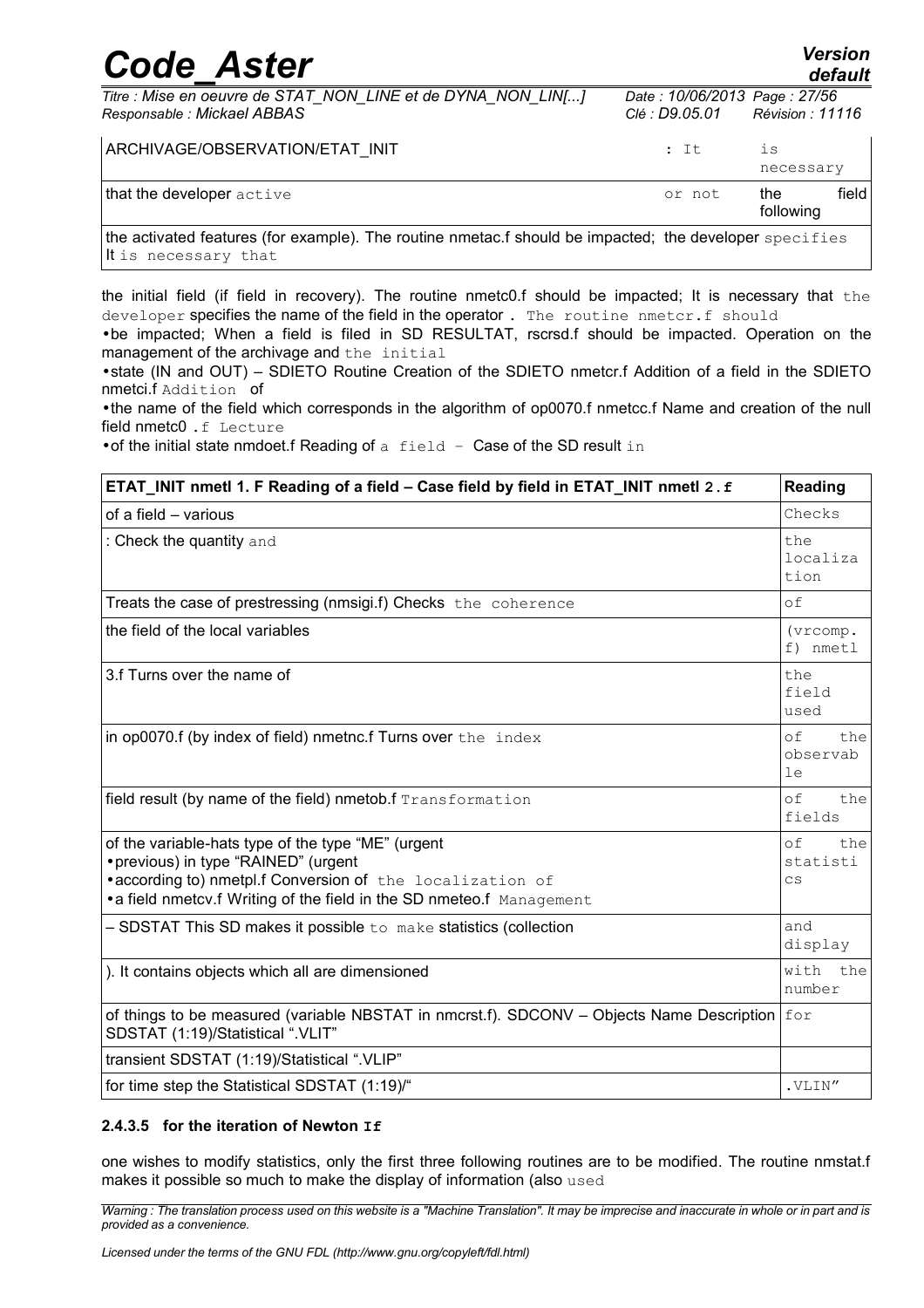*Titre : Mise en oeuvre de STAT\_NON\_LINE et de DYNA\_NON\_LIN[...] Date : 10/06/2013 Page : 28/56 Responsable : Mickael ABBAS Clé : D9.05.01 Révision : 11116*

### **by the SDTIME**

| $5.7.100$ 55.100 $-$ |                                                                  |  |  |
|----------------------|------------------------------------------------------------------|--|--|
|                      | to see § 2.4.3.2                                                 |  |  |
|                      | . Description Routine Creation of the SDSTAT nmcrst.f Read/write |  |  |
| in                   | the SDSTAT nmrvai.f Display of the statistics                    |  |  |
| and times            | nmstat.f Rebootstrapping of the statistics                       |  |  |

nmrini.f Management of convergence – SDCONV This SD manages the collection and the display of the relative information to the residues of equilibrium (<RESI> buckles, to see §3.1). It contains objects which all are dimensioned[24](#page-23-0)

| of residues                           | to<br>be<br>considere<br>d |
|---------------------------------------|----------------------------|
| (variable NRESI                       | in<br>nmcrcq.f             |
| ). SDCONV - Objects Name Description  | SDCONV                     |
| (1:19)/Standard ".TYPE" of residues ( | RESI GLO<br><b>B</b> RELA  |
| , RESI_GLOB_MAXI, etc) SDCONV         | (1:19) /                   |

### <span id="page-27-0"></span>**2.4.3.6 ".LIEU" Place where the residue is maximum**

SDCONV (1:19)/".VALE" Value of residue SDCONV (1:19)/".ACTI". True. if the residue is activated (is used for convergenc[e38\)](#page-37-4) SDCONV (1:19)/".NCOL" Name of the columns in the SDIMPR the activation of a residue for convergence is not necessarily

| constant during                    |                                                                                               |  |  |
|------------------------------------|-----------------------------------------------------------------------------------------------|--|--|
|                                    | computation. It                                                                               |  |  |
| happens<br>that one                | sometimes   rocks automatically of RESI GLOB RELA with RESI_GLOB_MAXI                         |  |  |
| for example). For                  | the management of convergence, one                                                            |  |  |
| will modify primarily the routines |                                                                                               |  |  |
| and nmcore.f                       | nmcrcg.f, $\qquad$ nminre.f. The rocker from one residue to another for example, will be done |  |  |
| in<br>nmcore.f.<br>routine         | The of nmimps f printing is "car                                                              |  |  |

- bearing": the contained information in SDCONV is enough for him. It should not thus be modified. Operation on the management of convergence - SDCONV Routine Creation of the SDCONV nmcrcg.f

Checking of the stopping criteria on the residues nmcore.f Printing of the residues summaries at the end of time step the nmimps.f Printing of information on the residues in the table of convergence nmimre. f Management of the extraction of fields – SDEXTR the SUIVI\_DDL divides with the OBSERVATION *(see § 2.4.3.9 ) a SD commune called*

| SDEXTR, routine of extraction of the values of the fields. One<br>$\mathsf{will}$ thus |                |  |
|----------------------------------------------------------------------------------------|----------------|--|
| start by describing                                                                    | the<br>llatter |  |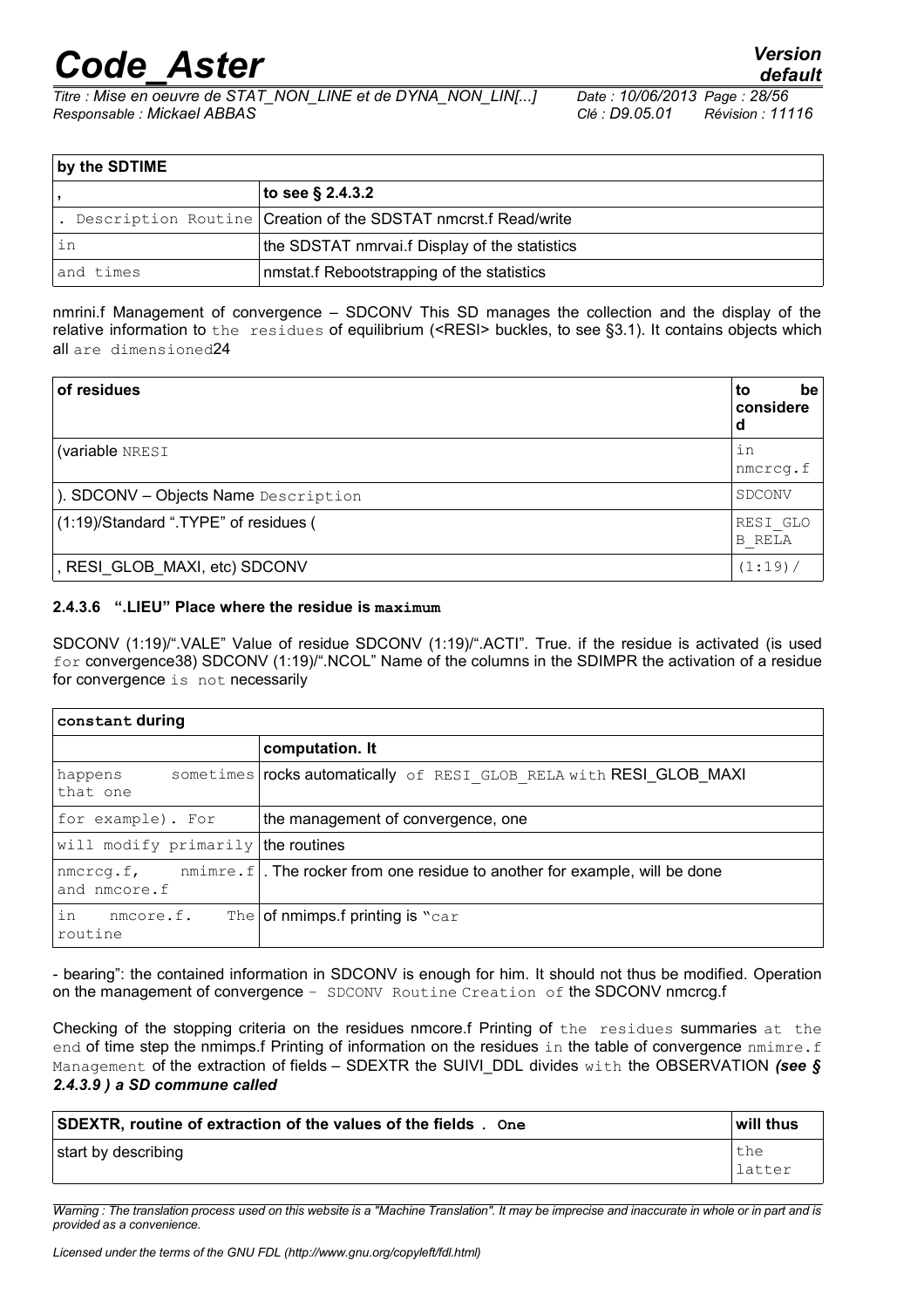| <b>Code Aster</b>                                                                          |                                                | <b>Version</b><br>default |
|--------------------------------------------------------------------------------------------|------------------------------------------------|---------------------------|
| Titre : Mise en oeuvre de STAT_NON_LINE et de DYNA_NON_LIN[]<br>Responsable: Mickael ABBAS | Date: 10/06/2013 Page: 29/56<br>Clé : D9.05.01 | Révision : 11116          |
| SD. The first three objects are general                                                    |                                                | and<br>their<br>length    |
| is proportional to the number of occurrences of keyword                                    |                                                | SUIVI DD                  |
| or OBSERVATION. SDEXTR – Objects Name (attention with the blanks!) Description             |                                                |                           |

#### <span id="page-28-2"></span>**2.4.3.7 1:14)/". INFO" various Information on**

the data of extraction SDEXTR (1:14) /". EXTR" Typ[e29](#page-28-0) On field (NOEU and ELGA) On the mesh (if ELGA) On the components or formulates between components SDEXTR (1:14)/".ACTI" Extraction activates or not One cannot have more than 99 occurrences of the keywords because one builds the name of certain objects from this number

| ∣ of occurrence         |                          |                                                                                                                                     |  |
|-------------------------|--------------------------|-------------------------------------------------------------------------------------------------------------------------------------|--|
| OCC. These<br>following | objects are the $\vdots$ |                                                                                                                                     |  |
| $ SDEXTR - 0bjects $    | Name (                   | attention with the blanks!) Description SDEXTR (1:14) //OCC                                                                         |  |
| /".NOEU" Nodes          | concerned                | with extraction<br>• SDEXTR (1:14) //OCC// ".<br>• MAIL" Meshes concerned<br>• with extraction SDEXTR (1:14) //OCC// ".POIN" Points |  |
| of integration          |                          | concerned with extraction SDEXTR                                                                                                    |  |

(1:14) //OCC// ".SSPI" Subpoints of integration concerned with extraction SDEXTR (1:14) //OCC// "Component .CMP" concerned with the extraction Management of the SUIVI\_DDL –

| <b>SDSUIV This SD is used</b>              |                                                              |  |
|--------------------------------------------|--------------------------------------------------------------|--|
| to manage functionality                    | <b>SUIVI_DDL</b>                                             |  |
| . Besides the references                   | to the extraction of the fields (SDEXTR)                     |  |
| , $$2.4.3.7)$ , we have                    | a specific object for the SUIVI DDL.                         |  |
| Objects<br>$SDSUIV -$<br><i>(attention</i> | Name with the blanks!) Description SD SUIV (1:14)/"          |  |
| TITR"<br>Titles of<br>columns              | the   Management of the OBSERVATION - SDOBSE This SD is used |  |
| to manage functionality                    | OBSERVATION. The OBSERVATION divides with                    |  |

#### <span id="page-28-1"></span>**2.4.3.8 the SUIVI\_DDL (see § 2.4.3.8 )**

a SD commune called SDEXTR, already described in (§ 2.4.3.7). Then, we have specific objects for the OBSERVATION[29](#page-28-2) One which will give the name of the array and one which stores

| information relating            |                                          |  |
|---------------------------------|------------------------------------------|--|
| to the frequency of observation | (utility                                 |  |
| object SDSELI<br>, to see       | $\frac{1}{2}$ (\$ 2.4.3.15), subscripted |  |

#### <span id="page-28-0"></span>**2.4.3.9 by the number of occurrence OCC of**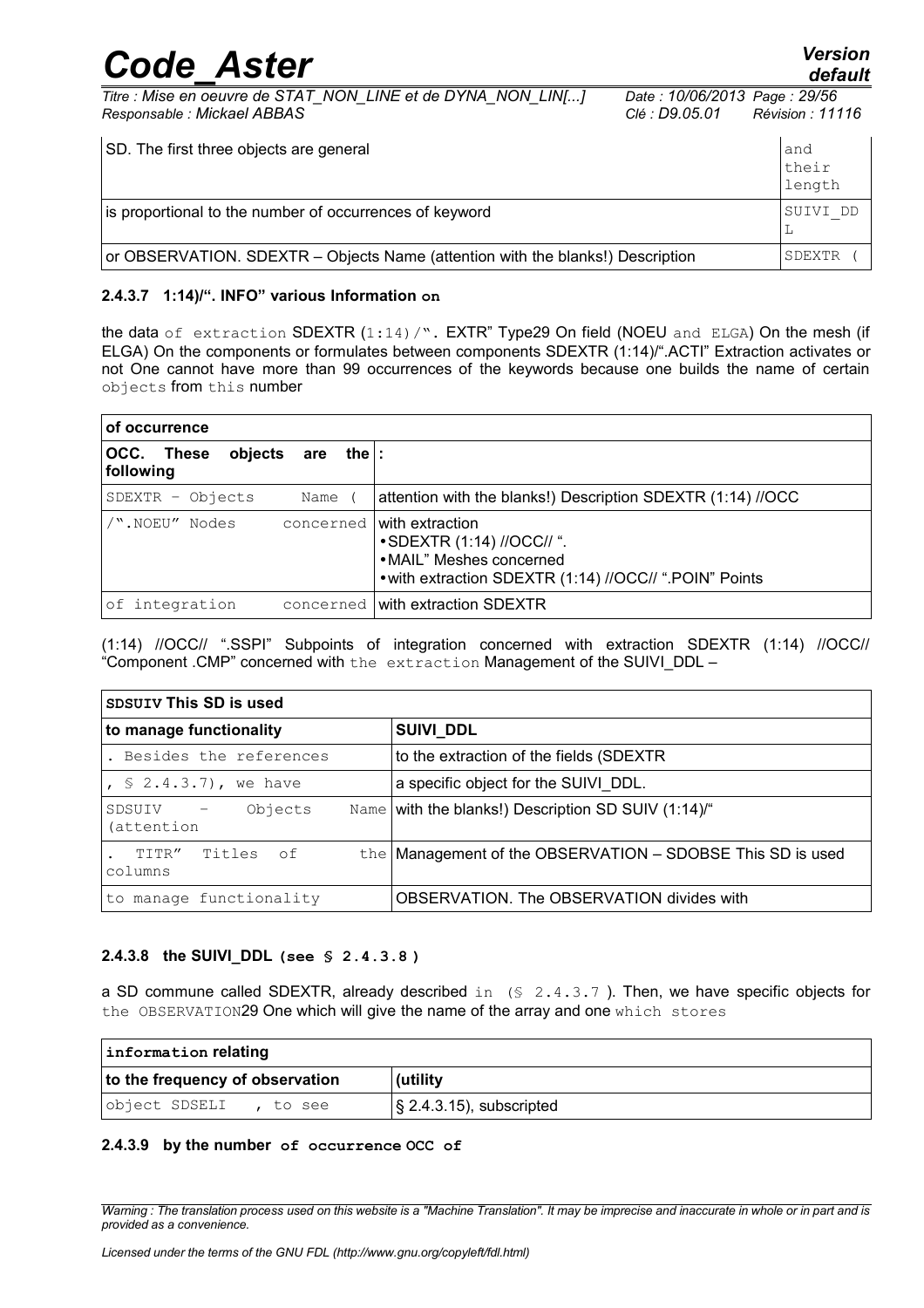*Titre : Mise en oeuvre de STAT\_NON\_LINE et de DYNA\_NON\_LIN[...] Date : 10/06/2013 Page : 30/56 Responsable : Mickael ABBAS Clé : D9.05.01 Révision : 11116*

keyword OBSERVATION. SDOBSE – Objects Name (attention with the blanks!) Description SDOBSE (1:14)/ ".TABL["29](#page-28-1) array SDOBSE (1:14)/ OCC//".LI " Access to the SDSELI[,29](#page-28-2)

times to observe Management of the quality standards – SDCRIQ This SD is used to evaluate the quality standards (keyword CRIT QUALITE). It is very simple and comprises only one object . SDCRIQ -34 Name Description SDSUIV (1:1 9)/".ERRT " Value of errors THM spaces

| and time, coefficient              |                                                   |
|------------------------------------|---------------------------------------------------|
| <b>THETA Management of control</b> | l – SDPILO                                        |
| This SD is used for control        | $\vert$ (method of                                |
| continuation). Most                | these objects are gathered in a logic of the type |

#### <span id="page-29-2"></span>**2.4.3.10** *(realities with realities, character strings with character strings ),*

rather than in a logic of functionality. SDPILO - Objects Name Description SDPILO (1:19)".PLTK" Contains the parameters

| ∣type | chains) or                                                                             |
|-------|----------------------------------------------------------------------------------------|
|       | the names of objects necessary to control SDPILO (1:19)".PLIR" Contains the parameters |

#### <span id="page-29-1"></span>**2.4.3.11** *of control ( of real type*

) SDPILO (1:14)/".PLCR" Lists coefficients for control SDPILO (1:14)/".PLSL" Lists DDL of the type, and for control SDPILO (1:14)/".PLCI" Lists coefficients for control – Case XFEM It

| does not have there routines |                                                                                                        |  |  |
|------------------------------|--------------------------------------------------------------------------------------------------------|--|--|
| of access                    | of high-level                                                                                          |  |  |
| , the SD is created          | in the routine nmdopi.f. the SD should be attacked directly.<br>Management of classifications - SDNUME |  |  |
| from                         | This SD comes in complement   two SD NUMDDL and NUMFIX to manage                                       |  |  |
| the numbers of the equations | . NUMDDL is the numbers of the equations                                                               |  |  |
| , which                      | can be variable during $DX$ $DY$ $DZ$ the transient, when                                              |  |  |
| one CONTINUE uses            | functionalities like the contact or contact                                                            |  |  |

XFEM. NUMFIX is fixed classification, it is useful in the case of the macro-elements , to be able to combine the matrixes.

#### <span id="page-29-0"></span>**2.4.3.12** *The SDNUME contains three other objects :*

SDNUME - Objects Name Description SDNUME (1:19)/ ".NDRO " Location of the DDL for large rotations SDNUME (1:19 )/".NUCO" Location of the DDL for the Lagrangian ones of contact and friction SDNUME (1:19)/".ENDO" Location of the DDL for the damage with the nodes These three objects have same logic: they are dimensioned with the nombre total of degrees of freedom of structure, with same classification as matrixes and the CHAM\_NO used

| $\vert$ in Op 0070.f |                                            |
|----------------------|--------------------------------------------|
|                      | A particular value                         |
| l(in general         | 1, is used to locate specific DDL a priori |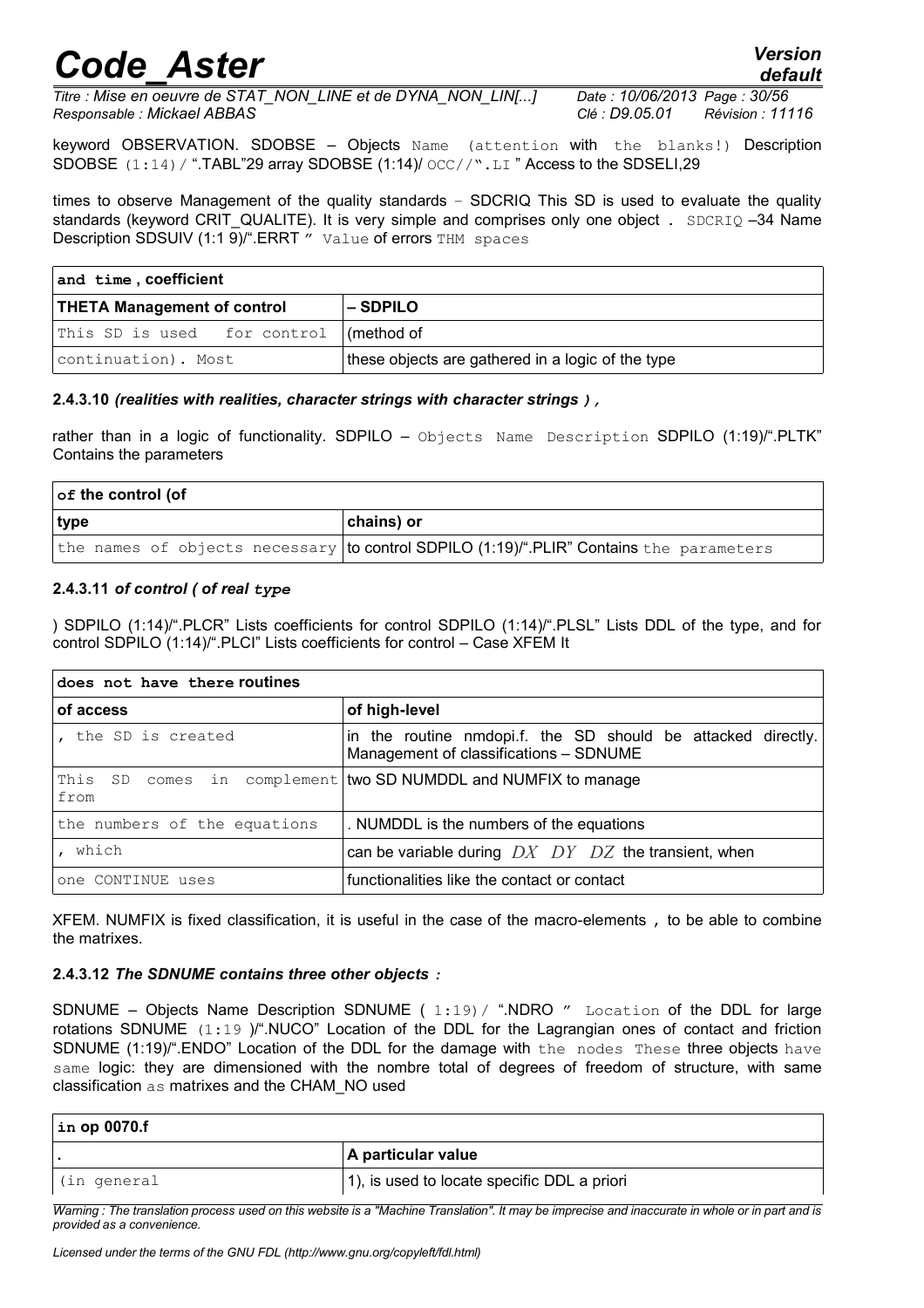| <b>Code Aster</b>                                                                          |                                                | <b>Version</b><br>default |
|--------------------------------------------------------------------------------------------|------------------------------------------------|---------------------------|
| Titre : Mise en oeuvre de STAT NON LINE et de DYNA NON LIN[]<br>Responsable: Mickael ABBAS | Date: 10/06/2013 Page: 31/56<br>Clé : D9.05.01 | Révision : 11116          |

| : those corresponding | to large rotations, those corresponding to Lagrangian |
|-----------------------|-------------------------------------------------------|
| of contact/friction   | and those corresponding to the damage. One then uses  |

them in certain cases (for example, for the update specific of the fields in the case of large rotations or to filter the components in the evaluating of the residues ). There are no specific routines of access. Management of the dynamics – SDDYNA This SD contains all the necessary information with computation in dynamics. SDDYNA – Objects Name Description SDDYNA (1:15)/".PARA\_SCH" Parameters of time schemes SDDYNA (1:15)/".INFO\_SD" Parameters of dynamics SDDYNA (1:15)/".NOM\_SD" Name of the SD for the dynamics (static modes, vectors,…) SDDYNA (1:15)/Standard ".TYPE\_FOR" of formulation (displacement, velocity or acceleration) SDDYNA

#### <span id="page-30-0"></span>**2.4.3.13** *(1:15)/".COEF \_SCH" Coefficients*

to be used in computation SDDYNA (1:15)/".TYPE\_CHA" Information relating to loading

| <b>ONDE_PLANE</b>                              |                                                                                                             |  |
|------------------------------------------------|-------------------------------------------------------------------------------------------------------------|--|
| <b>SDDYNA</b>                                  | (1:15)'                                                                                                     |  |
| .NBRE CHA"<br>relative                         | Information   to certain loadings specific                                                                  |  |
| to dynamics                                    | SDDYNA (1:15)/".VEEL_OLD" elementary                                                                        |  |
| Vectors of                                     | the preceding step for multi-step diagrams SDDYNA (1:15)/". VEAS                                            |  |
| OLD" assembled Vectors                         | of the preceding step for multi-step diagrams SDDYNA (1:15)                                                 |  |
| /".VECENT" Quantities in                       | trainings (displacements, velocities and                                                                    |  |
| acceleration) SDDYNA (1:                       | 15)/".VECABS" absolute Quantities (displacements                                                            |  |
| velocities<br>acceleration                     | $\lceil \nceil$ and $\lceil$ the access to this information is done via four routines dedicated each<br>one |  |
| type, with<br>to<br>a<br>a<br>character string | posing question (on the model of routine DISMOI): Operation                                                 |  |
| on the management of                           | the dynamics - SDDYNA Routine Reading information of the <booleen<br>type</booleen<br>                      |  |
| ndynlo.f<br>><br>information                   | Reading of the type $\leq$ réel> ndynre. f Reading information of the type $\leq$ entier><br>ndynin.f       |  |
| type                                           | Reading information of the <chaine> ndynkk.f It should be noted that these questions will involve</chaine>  |  |

a fatal error if one is not in dynamics, except in the case of question the NDYNLO (SDDYNA, "DYNAMIQUE") which will answer .false if one is in static (i.e.

| which can detect the case where SDDYNA does not exist). | <b>Apart from</b>      |
|---------------------------------------------------------|------------------------|
| these four routines, the access to                      | the<br>SDDYNA          |
| is done directly in two routines                        | Operatio<br>n          |
| on the management of the dynamics                       |                        |
| SDDYNA Routine Reading information in                   | the<br>command<br>file |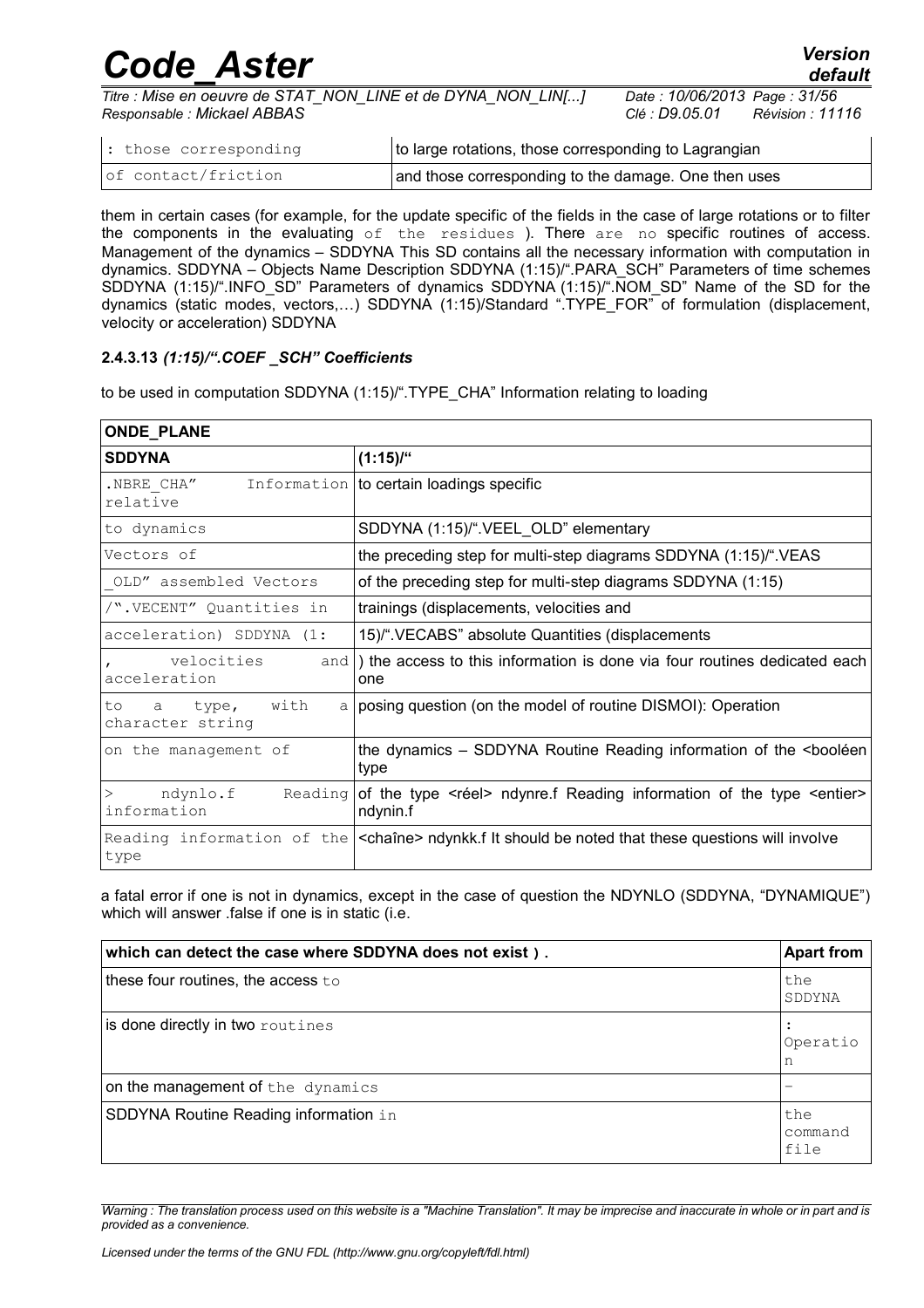*default*

*Titre : Mise en oeuvre de STAT\_NON\_LINE et de DYNA\_NON\_LIN[...] Date : 10/06/2013 Page : 32/56 Responsable : Mickael ABBAS Clé : D9.05.01 Révision : 11116*

ndlect.f Record value of the various coefficients ndnpas.f One reconsiders the coefficients necessary for computation in dynamics because they are very numerous . These coefficients are built from three information : The type of diagram; Parameters of the diagrams (coefficients ALPHA , BETA, KAPPA, etc); The increment

| of time; The fact of depending on time step implies | that            |
|-----------------------------------------------------|-----------------|
| the coefficients are revalued with each step (in    | the<br>routine  |
| ndnpas.f). Coefficient Description COEF MATR RIGI   | Coeffici<br>ent |

in front of stiffness matrix COEF\_MATR\_AMOR\_Coefficient in front of damping matrix COEF\_MATR\_MASS Coefficient in front of mass matrix COEF\_DEPL\_DEPL Predictor

•in displacement

•: coefficient in front of the displacement of step preceding COEF\_ DEPL\_VITE

•Predictor in displacement

: coefficient in front of the velocity of step preceding COEF DEPL ACCE Predictor in displacement: coefficient in front of the acceleration

| of step                         | preceding                                                                                               |
|---------------------------------|---------------------------------------------------------------------------------------------------------|
| COEF VITE DEPL                  | Predictor of velocity: coefficient in front of                                                          |
| the displacement                | of step preceding COEF VITE VITE Predictor                                                              |
| of velocity                     | : coefficient in front of the velocity of step                                                          |
| preceding                       | COEF_VITE_ACCE Predictor of velocity: coefficient in front of the acceleration of<br>preceding          |
| step COEF                       | VITE DEPL Predictor in acceleration: coefficient in front of the displacement                           |
| of step preceding               | COEF_VITE_VITE Predictor in acceleration: coefficient in front of the velocity of<br>preceding          |
| step COEF                       | VITE ACCE Predictor in acceleration: coefficient in front of the acceleration                           |
| of step preceding               | COEF DEPL Coefficient in front of displacement increment COEF VITE                                      |
| Coefficient<br>front of         | in the increment velocity COEF ACCE Coefficient in front of the increment of<br>acceleration            |
| COEF MPAS FEXT                  | PREC Coefficient in front of the external forces of step preceding (multi-step)<br>diagram              |
| ) COEF MPAS FINT                | PREC Coefficient in front of the internal forces of step preceding (multi-step)<br>diagram              |
| ) COEF MPAS                     | FEXT_COUR Coefficient in front of the external forces of the step running (multi-<br>step diagram) COEF |
| MPAS EQUI                       | COUR Coefficient in front of the other terms of                                                         |
| the second member               | (inertia, damping) COEF_FDYN_MASSE                                                                      |
| Coefficient                     | in front of the recoil forces dynamics (inertia                                                         |
| ) COEF FDYN AMORT               | Coefficient in front of the recoil forces dynamics (damping) COEF FDYN RIGID                            |
| Coefficient<br>in<br>front of   | the recoil forces????? ? (is used for Krenk???) COEF_FORC_INER Coefficient in<br>front of               |
| the inertia forces              | to put at the denominator in the residue of equilibrium INST PREC Time step                             |
| preceding                       | (only useful for the poursuite with, at the same time, complete diagram HHT                             |
| the<br>and<br>constitutive laws | which needs this parameter) Management of                                                               |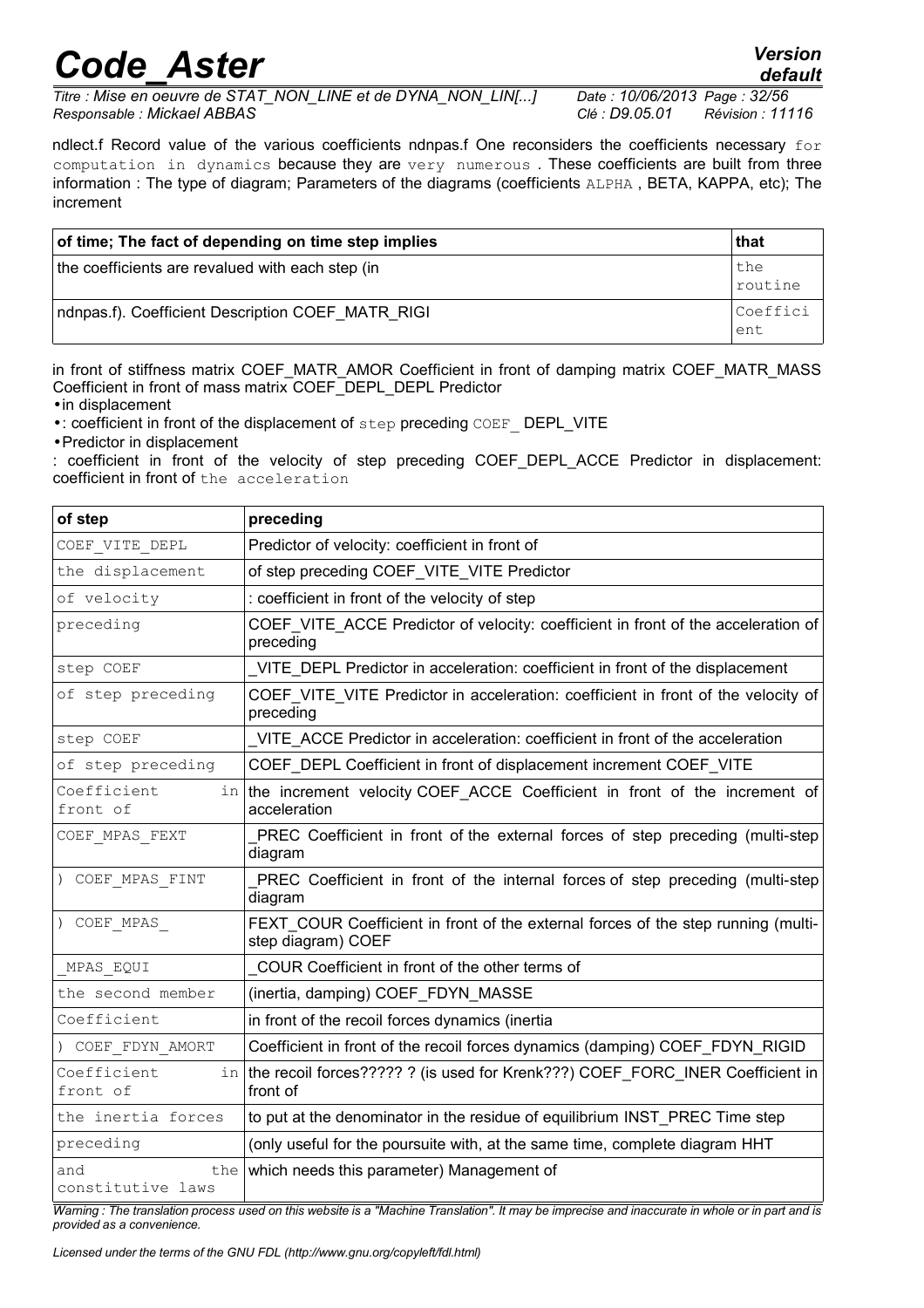| <b>Code Aster</b>           |                                                              |                                                | <b>Version</b><br>default |
|-----------------------------|--------------------------------------------------------------|------------------------------------------------|---------------------------|
| Responsable : Mickael ABBAS | Titre : Mise en oeuvre de STAT NON LINE et de DYNA NON LIN[] | Date: 10/06/2013 Page: 33/56<br>Clé : D9.05.01 | Révision : 11116          |
| the temporal                | discretization – SDDISC data structure SDDISC contains all   |                                                |                           |

| the temporal     | discretization - SDDISC data structure SDDISC contains all                                                                                        |  |
|------------------|---------------------------------------------------------------------------------------------------------------------------------------------------|--|
| linformation     | coming from operator DEFI_LIST_INST (creation of concept                                                                                          |  |
| SDLIST) and from | information relating to the management of the temporal discretization in op0070.f.<br>Initially                                                   |  |
|                  | , information coming from operator DEFI_LIST_INST (see [D4.06.17]) is recopied<br>locally in the SDDISC. SDDISC - Objects Name Description SDDISC |  |

#### <span id="page-32-0"></span>**2.4.3.14** *(1:19)/" .LINF " Information on the list of times*

(see contained in [D4.06 .17]) Recopy of object SDLIST (1:8)/".LISTE.INFOR" SDDISC (1:19 )/".DITR" Lists times – This list is dynamic (in the event of cutting or of acceleration of time step) SDDISC (1:19 )/Indicating ".DINI" of the level of under-cutting for each time step . Initially, the level of cutting is worth 1. There cannot be more than one level

| of cutting between                             |                                                                                                                                                                                                                                                                                                                                                                                                                                                 |  |
|------------------------------------------------|-------------------------------------------------------------------------------------------------------------------------------------------------------------------------------------------------------------------------------------------------------------------------------------------------------------------------------------------------------------------------------------------------------------------------------------------------|--|
|                                                | two successive steps                                                                                                                                                                                                                                                                                                                                                                                                                            |  |
| (checking                                      | in the routine nmdcin.f) – This list is dynamic (in the event of cutting<br>or of acceleration of time step) SDDISC                                                                                                                                                                                                                                                                                                                             |  |
| $(1:19)$ /". ITER"<br>Nombre<br>iterations     | of of Newton which it was necessary for each time step - This list is<br>dynamic (in the event of                                                                                                                                                                                                                                                                                                                                               |  |
| cutting or of acceleration                     | of time step) SDDISC (1:19)/Indicating " .EPIL" of the choice of the<br>solution of control (action AUTRE PILOTAGE) SDDISC (1:19)/".LIPO"<br>Lists compulsory times of computation. This object is useful in the case<br>of the automatic adaptation of time step, it indicates times which will<br>be calculated though it arrives                                                                                                             |  |
| in<br>the<br>οf<br>(even<br>event<br>enlarging | of time step). One also speaks about urgent "stakes". Its length is that of<br>the initial list of times given by the user in                                                                                                                                                                                                                                                                                                                   |  |
| DEFI LISTE INST. It is                         | thus about a list NON-dynamics. SDDISC (1:19)".REPC " Indicating<br>D                                                                                                                                                                                                                                                                                                                                                                           |  |
| management<br>оf<br>E<br>reactualization       | the of preconditionning (action REAC_PRECOND) SDDISC (1:19)/".EEVR"<br>Recopies object SDLIST (1:8)/".ECHE.EVENR" See contained in<br>$(1:19)'$ ".EEVK" Recopies<br>[D4.06.17] SDDISC<br>object<br><b>SDLIST</b><br>(1:8)/".ECHE.EVENK" See<br>[D4.06.17] SDDISC<br>contained<br>in<br>(1:19)/".ESUR" Recopies object SDLIST (1:8)/".ECHE.SUBDR" See<br>contained in [D4.06.17 ] SDDISC (1:19) /".AEVR" Recopies object<br><b>SDLIST (1:8)/</b> |  |
| ". ADAP. EVENR"<br>contained                   | See in [D4.06.17] SDDISC (1:19)/".AEVK" Recopies object SDLIST (1:8)/<br>". ADAP. EVENK" See                                                                                                                                                                                                                                                                                                                                                    |  |
| contained in [D4.06                            | .17] SDDISC (1:19)/ /".ATPR" Recopies object<br>SDLIST (1:8)/".ADAP .TPLUR"                                                                                                                                                                                                                                                                                                                                                                     |  |
| See contained in [D4.06                        | .17] SDDISC (1:19) /". ATPK" Recopies object<br>SDLIST (1:8)/".ADAP .TPLUK"                                                                                                                                                                                                                                                                                                                                                                     |  |
| See contained in [D4.06                        | .17] SDDISC (1:19) /". AEXT" Object for the prolongation<br>of cutting (processing                                                                                                                                                                                                                                                                                                                                                              |  |
| оf<br>οf<br>the<br>the<br>case<br>COLLISION    | ) SDDISC (1:19) /". IFCV" Object storing<br>the state of convergence for the adaptation                                                                                                                                                                                                                                                                                                                                                         |  |
| $V(1) - Value$                                 | of MAX (ITER_GLOB_MAXI, ITER GLOB ELAS) V (2)<br>- Value of MIN ( ITER GLOB MAXI                                                                                                                                                                                                                                                                                                                                                                |  |
| , ITER GLOB ELAS) V (3                         | ) - maximum Number of possible iterations (including<br>the possible additional                                                                                                                                                                                                                                                                                                                                                                 |  |

*Warning : The translation process used on this website is a "Machine Translation". It may be imprecise and inaccurate in whole or in part and is provided as a convenience.*

*Licensed under the terms of the GNU FDL (http://www.gnu.org/copyleft/fdl.html)*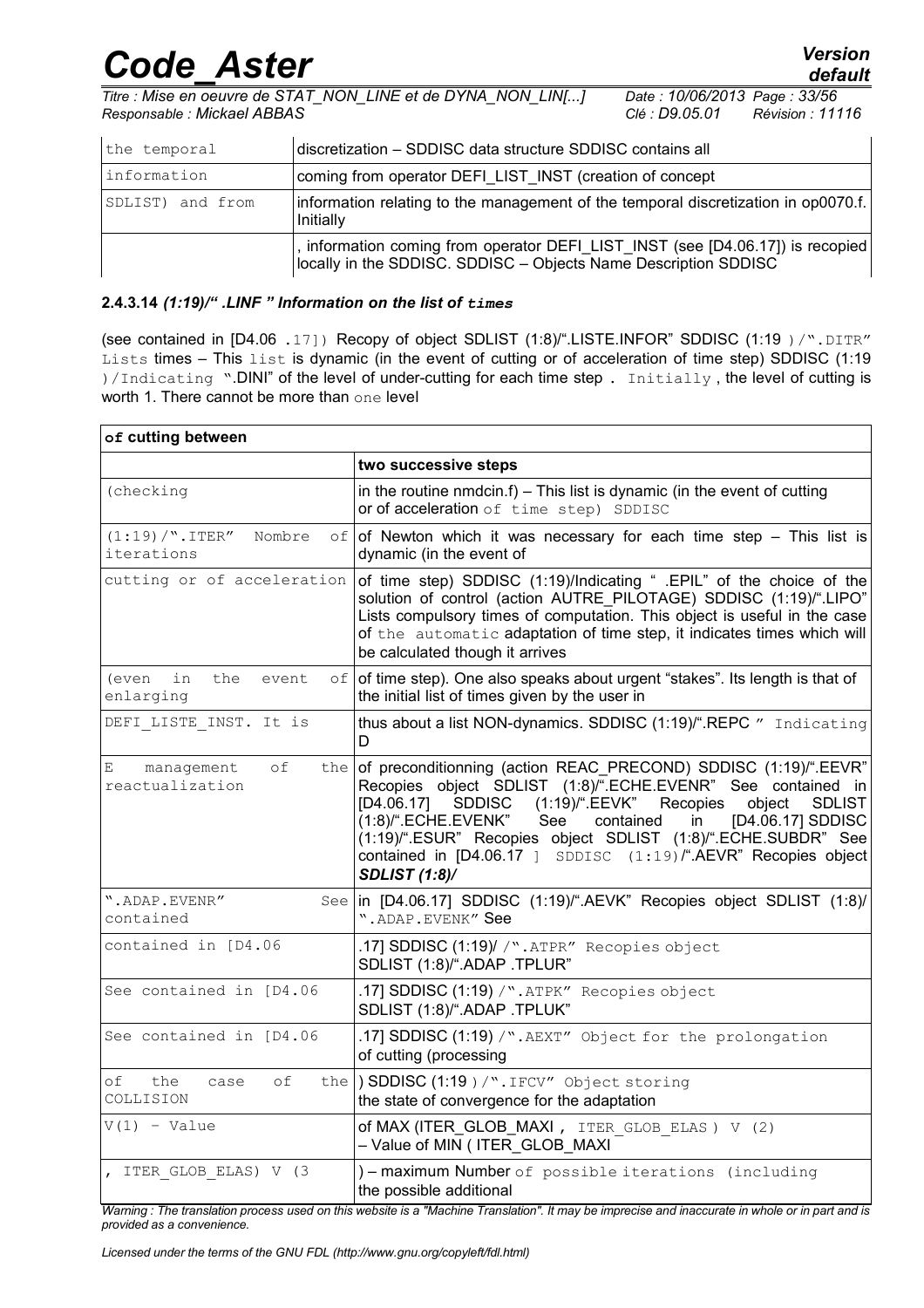*default*

*Titre : Mise en oeuvre de STAT\_NON\_LINE et de DYNA\_NON\_LIN[...] Date : 10/06/2013 Page : 34/56 Responsable : Mickael ABBAS Clé : D9.05.01 Révision : 11116*

| iterations              | by ITER_SUPPL) V (4) - Value of "PAS MINI ELAS<br>" V (5) – Value of "RESI GLOB RELA                                                                                                                                                                                                                                                                                                                                                                                                                                                                                                                                                                                                                                    |
|-------------------------|-------------------------------------------------------------------------------------------------------------------------------------------------------------------------------------------------------------------------------------------------------------------------------------------------------------------------------------------------------------------------------------------------------------------------------------------------------------------------------------------------------------------------------------------------------------------------------------------------------------------------------------------------------------------------------------------------------------------------|
| " $V(6) -$              | Value of "RESI_GLOB_MAXI" V (7) - Standard of residue requested by<br>the user                                                                                                                                                                                                                                                                                                                                                                                                                                                                                                                                                                                                                                          |
| : =1 for RESI GLOB RELA | =2 for RESI GLOB MAXI =3 for RESI GLOB RELA<br>and RESI GLOB MAXI $V(8)$ - Value of "INIT NEWTON KRYLOV<br>" $V(9)$ - Value of "ITER NEWTON KRYLOV" V (1 0)<br>- Indicates that one authorizes iterations in more SDDISC<br>$(1:19)$ ". IFRE" Object storing the value of the residues to each<br>iteration of Newton V $(3*$ (ITER-1) +0<br>) - Value of RESI_GLOB_RELA $V$ (3* (ITER<br>- 1) +1) - Value of RESI GLOB MAXI<br>$V$ (3* (ITER - 1) +2) - Value of the loading to handle<br>the SDDISC, one uses<br>a series of utilities<br>. Operation on the management of the temporal<br>discretization - SDDISC Routine<br>general utility Routine which gives access<br>the contents objects .LINF, .EEVR, .EEVK, |
| .ESUR, .AEVR, .AEVK,    | ATPR, ATPK, .REPC and .EPIL. The access can be done in reading or<br>writing. utdidt.f Turns over . RUE if one<br>leaves the list of times (end of the transient<br>) didern.f Value of time according to number                                                                                                                                                                                                                                                                                                                                                                                                                                                                                                        |

of time diinst.f Management of selection the one time –

| SDSELI data structure SDSELI allows selects one time                                                                                                                                                                  |        |
|-----------------------------------------------------------------------------------------------------------------------------------------------------------------------------------------------------------------------|--------|
| a frequency, a list of values, in taking into account a tolerance and a kind of criterion<br>$ $ (absolute or relative ). SDSELI - Objects Name Description SDSELI (1:19)". INFL"<br>general Information on selection |        |
| (parameters $\circ$ f selection) SDSELI (1:19)/".LISTE" Lists the times given<br>by                                                                                                                                   |        |
| the user to operate on this SD, one uses                                                                                                                                                                              | mainly |

#### <span id="page-33-0"></span>**2.4.3.15** *two routines: one which reads the parameters*

of the user (nmcrpx.f ); search if time given is selected (nmcrpo.f); Operation on the management of the one time selection – SDSELI Routine Reading of the list of

| $^\dagger$ times to select |                                                                          |  |
|----------------------------|--------------------------------------------------------------------------|--|
|                            | nmcrpa.f                                                                 |  |
| Reading of the accuracy    | and the type of criterion (relative or absolute) nmcrpp.f Reading of all |  |
| information (call          | to nmcrpa.f and nmcrpp.f) nmcrpx.f Search for                            |  |

a reality in a list (with accuracy and criterion) utacli.f principal Routine •of search of time nmcrpo.f Search of the index • in the SD result right before a time given nmttch.f This

| SD is used for the management of the temporal discretization, |          |
|---------------------------------------------------------------|----------|
| state, the archivage and the observation. Management          | of S     |
| convergence criteria - SDCRIT This SD manages information     | relating |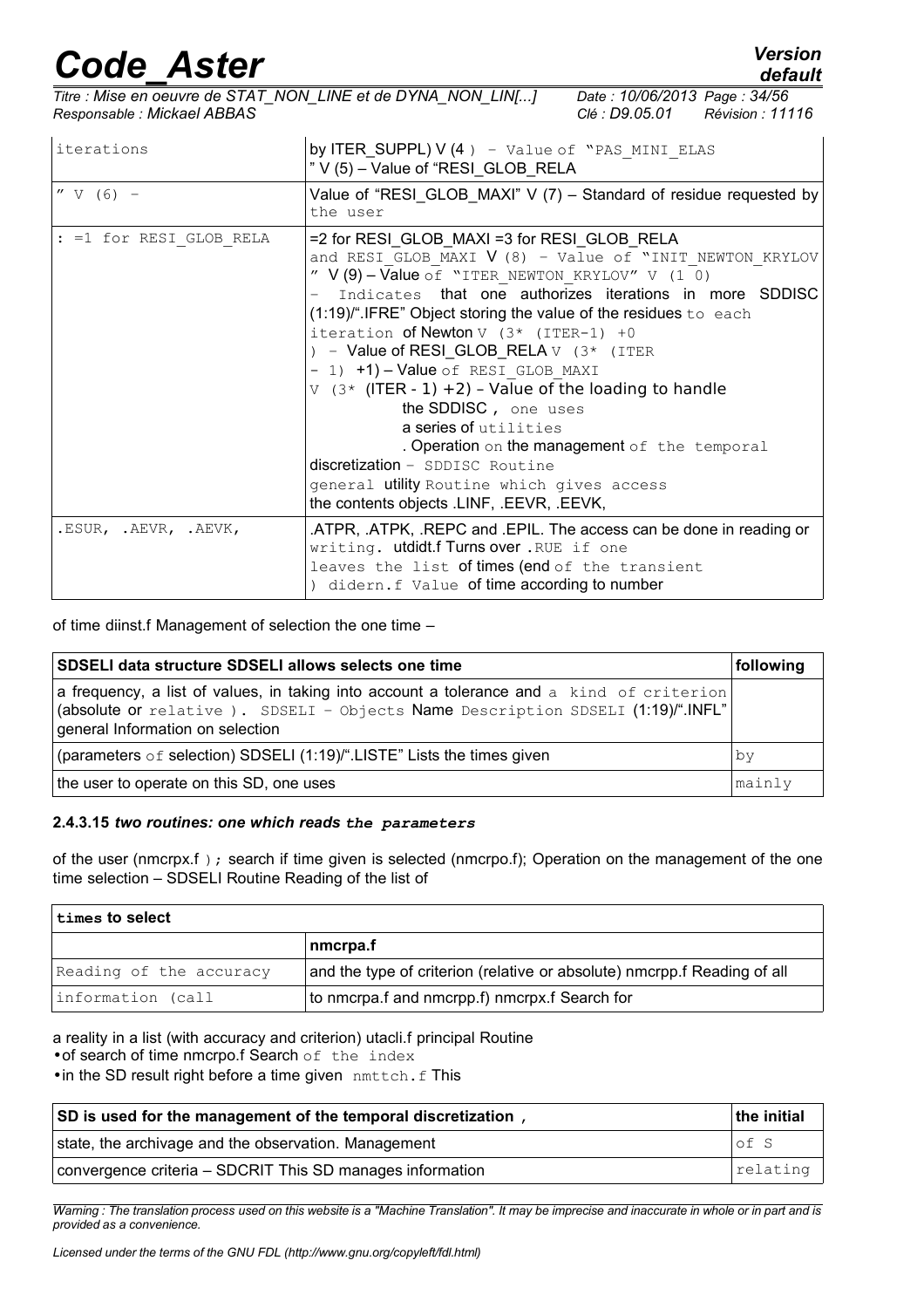*Titre : Mise en oeuvre de STAT\_NON\_LINE et de DYNA\_NON\_LIN[...] Date : 10/06/2013 Page : 35/56 Responsable : Mickael ABBAS Clé : D9.05.01 Révision : 11116*

| to the convergence criteria, it is used in particular $to$ store | the<br>residues           |
|------------------------------------------------------------------|---------------------------|
| in SD RESULTAT. SD CRIT - Objects Name Description SDCRIT (      | $1:19$ /*.<br><b>CRTR</b> |
| " Values of information (residues, nombre of iterations          |                           |
| , etc) SDCRIT $(1.19)$ ".CRDE" Name of information for storage   | ın                        |

SD RESULTAT (residues, nombre of iterations, etc) This SD is also used for command THER\_NON\_LINE (attention,

### <span id="page-34-1"></span>**2.4.3.16** *the objects are not same dimension !).*

The safeguard of information for this SD is done in the routine nmcore.f which evaluates convergence with each iteration of Newton. Operation

| on the management of     |                                                                                                    |
|--------------------------|----------------------------------------------------------------------------------------------------|
| the convergence criteria |                                                                                                    |
| - SDCRIT                 | Routine Creation of the SD nmcrcv.f ntcrcv.f Safeguard of information                              |
| in the SDCRIT nmcore.f   | op0186.f Safeguard of information in SD RESULTAT nmarc0.f ntarc0.f<br>Management of postprocessing |

– SDPOST This SD manages information relative so that one indicates like "postprocessing". Postprocessings on the spectral analyzes (oscillatory modes or modes of stability) which one can make with each time step. The SD consists

| of seven objects . Three of them are simple vectors | gathering                        |
|-----------------------------------------------------|----------------------------------|
| information                                         | and the<br>paramete<br>rs        |
| necessary, classified according to their type.      | SDCRIT<br>Objects                |
| Name (attention with the length!) Description SD    | POST $(1:$<br>$19) /$ ".<br>INFI |

#### <span id="page-34-0"></span>**2.4.3.17** *" Parameters of the type <entier > SD*

POST (1:19)<sup>"</sup>. INFR" Parameters of the type <réel> SD POST (1:19)<sup>"</sup>. INFK" Parameters of the type <chaîne> SD POST (1:1 4)/". VIBR" Name of the SD of the type SDSELI (§ 2.4.3.15) for oscillatory modes SDPOST (1:14)/".EXCL" Name of the SD storing the names of the degrees of freedom excluded for the modes from stability SDPOST (1:14)/".STAB" Name of the SD storing the names of the degrees of freedom taken

| $\mid$ into account for        |                                                              |  |  |
|--------------------------------|--------------------------------------------------------------|--|--|
| the modes of stability SD POST | (1:14)                                                       |  |  |
|                                | ". FLAM" Name of the SD of the type SDSELI (§ 2.4.3.15 ) for |  |  |
| the modes of stability or      | buckling Here the list                                       |  |  |
| оf<br>the<br>Standard          | parameters:   parameter Description CRIT STAB                |  |  |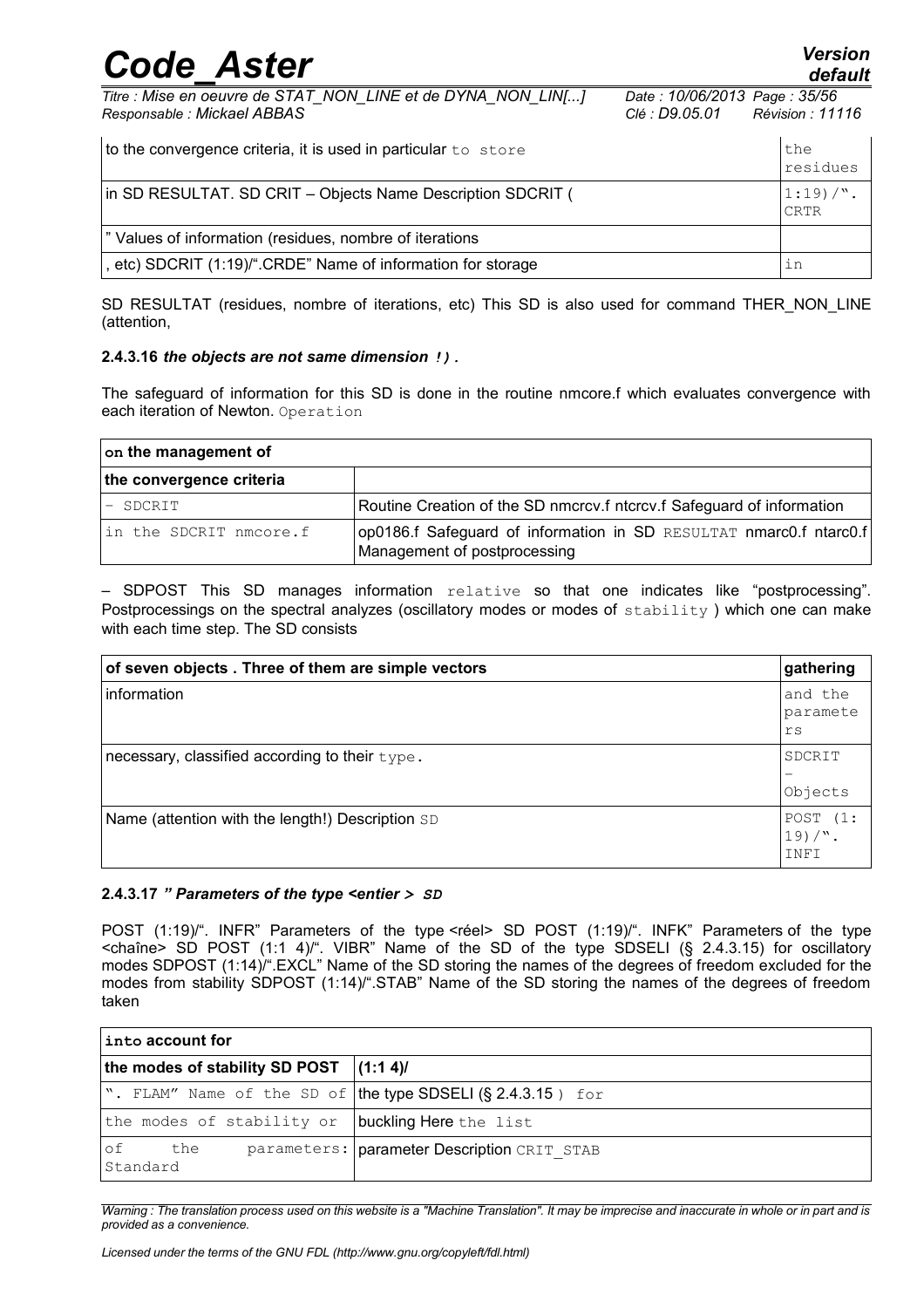# *Code\_Aster Version*<br>*Titre : Mise en oeuvre de STAT\_NON\_LINE et de DYNA\_NON\_LIN[...] Date : 10/06/2013\_Page : 36/56*

*Titre : Mise en oeuvre de STAT\_NON\_LINE et de DYNA\_NON\_LIN[...] Date : 10/06/2013 Page : 36/56 Responsable : Mickael ABBAS Clé : D9.05.01 Révision : 11116*

| does                            | $ \le$ entier> Is worth 1 if one a calculation of the modes type of stability 34 buckling modes<br><b>MODE VIBR</b>     |
|---------------------------------|-------------------------------------------------------------------------------------------------------------------------|
| <entier> Is worth 1 if</entier> | modes<br>does a calculation of the type oscillatory<br>one<br>OPTION CALCUL FLAMB <chaîne> Type of computation</chaîne> |
| of stability: static            | or dynamic OPTION CALCUL VIBR <chaîne> Type of computation of<br/>oscillatory modes: inevitably dynamic</chaîne>        |
| Standard TYPE MATR VIBR         | <chaîne> of stiffness matrix (elastic34, secant or tangent) in oscillatory<br/>modes OPTION</chaîne>                    |

\_EXTR\_VIBR <chaîne> Standard of search

| $\binom{16}{16}$                                                                                                                             |                                                                                                                                                                                                                                    | smaller"                                                                                                                                                                 |  |
|----------------------------------------------------------------------------------------------------------------------------------------------|------------------------------------------------------------------------------------------------------------------------------------------------------------------------------------------------------------------------------------|--------------------------------------------------------------------------------------------------------------------------------------------------------------------------|--|
| or "bandages                                                                                                                                 | $^{\prime\prime}$ )                                                                                                                                                                                                                | for<br>oscillatory modes<br>NB_FREQ_VIBR<br><entier><br/>Many<br/>frequencies to calculating</entier>                                                                    |  |
| oscillatory<br>for<br>modes                                                                                                                  |                                                                                                                                                                                                                                    | BANDE_VIBR_1 <réel> First limit if search</réel>                                                                                                                         |  |
| "bandages" for                                                                                                                               | oscillatory<br>modes                                                                                                                                                                                                               | BANDE VIBR 2 <réel> Second limit if search</réel>                                                                                                                        |  |
| "bandages                                                                                                                                    | " for                                                                                                                                                                                                                              | oscillatory modes TYPE_MATR_FLAMB <chaîne> Standard of<br/>stiffness matrix</chaîne>                                                                                     |  |
|                                                                                                                                              | (elastic                                                                                                                                                                                                                           | , secant or tangent) in buckling modes (uses information given in                                                                                                        |  |
| keyword PREDICTION                                                                                                                           | of NEWTON                                                                                                                                                                                                                          | ). NB FREQ FLAMB <entier> Many frequencies to calculating<br/>for the modes of</entier>                                                                                  |  |
| stability or                                                                                                                                 | buckling                                                                                                                                                                                                                           | BANDE FLAMB 1 <réel> First limit if search "</réel>                                                                                                                      |  |
| bandages" for                                                                                                                                |                                                                                                                                                                                                                                    | the modes of stability or buckling BANDE FLAMB 2 <réel><br/>Second limit</réel>                                                                                          |  |
| if search                                                                                                                                    | $\mathbf{v}$                                                                                                                                                                                                                       | of<br>bandages"<br>for<br>the<br>modes<br>stability or<br>buckling<br>RIGI GEOM FLAMB                                                                                    |  |
| <chaîne><br/>Computation</chaîne>                                                                                                            | of                                                                                                                                                                                                                                 | the modes of stability or buckling with or without taking into<br>account of geometrical stiffness matrix OPTION EXTR FLAM<br><chaîne> Standard of search ("</chaîne>    |  |
| smaller" or                                                                                                                                  | "bandages                                                                                                                                                                                                                          | ") for the modes of stability or buckling NB_DDL_EXCLUS<br><entier> Many</entier>                                                                                        |  |
| degrees of freedom                                                                                                                           |                                                                                                                                                                                                                                    | excluded for the modes from stability SOLU_FREQ_VIBR <réel><br/>Value of the frequency for</réel>                                                                        |  |
| oscillatory mode                                                                                                                             |                                                                                                                                                                                                                                    | SOLU_FREQ_FLAM <réel> Value of the frequency for the mode<br/>of buckling SOLU NUME VIBR</réel>                                                                          |  |
| <entier> Index</entier>                                                                                                                      | оf<br>oscillatory<br>mode                                                                                                                                                                                                          | SOLU NUME FLAM <entier> Index of the mode of buckling<br/>SOLU MODE VIBR <chaîne> Oscillatory mode<br/>(field<br/>_of  <br/>displacement</chaîne></entier>               |  |
| SOLU MODE                                                                                                                                    | FLAM<br><chaîne< td=""><td>Mode<br/>of the control<br/>buckling (field of<br/><math>\geq</math><br/>displacement)<br/>NOM DDL EXCLUS <chaîne><br/><b>SDPOST</b><br/><math>(1:14)</math>".EXCL"<br/>NOM DDL</chaîne></td></chaîne<> | Mode<br>of the control<br>buckling (field of<br>$\geq$<br>displacement)<br>NOM DDL EXCLUS <chaîne><br/><b>SDPOST</b><br/><math>(1:14)</math>".EXCL"<br/>NOM DDL</chaîne> |  |
| STAB <chaîne< td=""><td>&gt; SDPOST (</td><td>1:14)/".STAB" NB_DDL_STAB <entier><br/>Many degrees<br/>of<br/>freedom</entier></td></chaîne<> | > SDPOST (                                                                                                                                                                                                                         | 1:14)/".STAB" NB_DDL_STAB <entier><br/>Many degrees<br/>of<br/>freedom</entier>                                                                                          |  |
| taken into account                                                                                                                           | for                                                                                                                                                                                                                                | the modes of stability SOLU_FREQ_STAB <réel> Value</réel>                                                                                                                |  |
| of the frequency                                                                                                                             | for                                                                                                                                                                                                                                | the mode of stability SOLU_NUME_STAB <entier> Index</entier>                                                                                                             |  |
| of the mode of                                                                                                                               | stability                                                                                                                                                                                                                          | SOLU_MODE_STAB <chaîne< td=""></chaîne<>                                                                                                                                 |  |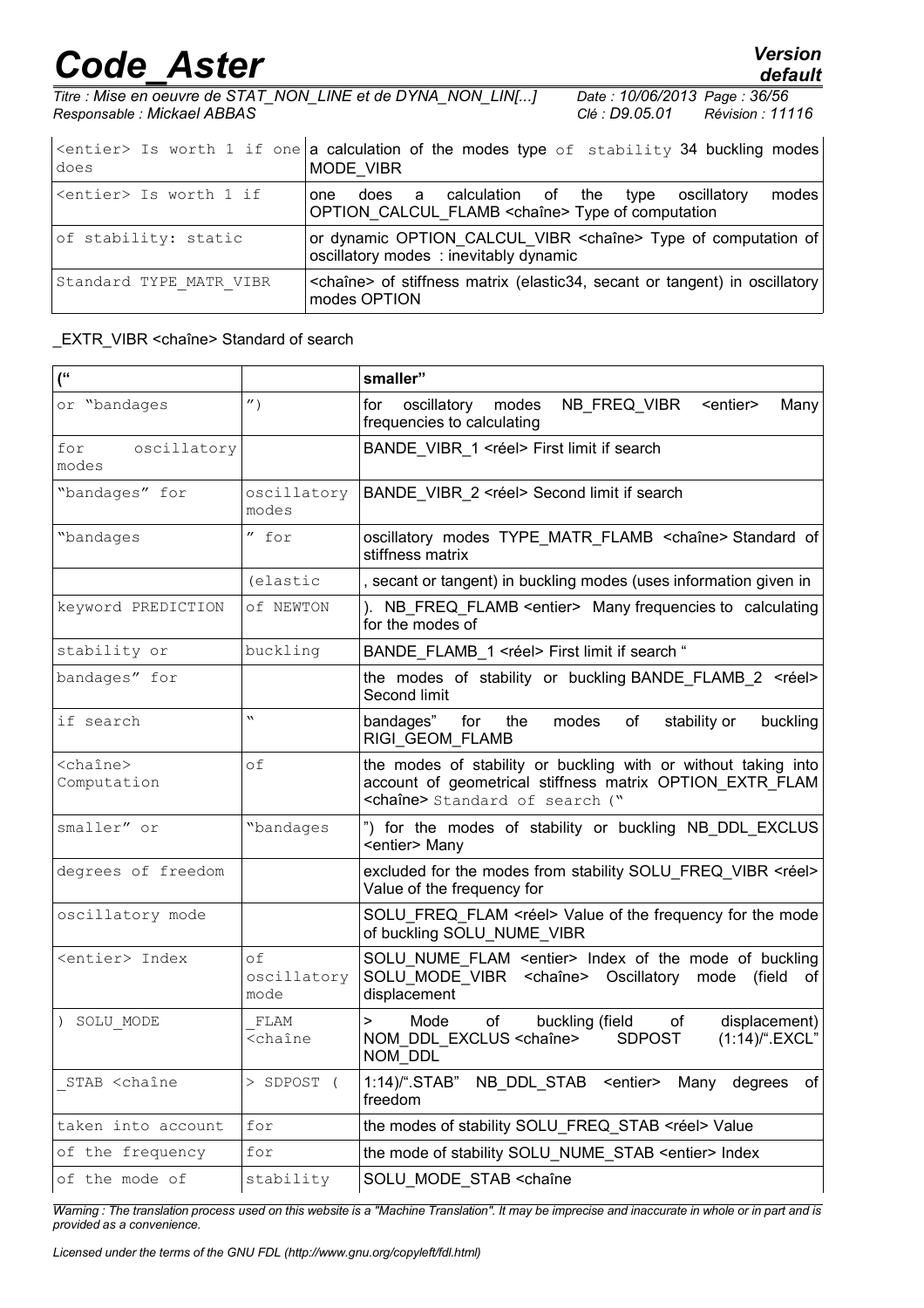*Titre : Mise en oeuvre de STAT\_NON\_LINE et de DYNA\_NON\_LIN[...] Date : 10/06/2013 Page : 37/56 Responsable : Mickael ABBAS Clé : D9.05.01 Révision : 11116*

| > Mode of stability                                                                                                                                                   | (field                           | of displacement) COEF DIM                                                                                             |
|-----------------------------------------------------------------------------------------------------------------------------------------------------------------------|----------------------------------|-----------------------------------------------------------------------------------------------------------------------|
| FLAMB <entier< td=""><td>&gt;<br/>Coefficient</td><td>of the subspace (see modal analysis</td></entier<>                                                              | ><br>Coefficient                 | of the subspace (see modal analysis                                                                                   |
| ) for the modes                                                                                                                                                       | $\circ$ f<br>stability           | or buckling modes COEF_DIM_                                                                                           |
| <entier><br/>VIBR<br/>Coefficient</entier>                                                                                                                            |                                  | of the subspace (see                                                                                                  |
| modal analysis                                                                                                                                                        | for                              | oscillatory modes MODI                                                                                                |
| RIGI <chaîne< td=""><td><math>\mathbf{L}</math><br/>Modificatio<br/>n</td><td>of stiffness SIGN INSTAB <chaîne> Sign to detect an instability</chaîne></td></chaîne<> | $\mathbf{L}$<br>Modificatio<br>n | of stiffness SIGN INSTAB <chaîne> Sign to detect an instability</chaîne>                                              |
| PREC                                                                                                                                                                  | INSTAB                           | <réel> Accuracy to detect an instability</réel>                                                                       |
| Management<br>оf<br>the<br>algorithm                                                                                                                                  |                                  | We will be interested                                                                                                 |
| in management of                                                                                                                                                      | the<br>algorithm                 | . To manage convergence, different                                                                                    |
| the levels                                                                                                                                                            | from loop                        | and the errors which have occurred during a computation, one<br>uses a common formalism, based on the notion of event |
| . The various                                                                                                                                                         |                                  | loops In the algorithm, there are five levels of loops <bouc>:<br/><resi< td=""></resi<></bouc>                       |
| $\geq$ : the loop                                                                                                                                                     | on                               | the various residues of equilibrium                                                                                   |
| requested                                                                                                                                                             | by                               | user (RESI_GLOB_RELA, RESI_GLOB_MAXI                                                                                  |
| , etc                                                                                                                                                                 | $\ldots$ ) ;                     | <newt>: the loop on the iterations of</newt>                                                                          |

*Warning : The translation process used on this website is a "Machine Translation". It may be imprecise and inaccurate in whole or in part and is provided as a convenience.*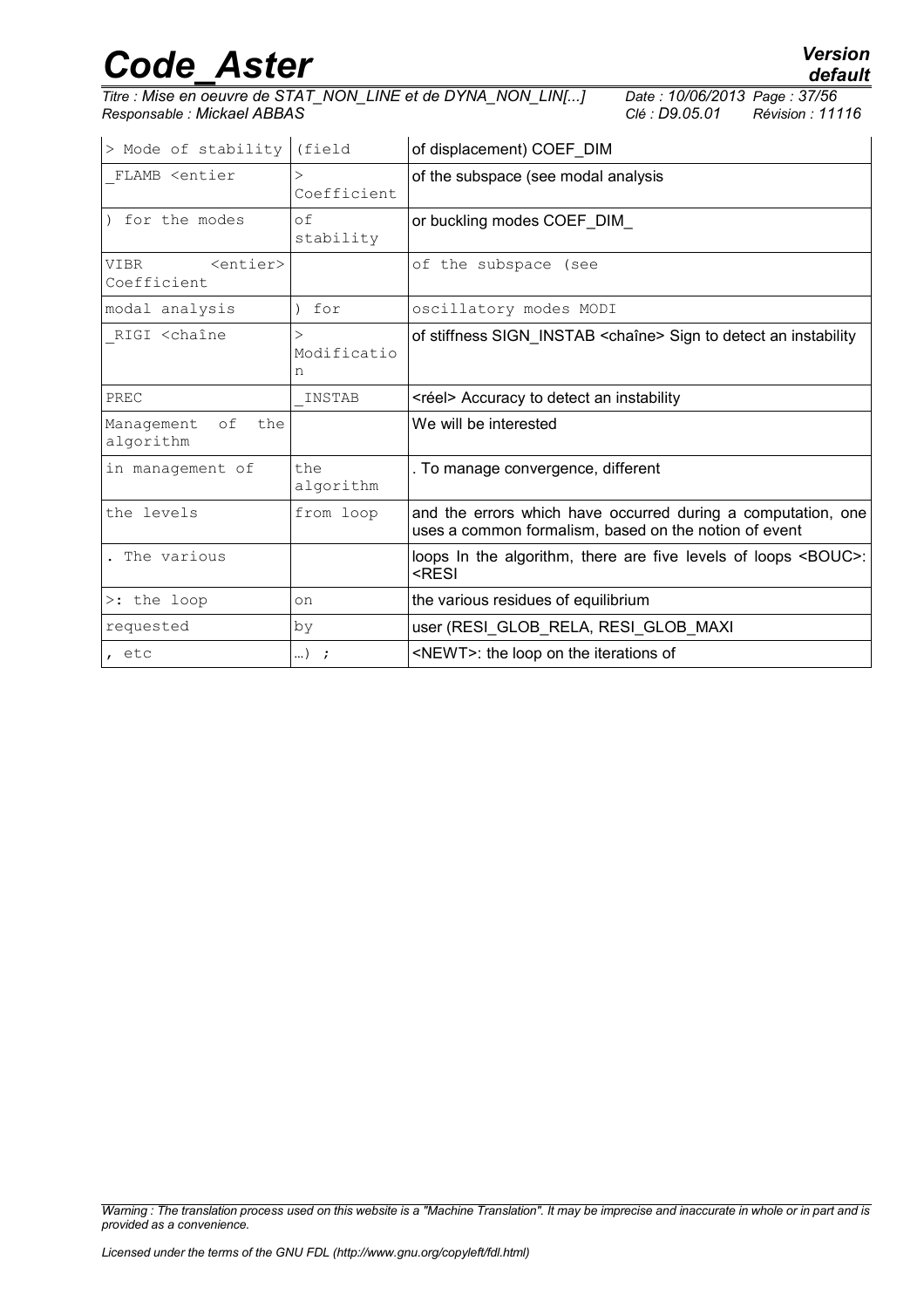*Titre : Mise en oeuvre de STAT\_NON\_LINE et de DYNA\_NON\_LIN[...] Date : 10/06/2013 Page : 38/56 Responsable : Mickael ABBAS Clé : D9.05.01 Révision : 11116*

*default*

### <span id="page-37-5"></span>**3 Newton; <FIXE>: the loop**

on the fixed points (contact); <INST>: the loop over times of computation; < CALC >: the loop on computation. "Loop" <CALC> is not really one. It is used to manage two situations: The computation **finishes** normally

### <span id="page-37-4"></span>**3.1 (not error)**

but otherwise than when one reached the end of the loop on

- time step. For time, the only case is that where control reached its limits; An event is started outside • the loop on time step, i.e.
- during postprocessing (detection of instability
- by oscillatory modes); The various
- •loops are distributed between op 0070

.f, nmnewt.f (static and dynamic implicit) and ndexpl.f (dynamic explicit). For

1.the loop on the residues of equilibrium, it is necessary to look in the routine nmcore.f, called by nmconv.f. For the loop on the fixed points, one uses the routines nmible.f/nmtble.f, contained in nmnewt.f. State of

2.the loops the state of a loop is stored in object SDERRO (§ 2.4.3.3), one reaches it by nmleeb.f and nmeceb.f. There exist six states: CONT: the continuous loop; CONV:

the loop converged (events of type convergence and divergence ); WANDER: an error (event of type error ) occurred during the loop, one will treat it; EVEN: an event (event of the informative type ) occurred during the loop: STOP: an error (event of type error) occurred during the loop, one stops ; CTCD

### <span id="page-37-3"></span>**3.2 : particular state**

of the loop of Newton for the discrete contact; The event[s25](#page-24-0) One can classify the events according to their origin: Events

- 1. defined by the user
- 2. in DEFI\_LIST LINST (for example, DELTA\_GRANDEUR); Intrinsic events
- 3. with the algorithm: errors and the convergence of the various loops; Types of the events
- 4. an event is defined by its type which is a character string in two
- 5.parts . First channel describes the type of the event:

6. The events causing an error are prefixed by <ERRC \*> or

### <span id="page-37-2"></span>**3.3 <ERRI\_\*>; The events**

causing a convergence are prefixed

•by <CONV \*>; The events causing a divergence are prefixed by  $\leq$ DIVE

• \*>; The informative events are prefixed by <EVEN \*>; Second character string <YYYY> describes the level

### <span id="page-37-1"></span>**3.3.1 of loop of the event**

: Buckle on the residues of equilibrium <\* RESI>; Buckle on the iterations of Newton <\* NEWT>; Buckle of fixed point for contact <\* FIXE>; Buckle on

• time step the  $\leq$ \* INST>; This information describes in which loop the events

• can potentially start. Events of type error  $\langle ERR^* \rangle$  \*> Of

• the errors are with being immediately treated (i.e. as of release  $\circ$  f the event

 $\bullet$ ) because they are blocking for the process, they

are noted <ERRI >. The errors with treating only with convergence of

•the loop are noted <ERRC>. For example: <ERRI

- NEWT> is an error with treating immediately
- •in an iteration of Newton as a default
- •of integration of the constitutive law

prevents or a matrix not factorisable; <ERRC\_NEWT> is an error with treating with convergence of

### <span id="page-37-0"></span>**3.3.1.1 Newton, for example an output of a physical**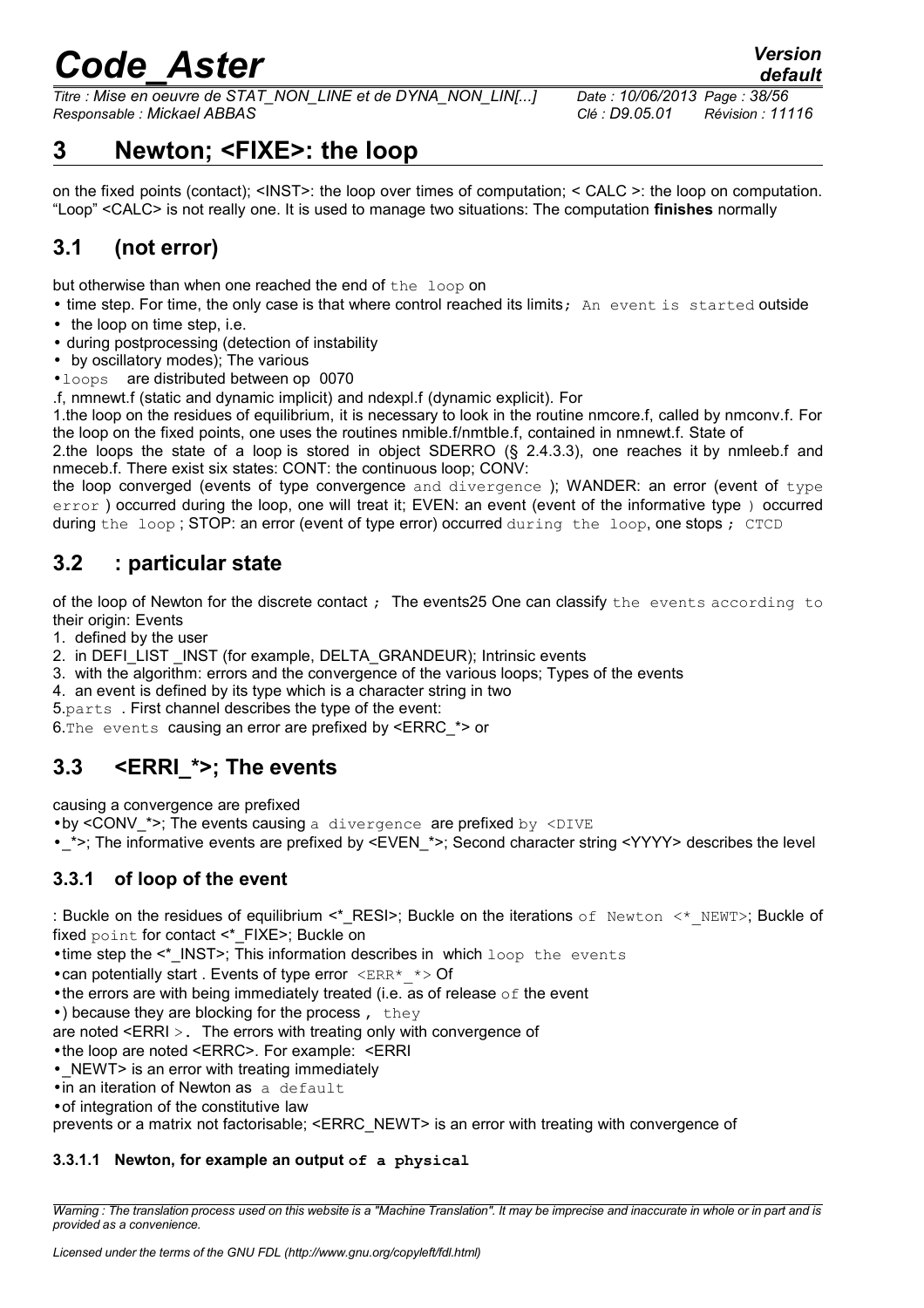*Titre : Mise en oeuvre de STAT\_NON\_LINE et de DYNA\_NON\_LIN[...] Date : 10/06/2013 Page : 39/56 Responsable : Mickael ABBAS Clé : D9.05.01 Révision : 11116*

criterion out of the limits of its field of definition; <ERRI\_FIXE> is an error with treating immediately in a loop of fixed point ; Important: typified errors <ERRI CALC> causes the dead halt of computation because no action

can treat them

•. They are the stops in lack of time CPU and the external stop by user. Events of type convergence <CONV\_\*> the events of type convergence are treated with each

• level  $\circ$ f loop. This convergence perhaps related to an activated functionality or not (cf § 2.4.2.1). Events of type divergence  $\leq$ DIVE  $\leq$  the events

• of type divergence are treated with each level of loop. This divergence perhaps

related to an activated functionality or not (cf § 2.4.2.1). In practice, the state of each loop is rather treated in divergence. Indeed, to avoid having to check that a specific

### <span id="page-38-3"></span>**3.3.1.2 functionality is active (control,**

Deborst, contact, etc…) and thus to test the convergence of a loop by checking this functionality, one prefers to emit an event of divergence tha[t16](#page-15-1)

### <span id="page-38-2"></span>**3.3.1.3 of convergence: one can have**

divergence only if the functionality is activated, whereas one could have convergence even if the functionality is not activated . Events of the informativ[e16](#page-15-1)

<EVEN> events of the informative type are the other events (neither error, nor convergence). By default, they are only used to give indications to the user (often in the form of alarm messages, the transition of RESI\_GLOB\_RELA with RESI\_GLOB\_MAXI for example). Some are activables only on request of the user (command DEFILIST INST). These events could as be treated explicitly (otherwise as by the emission of an alarm or information) via DEFI\_LIST\_INST

#### <span id="page-38-1"></span>**3.3.1.4 . These events are not related to**

a level of loop. The case of the code-return a code-return is a single integer giving the statute of an operation. It is possible to bind an event to the value of a code-return. Each value of the code-return can generate a different event, of any type. Return codes -1 and 0 always have the same meaning: -1: nothing was done (not

factorization, not integration of constitutive law, etc); 0: one did something and very did well; The other values of

return codes have a meaning dependant on their type: Standard Description

#### <span id="page-38-0"></span>**3.3.1.5 Meaning**

of code FAC Return of factorization -1 No factorization 0 Whole occurred 1 well the matrix is singular 2 factorization failed 3 One cannot say if the matrix is singular PIL Return of control -1 No control 0 Whole did without 1 well Step solution of

•the equation of control 2 One reached a limit (end of computation) LDC Return of the integration of •the constitutive law -1 No integration of the behavior

0 Whole did without 1 well Failure during integration constitutive law

|                            | 2 a physical            | parameter is not |                                              |  |
|----------------------------|-------------------------|------------------|----------------------------------------------|--|
| in its field of definition |                         | $-1$             | 3 stress SIZZ                                |  |
|                            |                         |                  | is not not null (algorithm                   |  |
|                            |                         |                  | of Borst) CTC Return                         |  |
|                            |                         | 2                | of the processing of the contact discrete    |  |
|                            |                         | 3                | -1 discrete contact No 0 Whole did without 1 |  |
|                            | well the maximum number |                  | -1 literations contact                       |  |
|                            |                         |                  | was reached 2                                |  |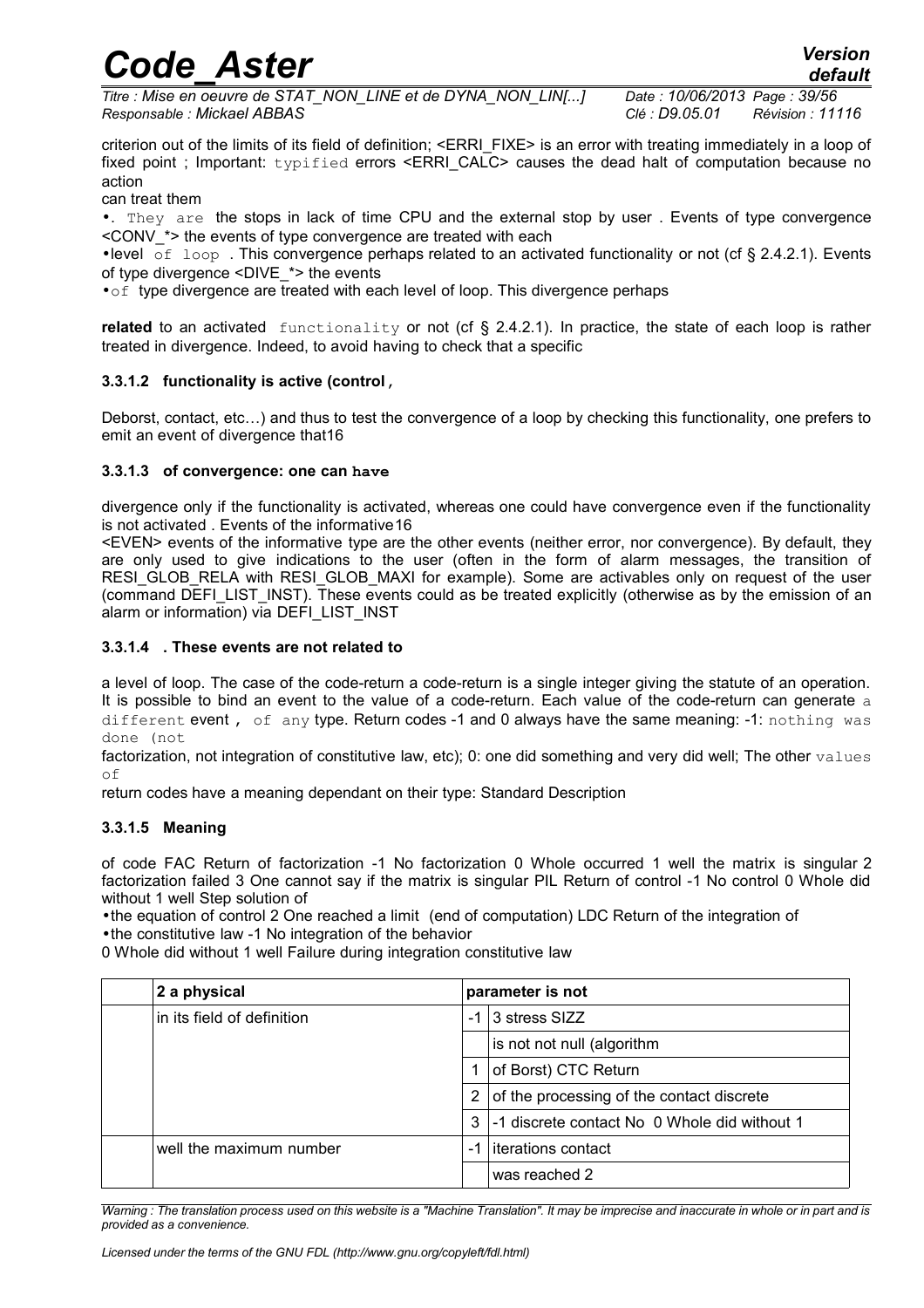*Titre : Mise en oeuvre de STAT\_NON\_LINE et de DYNA\_NON\_LIN[...] Date : 10/06/2013 Page : 40/56 Responsable : Mickael ABBAS Clé : D9.05.01 Révision : 11116*

|             |                                      | 1 <sup>1</sup> | the matrix of the contact is singular Management                                    |
|-------------|--------------------------------------|----------------|-------------------------------------------------------------------------------------|
|             |                                      |                |                                                                                     |
|             |                                      | 2              | the events Modification, addition or                                                |
| supp        | of an event Most standardized        | -1 l           | is envisaged in data structure                                                      |
| ress<br>ion |                                      |                | and the                                                                             |
|             |                                      | 1              | utility which are dependant there. In most case,                                    |
|             |                                      | $\overline{2}$ | is a question of modifying only the routine<br>nmcrga.f (see $\S$ 2.4.3.3 by adding |
|             |                                      | 3              | the characteristic of the event in DATED to it at<br>the beginning of               |
|             | routine. Description DATED Name from | -1             | event NEVEN Name                                                                    |
|             |                                      | Ωf             | the code-return related to                                                          |
|             |                                      |                | (XXX if not code-return) NCRET Value from the<br>code-return                        |
|             |                                      | 2              | related to the event (99 if not code                                                |

### <span id="page-39-2"></span><span id="page-39-1"></span>**3.4 - return) VCRET Standard and level 3.4.1 of release of event TEVEN Functionality**

activating an event of type convergence or divergence FEVEN Codes message to be displayed when the event starts MEVEN the verification system of the messages makes that the code o[f25](#page-24-0) to be displayed (MEVEN) is not sufficient, it is also necessary to impact nmevim.f. Emissions of the events

| to start an event                                                                                      |                |
|--------------------------------------------------------------------------------------------------------|----------------|
| the developer must envisage it in the algorithm by calling                                             | the<br>routine |
| nmcrel.f. For example: Order Effect CAL NMCREL (SDERRO, "ERRE TIMN                                     | .TRUE          |
| .) Lack of time CPU during an iteration of                                                             | Newton         |
| NMCREL (SDERRO, "RESI_MAXR", .TRUE.) Transition of RESI_GLOB_RELA with<br>CAL<br><b>RESI GLOB MAXI</b> |                |
| CAL NMCREL (SDERRO, "DIVE_FIXG". FALSE.) No the divergence                                             | οf             |

the fixed loop of point on the geometry If the event is of type <ERRI\_BOUC>, the statute of loop <BOUC> is automatically modified.

### <span id="page-39-0"></span>**3.4.2 It is a precaution to prevent**

that the developer forgets to treat the event (and thus risk to cause false results ). An immediate error

| of level                               | <b><erri< b=""></erri<></b>                                                   |
|----------------------------------------|-------------------------------------------------------------------------------|
| $ >$ is reflected on all the levels    | of loop for the same reasons. To activate                                     |
| an event related to a code-return, it  | is necessary to use the routine nmcret.f<br>instead of nmcrel.f               |
| . For example CAL NMCRET (SDERRO, "LDC | ", LDCCVG) deals with transforming into event the<br>value of the return code |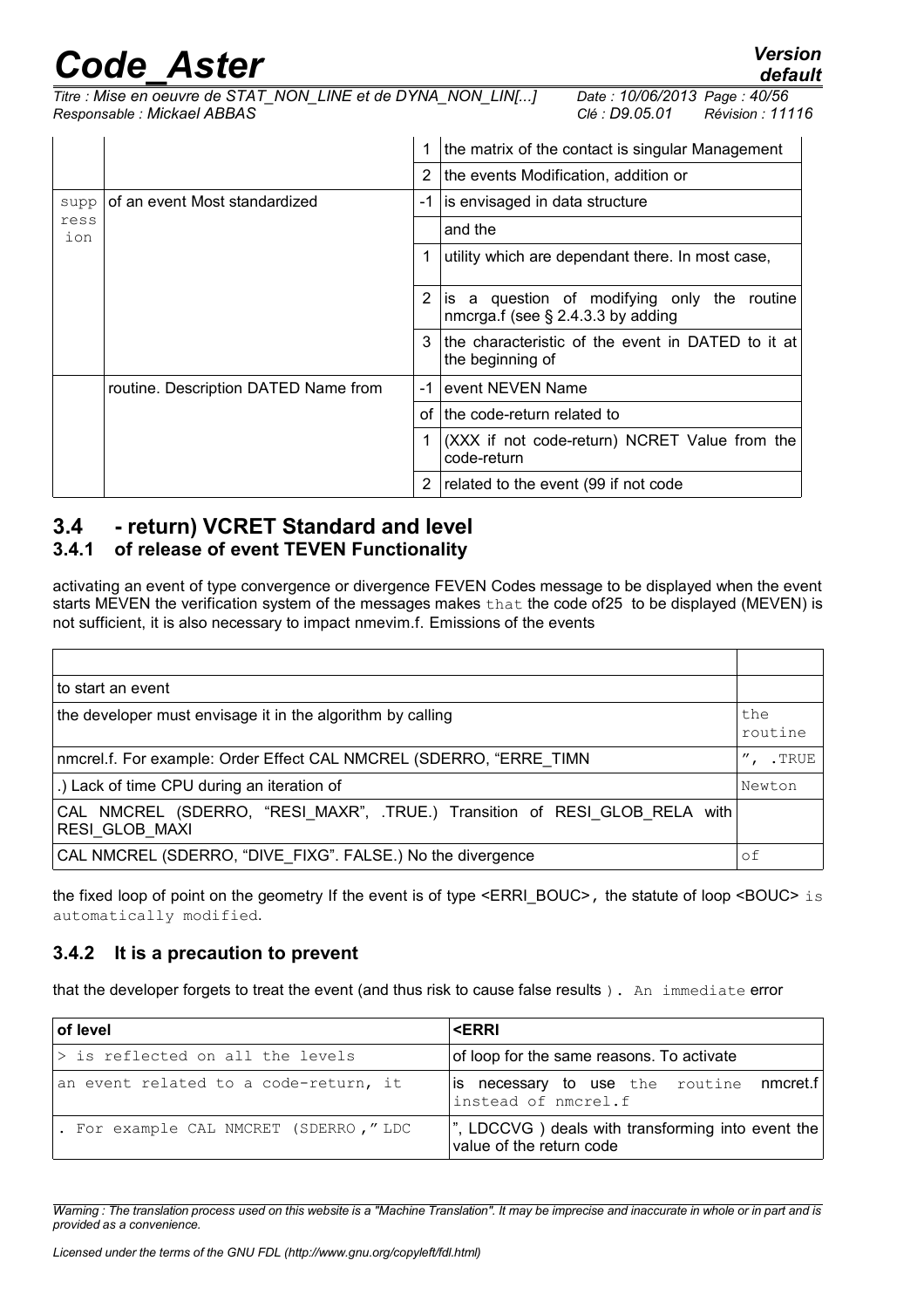*Titre : Mise en oeuvre de STAT\_NON\_LINE et de DYNA\_NON\_LIN[...] Date : 10/06/2013 Page : 41/56 Responsable : Mickael ABBAS Clé : D9.05.01 Révision : 11116*

*default*

of the constitutive law. Processing of the events the principal idea is to treat the events with all the levels of loop, to change the state of the loops according to result of this processing. Events of type convergence and divergence the events of type convergence or divergence are examined on each level of loop

*Code\_Aster Version*

, in a dedicated routine called nmevcv.f. This routine modifies the state of the loop : It is supposed initially that the loop continues (state CONT, cf  $\S 3.2$ ) One buckles on the events of the type  $<$  CONV  $*$  and  $<$ DIVE  $*$  in taking into account

### <span id="page-40-2"></span>**3.4.3 of the possible activated**

features; One result calculates the state for this level of loop: if all the events of divergence are false and all the events

#### <span id="page-40-1"></span>**3.4.3.1 of convergence are true, then this level**

of loop is in the converged state; One checks the states of convergence of the inner loops on this level. So that the final state of this loop is converged, all the inner loops

1.must be converged. If it is the case[,38](#page-37-3)

2. passes in the converged state (state CONV, cf  $\$\,3.2\,)$  One modifies the state of the current loop by calling the routine nmeceb.f;

3.The routine nmeceb.f transmits the state of the loop to the higher loops (avoids the NON-treated errors ); Buckle Code Routine appealing Routine Residues RESI nmcvgr.f nmconv.f Newton NEWT nmcvgn.f nmnewt.f Not fixes FIXES nmcvgf.f nmtble.f

4.Time step INST nmcvgp.f op0070.f Computation CALC nmcvgc.f op0070.f Events of the errors type the events of type error are particularly sensitive and must be treated in a very rigorous way to avoid the false results. Initially [38](#page-37-3)

5.the event of type error was emitted by the means of the routines standards

6.: nmcrel.f and nmcret.f. It is pointed out that in the case of the events error, one systematically modifies the state of

| the loop               | in                              | mode<br><b>WANDERS</b> | in optics             |
|------------------------|---------------------------------|------------------------|-----------------------|
| to avoid               |                                 | g                      | continuin these loops |
| if ever                |                                 | the error              |                       |
| were not treated       |                                 | suitably               | by                    |
| the algorithm          | (lap)<br>se<br>оf<br>memo<br>ry | the<br>of<br>developer |                       |
| In.<br>a<br>systematic |                                 | way                    | ,                     |

#### <span id="page-40-0"></span>**3.4.3.2 the events of type error**

are tested in the algorithm via the routine nmltev.f. If an event of type error is activated, a GOTO is immediately made in the program . General algorithm the process is standardized to the maximum, for each level of loop: Evaluating  $\circ$  f convergence by call to the routines nmcvg\*.f; Action following the situation of the loop by call to the routines nmact\*.f; Total readings and initializations the routine op0070.f manages the total algorithm and cuts out in three parts: Reading and initializations of the data

; Buckle on time step; Postprocessings; Management of the total errors; Archivage; For the reading and the initialization of the data, one will refer in particular to the relative information with

*Warning : The translation process used on this website is a "Machine Translation". It may be imprecise and inaccurate in whole or in part and is provided as a convenience.*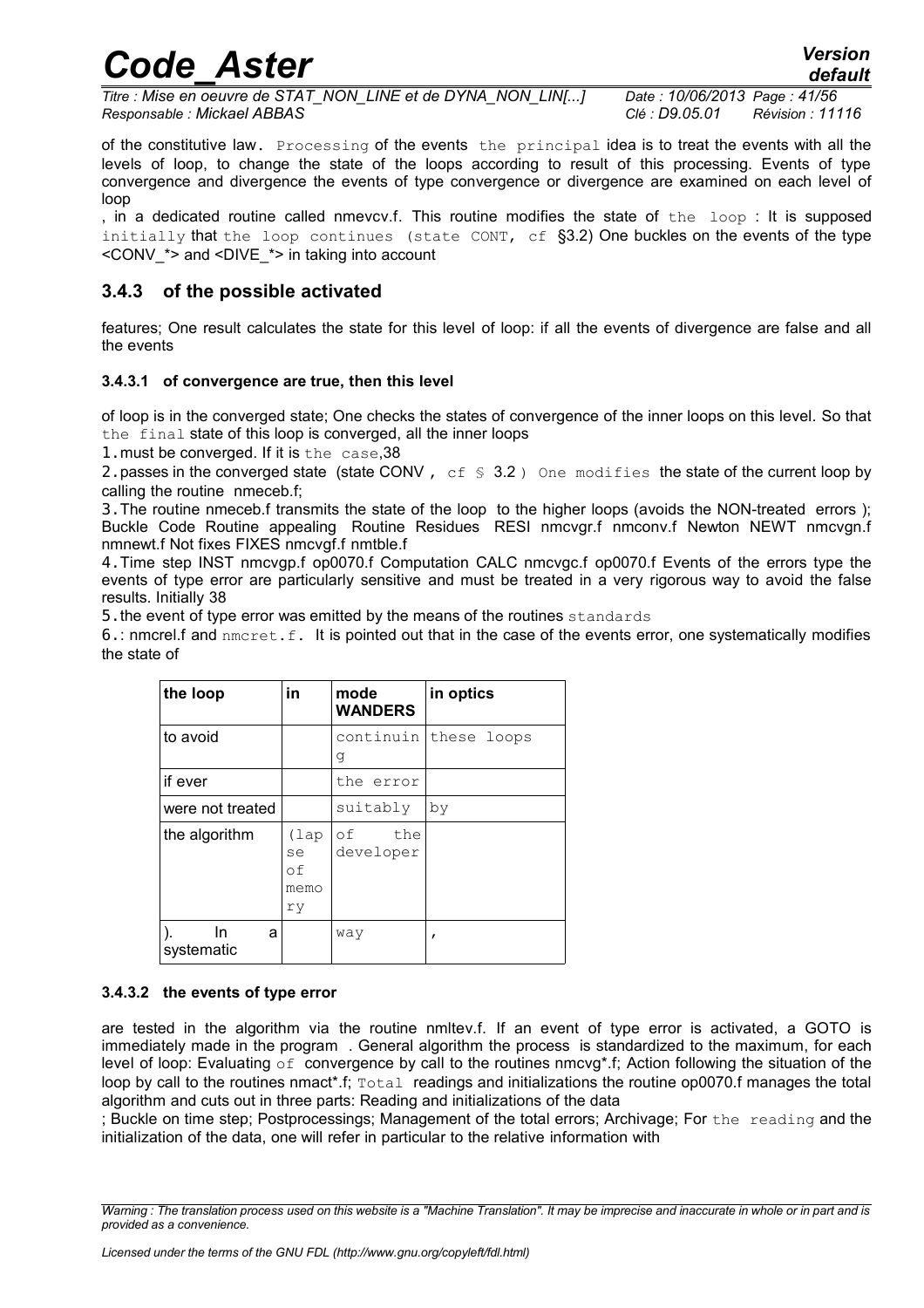*Titre : Mise en oeuvre de STAT\_NON\_LINE et de DYNA\_NON\_LIN[...] Date : 10/06/2013 Page : 42/56 Responsable : Mickael ABBAS Clé : D9.05.01 Révision : 11116*

### <span id="page-41-1"></span>**4 the management of the SD (**

§2). All the initializations made on this level will be valid for all

•computation. The principal routine of initialization is nminit.f .

•Here operations envisaged in this routine: Operations of initializations

### <span id="page-41-0"></span>**4.1 in nminit.f Routine Creation**

of the SDTIME nmcrti.f Creation of the SDSTAT nmcrst.f Seized and checking of the coherence

- •of the loading of contact nmdoct.f Creation
- •of the profile of the matrix and
- •the SDNUME nmnume.f

•Creation of the variable-hats

•nmchap.f Creation

of the vector of functionality activated FONACT nmfonc.f Creation of the SD for contact RESOCO cfmxsd.f Creation of the SD fo[r6](#page-5-3) unilateral connections RESOCU cucrsd.f Creation of the vectors in the variable-hats nmcrch.f Creation of the data structure control nmdopi.f Duplication NUME\_DDL for SDNUME nmpro2

| .f Préparation of card COMPOR (transformation                                    | in                      |
|----------------------------------------------------------------------------------|-------------------------|
| CHAM ELEM S) nmdoco.f                                                            | Creation                |
| of the SDIETO nmetcr.f Reading                                                   | оf                      |
| the initial state nmdoet.f Creation of SDDISC and SDOBSE diinit.f Initialization | of                      |
| the constant command variables nmcrvv.f Precalculation of                        | the<br>MATR ELE<br>М    |
| during computation pre nminmc.f                                                  | computat<br>ion         |
| of the VECT_ELEM and VECT_ASSE constant during computation                       | nminvc.f                |
| Creation of the SDCRIT nmcrcy f Initialization                                   | of<br>computat<br>ion   |
| by substructuring nmlssv.f Creation of the SD for                                | loading                 |
| FORCE SOL nmexso.f Computation of initial acceleration                           | accel                   |
| 0.f Creation of the SDCONV nmcrcg.f Initialization                               | оf                      |
| the constant SDIMPR nminim. f Precalculation of                                  | the<br>MATR ASS<br>F.   |
| during computation nminma. f Realization of an E initial observation             | nmobsv.f                |
| Creation of SD                                                                   | RESULTAT                |
| (EVOL_NOLI) nmnoli.f Creation                                                    | оf                      |
| the array of the quantities (for THM                                             | WANDERS)                |
| cetule.f Computation of the second members initial for                           | the<br>$multi-$<br>step |
| diagrams in dynamics nmihht.f Initializations SDTIME                             | and<br>SDSTAT           |
| nmrini.f the general algorithm of op0070 .f is summarized on the flow chart      | (1)                     |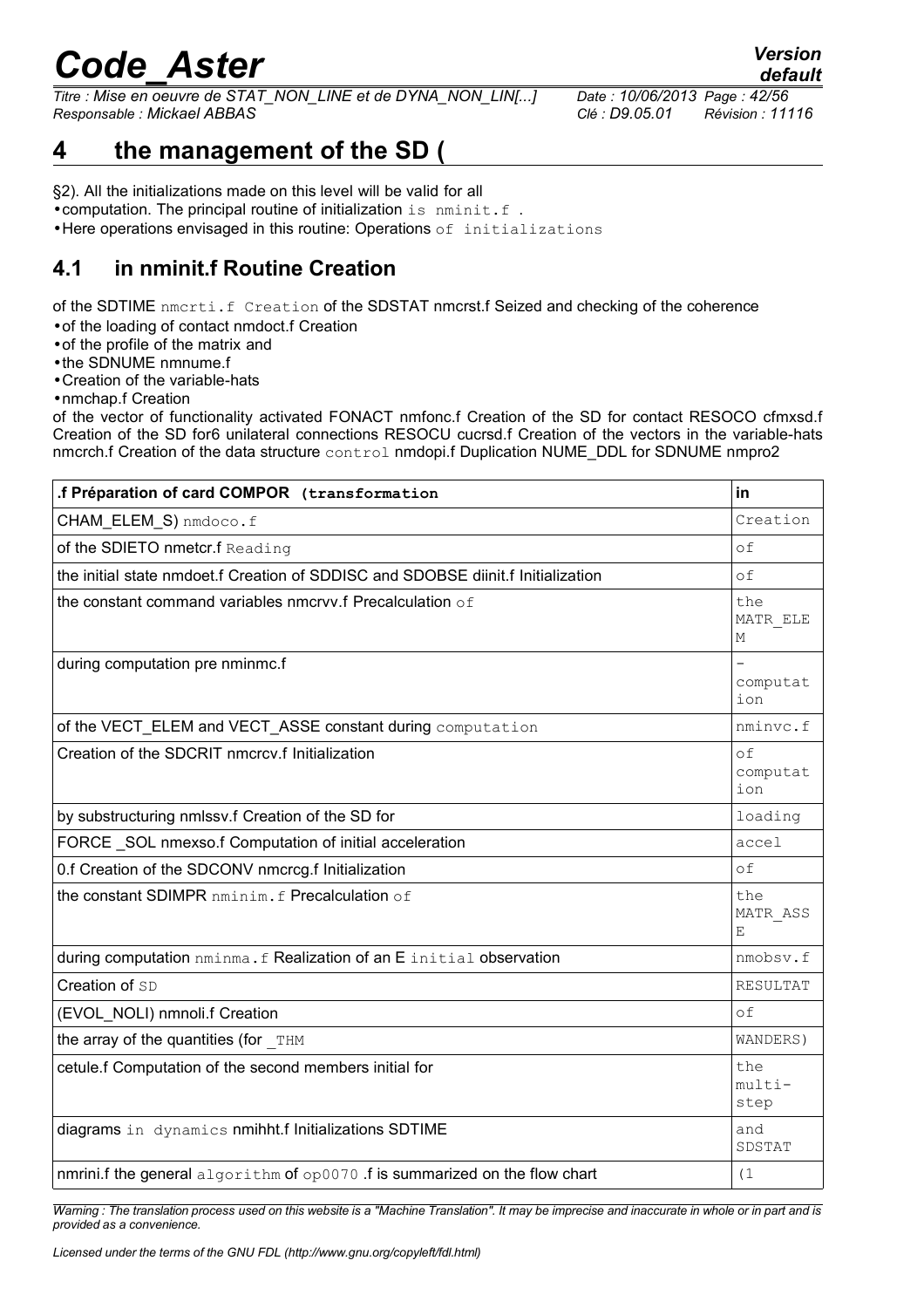*Titre : Mise en oeuvre de STAT\_NON\_LINE et de DYNA\_NON\_LIN[...] Date : 10/06/2013 Date : 10/06/2013 Page : Aickael ABBAS Responsable : Mickael ABBAS Clé : D9.05.01 Révision : 11116*

| ). Figure 1: Top-level flowchart                                         |                          |
|--------------------------------------------------------------------------|--------------------------|
| of op0070.f Realization of time step                                     | One<br>а<br>time<br>step |
| uses several overlapping levels of loops                                 | $\ddot{\cdot}$           |
| Loops of fixed point, used                                               | exclusiv<br>ely          |
| for the contact (up to                                                   | three                    |
| levels of loop);                                                         | A loop                   |
| on the iterations of Newton. A process of Newton contains                |                          |
| a prediction of Eulerian and corrections                                 | of<br>Newton             |
| ; The general algorithm of nmnewt. $f$ is summarized                     | on                       |
| the flow chart (2). Figure 2: Top-level flowchart                        | $\circ$ f<br>nmnewt.f    |
| Initializations of the step Each time step is initialized by a series of | routines                 |
| : The routines nmeraz.f, nmevr                                           | $0.f$ deal               |

with initializing the management  $\circ$  f the events; The routine nmdcin.f[1](#page-43-1) checks

*Warning : The translation process used on this website is a "Machine Translation". It may be imprecise and inaccurate in whole or in part and is provided as a convenience.*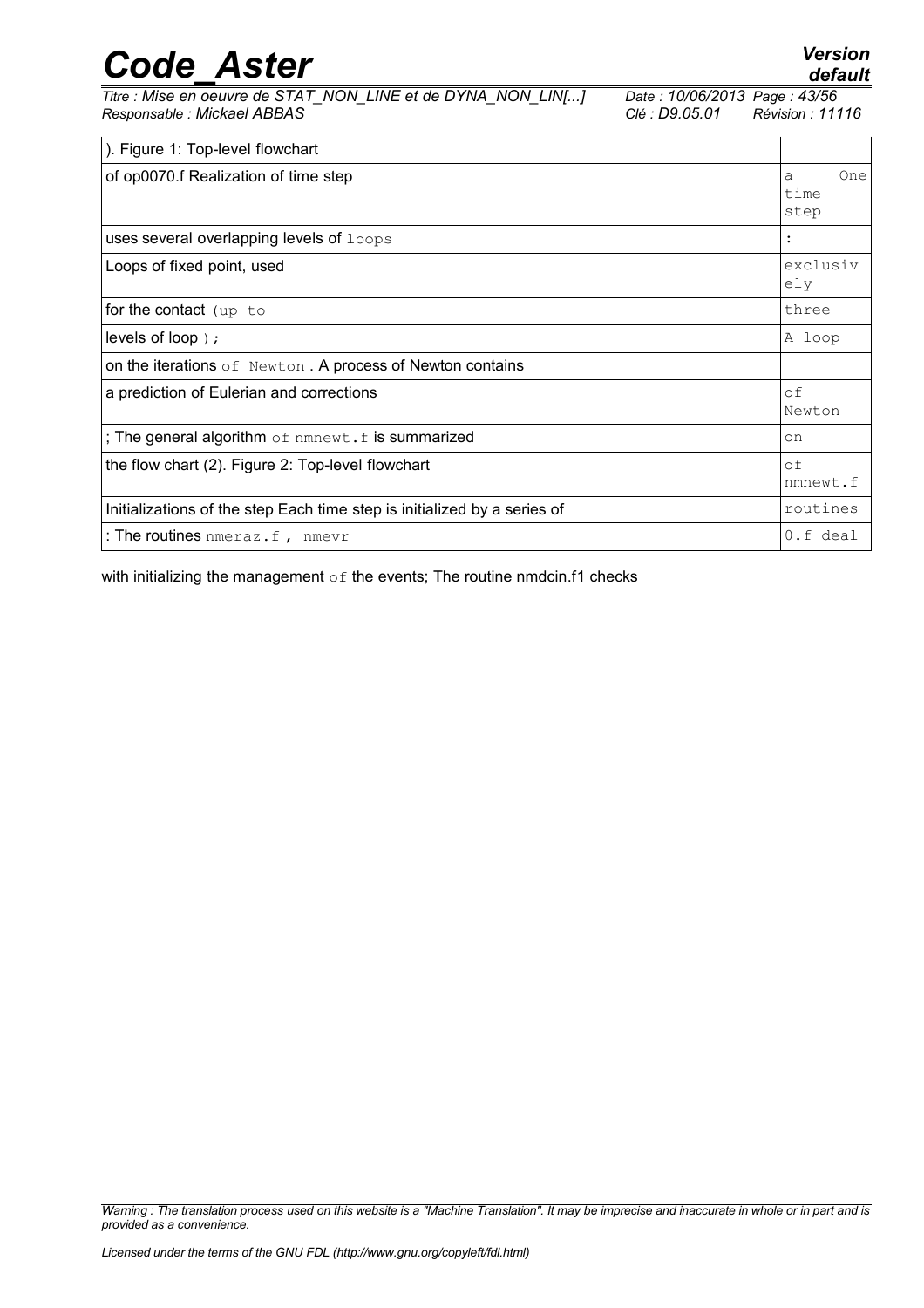*Titre : Mise en oeuvre de STAT\_NON\_LINE et de DYNA\_NON\_LIN[...] Date : 10/06/2013 Page : 44/56 Responsable : Mickael ABBAS Clé : D9.05.01 Révision : 11116*



### <span id="page-43-1"></span><span id="page-43-0"></span>**4.2 (control amongst level**

of cutting of time step to the other; The most important

•routine is the routine nmnpas.f. It carries out the following operations: The routines nmimr0.f and

•nminin.f initialize the display, in particular the table of convergence (what *makes it possible to vary the nature of this one of* time step

with the other); The routine nmvcre.f prepares the command variable[s2](#page-44-2)

*default*

*Warning : The translation process used on this website is a "Machine Translation". It may be imprecise and inaccurate in whole or in part and is provided as a convenience.*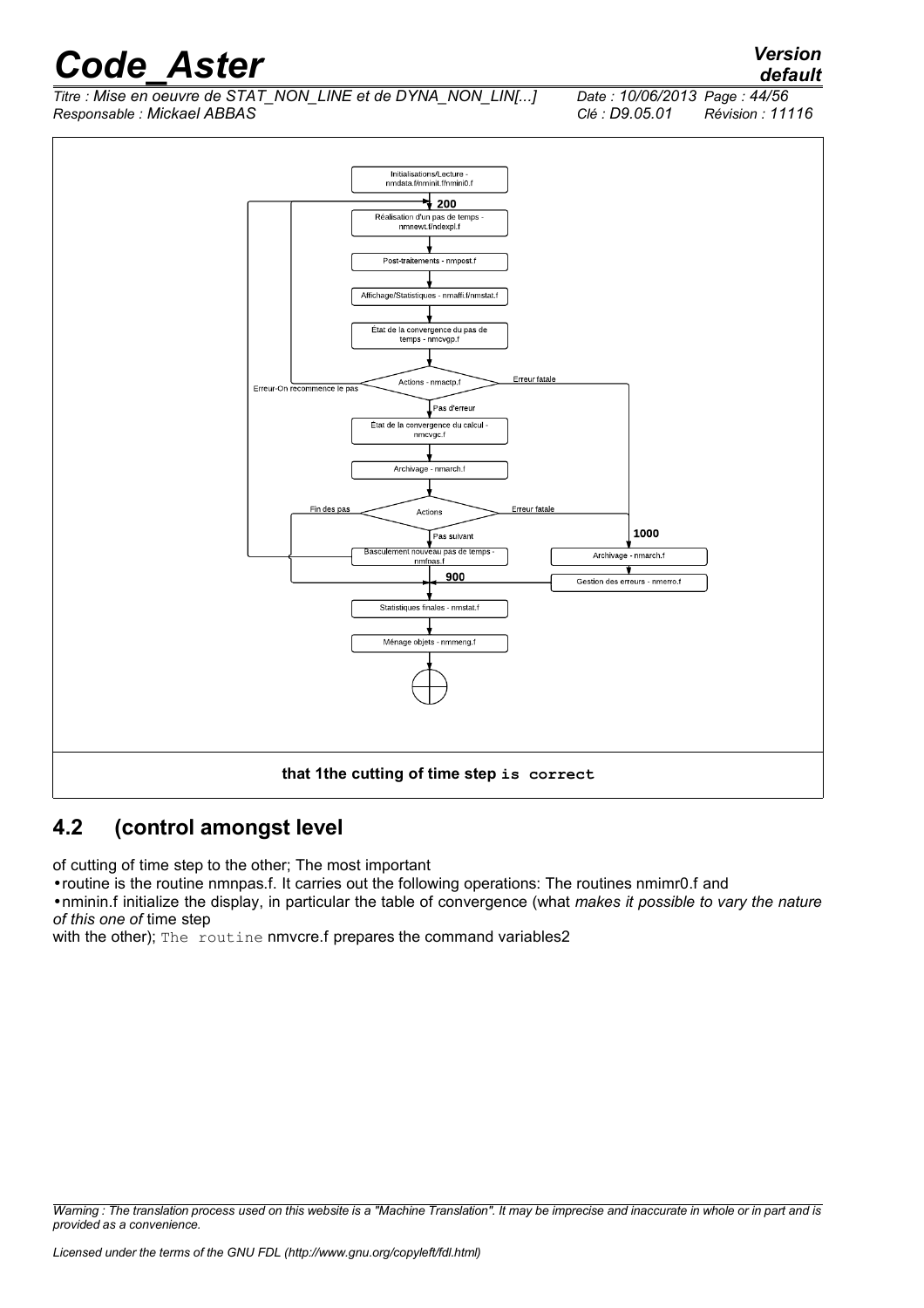*Titre : Mise en oeuvre de STAT\_NON\_LINE et de DYNA\_NON\_LIN[...] Date : 10/06/2013 Page : 45/56 Responsable : Mickael ABBAS Clé : D9.05.01 Révision : 11116*



### <span id="page-44-2"></span><span id="page-44-1"></span>**4.2.1 to zero the displacement increment**

cumulated since the beginning of time step (vector

•DEPDEL, to see  $$2.4.2.6$ ). Attention the initialization is special because of the taking

•into account of large rotations ; One initializes all the data for the dynamics, in particular different the coefficients (see § 2.4.3.13

) in ndnpas.f; One initializes different information for Newton-Krylov and the contact (routines

•cfinit.f, mmapin.f and nmnkft.f ); Prediction of Eulerian the prediction of Eulerian is an estimate of the displacement increment by linearizing the problem compared to time. There exist

•several methods and several types of matrix usable. The computation itself

• is realized in the routine nmpred.f (and its - pretty girls), by means of the principles established in the  $$5.$ Update [19](#page-18-0) the update of the fields is carried out in the routine nmdepl.f. This update consists in

•modifying the vectors solutions (displacements, velocities and accelerations), in taking into account possibly [31](#page-30-0) : The linear search

•without control; The search for control with or without linear search ; The contact ( discrete formulation

### <span id="page-44-0"></span>**4.2.2 ) or unilateral**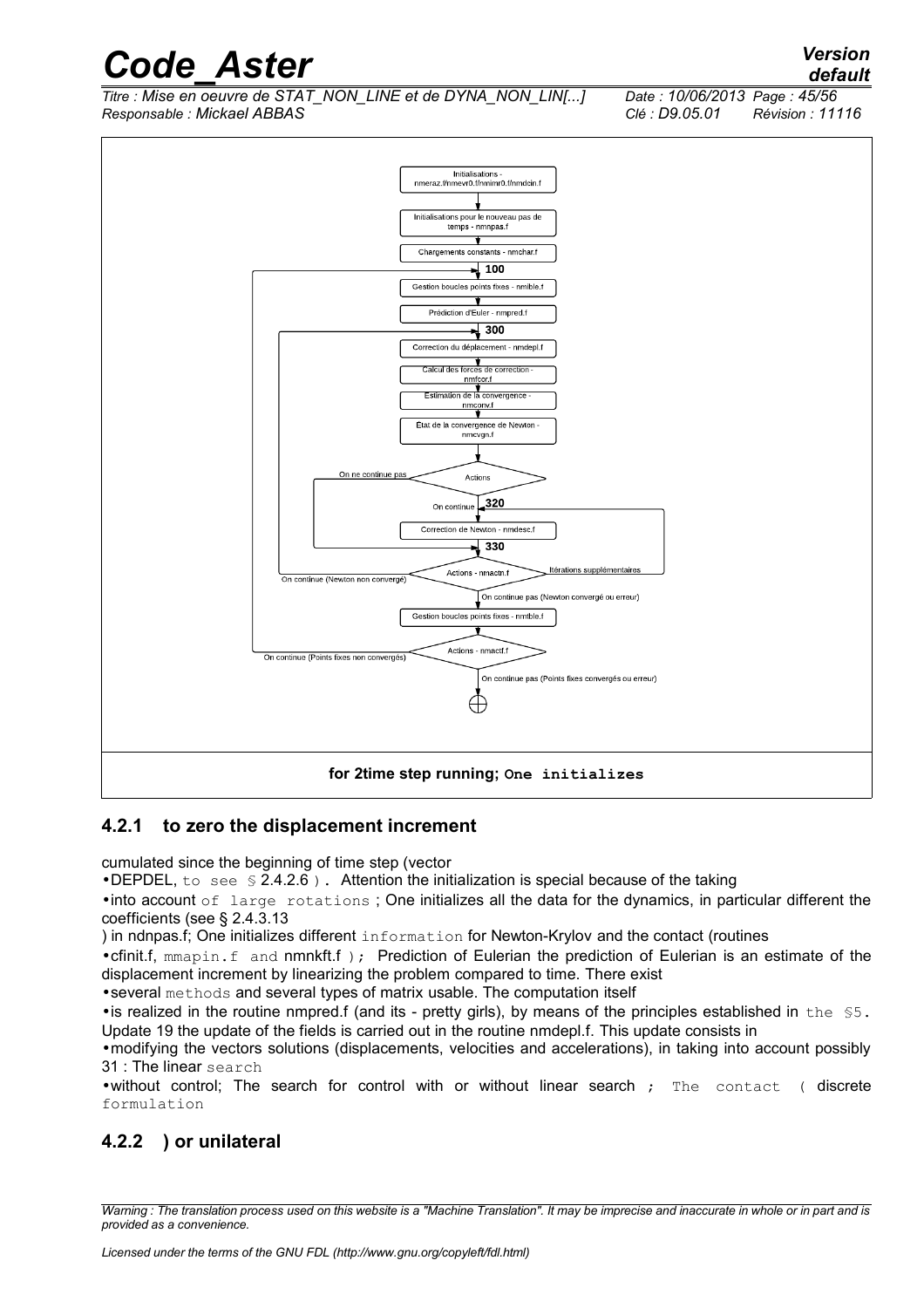*default*

*Titre : Mise en oeuvre de STAT\_NON\_LINE et de DYNA\_NON\_LIN[...] Date : 10/06/2013 Page : 46/56 Responsable : Mickael ABBAS Clé : D9.05.01 Révision : 11116*

connections; Here phases: Recalculation of the external forces, routine nmfext.f; Conversion of the increments of solution DEPSO1 and DEPSO2 (see § 2.4.2.6), resulting from the resolution of the linear system, towards the increments in displacement/velocity /acceleration (taken into account of the coefficients of change of diagram[\)48](#page-47-3) via

### <span id="page-45-4"></span>**4.2.3 the routine nmincr.f;**

Computation searches linear and control, routines nmreli.f, nmpich.f and nmrepl.f; Update of the direction of descent (taken into account of the coefficients resulting from the linear search and control), routine nmpild.f; •Modification of displacements by

•the contact and the unilateral  $\eta$  connections, the routine nmcoun.f; Actualization

•of the fields of solutions in nmmajc.f; Phase 6. consists in

updating

1.the fields "more" (DISPLEASED, VITPLU, ACCPLU ) and the

2.cumulated fields (DEPDEL, VITDEL, ACCDEL ), in taking into account [19](#page-18-0) large rotations (updated of the quaternions) and of the damage to the nodes. Forces of correction Since displacements were modified (see § 4.2.3), it is necessary

3.to revalue the variable forces: either the forces outsides of the type "following

4.", or the forces interior E S and the reactions of contact/friction, or forces related to the dynamics (inertia, damping ).

5.The group is carried out in the routine nmfcor.f. Estimate of convergence the estimate of the convergence

<span id="page-45-5"></span>6.of Newton is one moment critical, which will condition

the accuracy [46](#page-45-5) of computation. The group of the estimate is carried out in the routine nmconv.  $f$ . This routine deals with the computation of the residues (nmresi.f), of the estimate of their convergence (nmcore.f). It is thus in this routine that one will treat loop <RESI> on

### <span id="page-45-3"></span>**4.2.4 the residues of equilibrium**

. But one must also take into account the nombre of iterations [46](#page-45-4) of Newton, the case of convergence of the contact (formulations discrete or continues), of the method of Borst or method IMPLEX. It is advisable to be very careful in the modification of this routine. Correction of Newton If the process did not converge, one carries out the computation of a correction

### <span id="page-45-2"></span>**4.2.5 of Newton. One thus carries out**

the computation of a linear system (see §5) in the routine nmdesc.f (like direction of descent). Buckle on the fixed points It exists three loops known as "of fixed point" between the loop on time step and buckles it on the iterations of Newton. These loops are used for the contact: Buckle of fixed point on the geometry ; Buckle of fixed point on the thresholds of friction; Buckle of fixed point on the statutes of contact; These three loops are managed by the duet of routine nmible.f/nmtble.f, via the transition of the variable NIVEAU, which indicates in *which type of loop of point one fixes is currently. Construction*

### <span id="page-45-1"></span>**4.2.6 and resolution of**

the systems an important part of the algorithm NON-flax é area consists in solving linear systems, which one builds in four time[s48:](#page-47-3) Computation and assembly of the loadings; Computation and assembly

### <span id="page-45-0"></span>**4.2.7 of the second members**

; Computation and assembly of the matrix; Resolution of the linear system; In this part, we will describe the various phases and the principal routines to be considered

1.. Systems to be currently solved,

2.there exist several different systems which are solved

3.in the operator op0070.f. They will always have

the following form (except for postprocessing, which uses the operators of search for eigenvalues ): formulate (1) formula is the stiffness matrix or a linear combination

*Warning : The translation process used on this website is a "Machine Translation". It may be imprecise and inaccurate in whole or in part and is provided as a convenience.*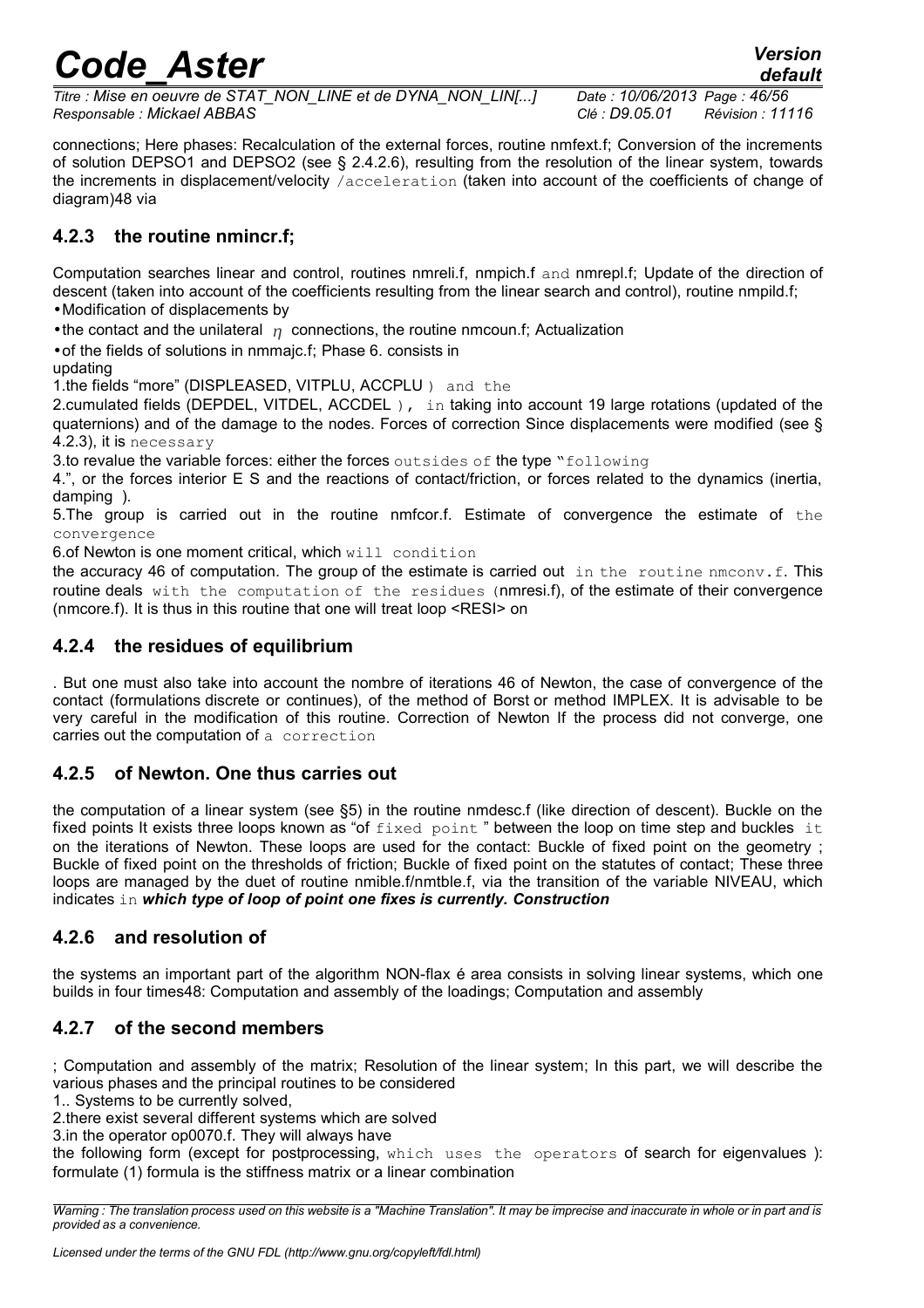

*default*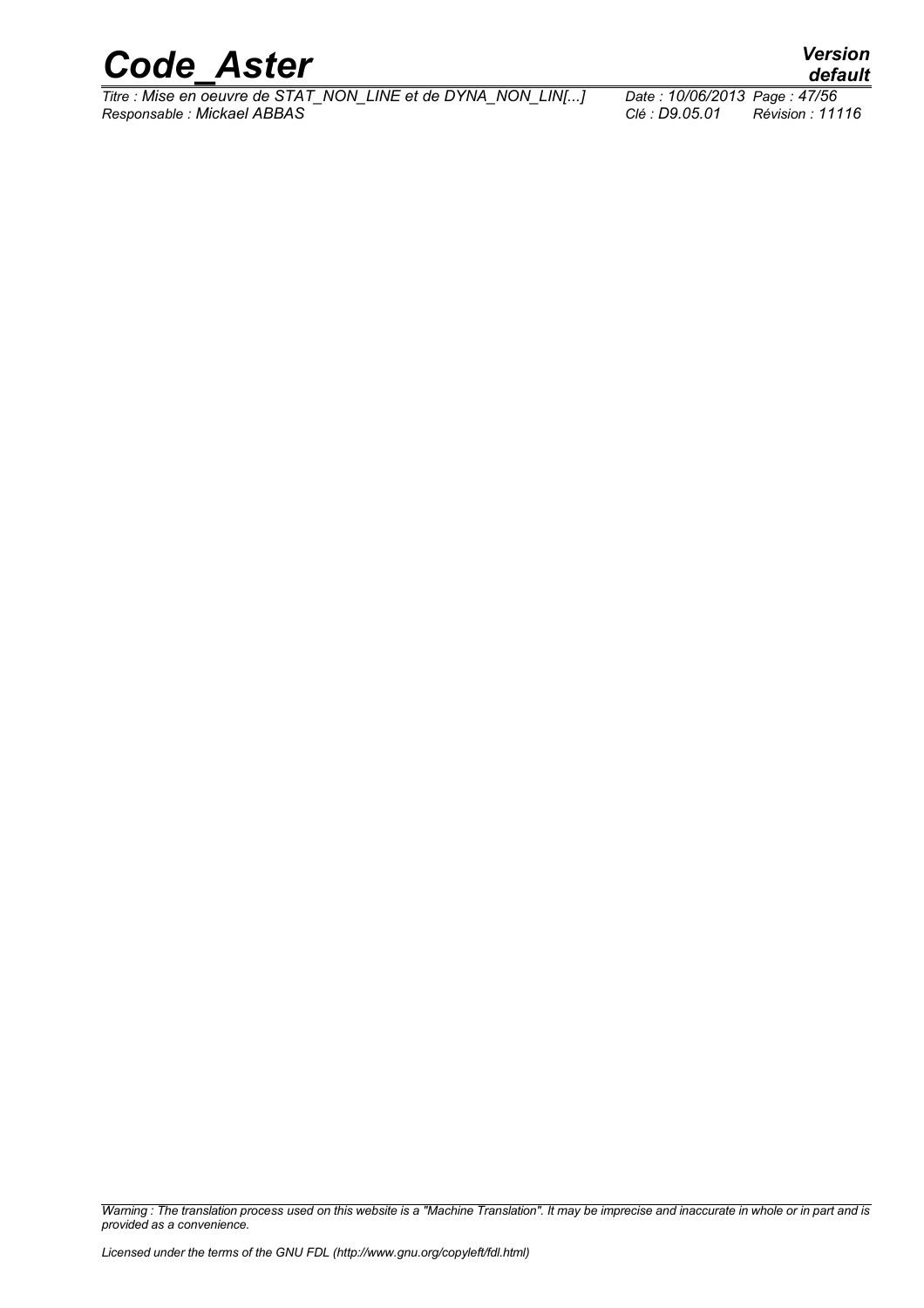*Titre : Mise en oeuvre de STAT\_NON\_LINE et de DYNA\_NON\_LIN[...] Date : 10/06/2013 Page : 48/56 Responsable : Mickael ABBAS Clé : D9.05.01 Révision : 11116*

*default*

### <span id="page-47-3"></span>**5 of matrixes and formula is the matrix**

of Lagrange of Dirichlet. formula is the increment of solution of the unknown nodal values of the system and formula is the increment of

•the parameters of Lagrange associated with

•the dualisation with the limiting conditions. Concretely

- •, the "unknown nodal values
- •" of the systems can be

displacements, velocities, accelerations, pressures, temperatures, etc the two second

### <span id="page-47-2"></span>**5.1 members are also**

nodal values. The detail of the systems is given in documentations of reference [R5.03 .01] and [R5.05.05]. The routine merimo.f For the computation of the tangent matrixes (options FULL\_MECA, FULL\_MECA\_ELAS, RIGI\_MECA\_TANG, RIGI\_MECA

[ *K B T B* 0 ] .{ *r s*}={ *Lr Ls*} \_ELAS1

 $|K|$ , RIGI\_MECA\_IMPLEX) and the internal forces (option RAPH\_MECA),  $|B|$  systematically by the routine merimo.f.

 $|8r|$  prepares the inputted fields (many in this case), it is called  $|8s|$  for the computation of the elementary vectors for the internal forces (see §5.5.2) but also for the computation of the tangent elementary matrixes of stiffness (see §5.3). Computation of the matrixes We consider here elementary matrixes (MEELEM) and assembled matrixes (MEASSE). Just like for the loading (§5.5.1), this computation uses a system in two times: Creation of a local list of the matrixes

### <span id="page-47-1"></span>**5.2 to calculating and/or assembling**

; Computation and/or assembly of the matrixes ; For the phase of creation of the list of the matrixes to calculating and/or assembling, there are several routines (contrary to the loadings which use only the routine nmchar.f). These routines are the following ones: Operations Routine Construction of the local list for the matrixes used in dynamics clarifies ndxprm.f Construction of the local list for the matrixe[s50](#page-49-0) used in correction nmcoma.f Construction of the local list for the matrixes use[d48](#page-47-0)

### <span id="page-47-0"></span>**5.3 in prediction nmprma.f**

Construction of the local list for the matrixes used in postprocessing (oscillatory modes or buckling modes) nmflma.[f50](#page-49-1) of the local list for the constant matrixes

•during all *computation* nminmc.f For the phase of computation and/or assembly

•of the matrixes, one finds routines

similar to the case of the loadings. Operations Routine Addition of a matrix to assemble and/or calculate in the local list Initialization of the local list nmcmat.f nmcmat.f Shunting computation and/or assembly of the matrixes

| nmxmat.f                                                                                                                  | Computation              |  |  |  |
|---------------------------------------------------------------------------------------------------------------------------|--------------------------|--|--|--|
| of the matrixes nmcalm. f Assembly of the matrixes nmassm. f Computation and assembly of<br>the stiffness matrixes        |                          |  |  |  |
| nmrigi.f There is nevertheless a notable exception: the computation of the nonlinear                                      |                          |  |  |  |
| matrixes uses a direct call by nmrigi.f because that requires                                                             |                          |  |  |  |
| parameters (call to merimo.f, to see 5.2) which the other matrixes do not need. The type of<br>uses<br>matrix MERIGI thus |                          |  |  |  |
| nmrigi.f instead of nmcalm.f and nmassm.f. If one wishes to modify a matrix, it                                           | thus<br>is.<br>necessary |  |  |  |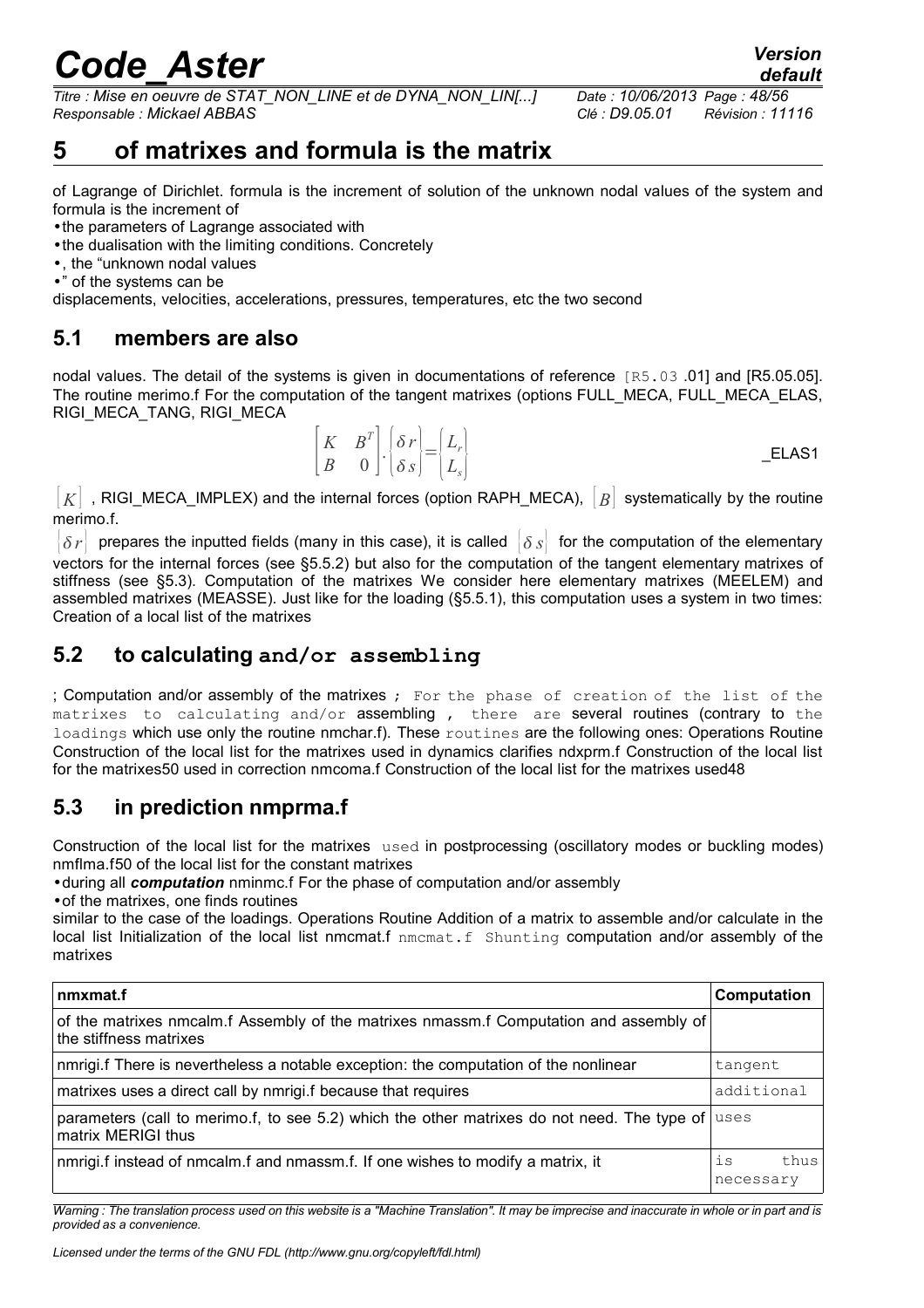| <b>Code Aster</b> | <b>Version</b> |
|-------------------|----------------|
|                   | default        |

*Titre : Mise en oeuvre de STAT\_NON\_LINE et de DYNA\_NON\_LIN[...] Date : 10/06/2013 Page : 49/56 Responsable : Mickael ABBAS Clé : D9.05.01 Révision : 11116*

: To add its computation and/or its assembly to the good place (ndxprm.f, nmcoma.f, nmprma.f, nmflma.f or nminmc.f) according to the case,

| to even add                                                                                          | a new                       |
|------------------------------------------------------------------------------------------------------|-----------------------------|
| routine; To add elementary computation and/or the assembly<br>in nmcalm.f and nmassm.f; The routines | nmxmat.f<br>and<br>nmcmat.f |
| of handling of the local list should not                                                             | be modified                 |
| . Computation of                                                                                     | matrix                      |
| resulting MATASS According to                                                                        | the type                    |
| of resulting matrix that one wishes to obtain                                                        | (in)<br>prediction          |

, correction or for initial acceleration), one uses three total routines which will deal with this construction . They are the routines nmprac.f, nmcoma.f and nmprma.f. These three routines also [48](#page-47-1) the display (computation option of the stiffness matrix ) and the statistical (time spent in the operations ). They have

the same general diagram: Computation and/or assembly

•of elementary matrixes (MEELEM) in assembled matrixes (MEASSE), (see § 5.3 ); Management of the parameters of reactualization of the matrixes (stiffness, mass

•, damping), routine nmchrm.f; Management of the type of the stiffness matrix

(name of the option ), routine nmchoi.f ; Construction of the matrix resulting *by linear combination* from

### <span id="page-48-0"></span>**5.4 the other matrixes. In dynamics, the various**

contributions in the resulting matrix (mass matrixes, of damping and stiffness) by means of combine a multiplying coefficient depend on the time scheme used and time step, one recovers these coefficients via the routine of access NDYNRE (see § 2.4.3.13). It is the routine nmmatr.f; Factorization (or not) of the resulting matrix by call to the routine preres.f; Operations Routine Computation of the matrix assembled

•resulting for computation from initial acceleration nmprac.f Computation of the matrix assembled resulting [48](#page-47-0)

•the phase from prediction nmprma.f Computation of the matrix assembled resulting for the phase from correction nmcoma.f Management

• of the parameters of reactualization of the matrixes (stiffness, mass, damping

•) nmchrm.f Management of the type of the stiffness matrix (name of the option) nmchoi.f Choice of recreation of classification nmrenu.f Computation of matrix resulting MATASS nmmatr.f Taken into account from the following loadings with their multiplying function ascoma.f Taken into account from the modification from the matrix resulting by the contact/friction (method DISCRETE) nmasfr.f Computation from the second member The computation [31](#page-30-0) the second member is the

•most different part from one linear system to another, it will contain: Loadings

| given (see                                                                                  | the $\S$         |
|---------------------------------------------------------------------------------------------|------------------|
| 5.5.1) internal forces coming from the integration of the behavior (§5.5.2);                | Quantities       |
| related to the limiting conditions of Dirichlet like the reactions of                       | bearing (\$      |
| 5.5.3); Quantities related to the command variables (§5.5.4);                               | Various          |
| quantities related to the contact/friction (not of details in this document); Contributions |                  |
| of inertia and damping for the dynamics (§5.5.6);                                           | In the case      |
| of the dynamics, for the diagrams multi                                                     | not<br>(complete |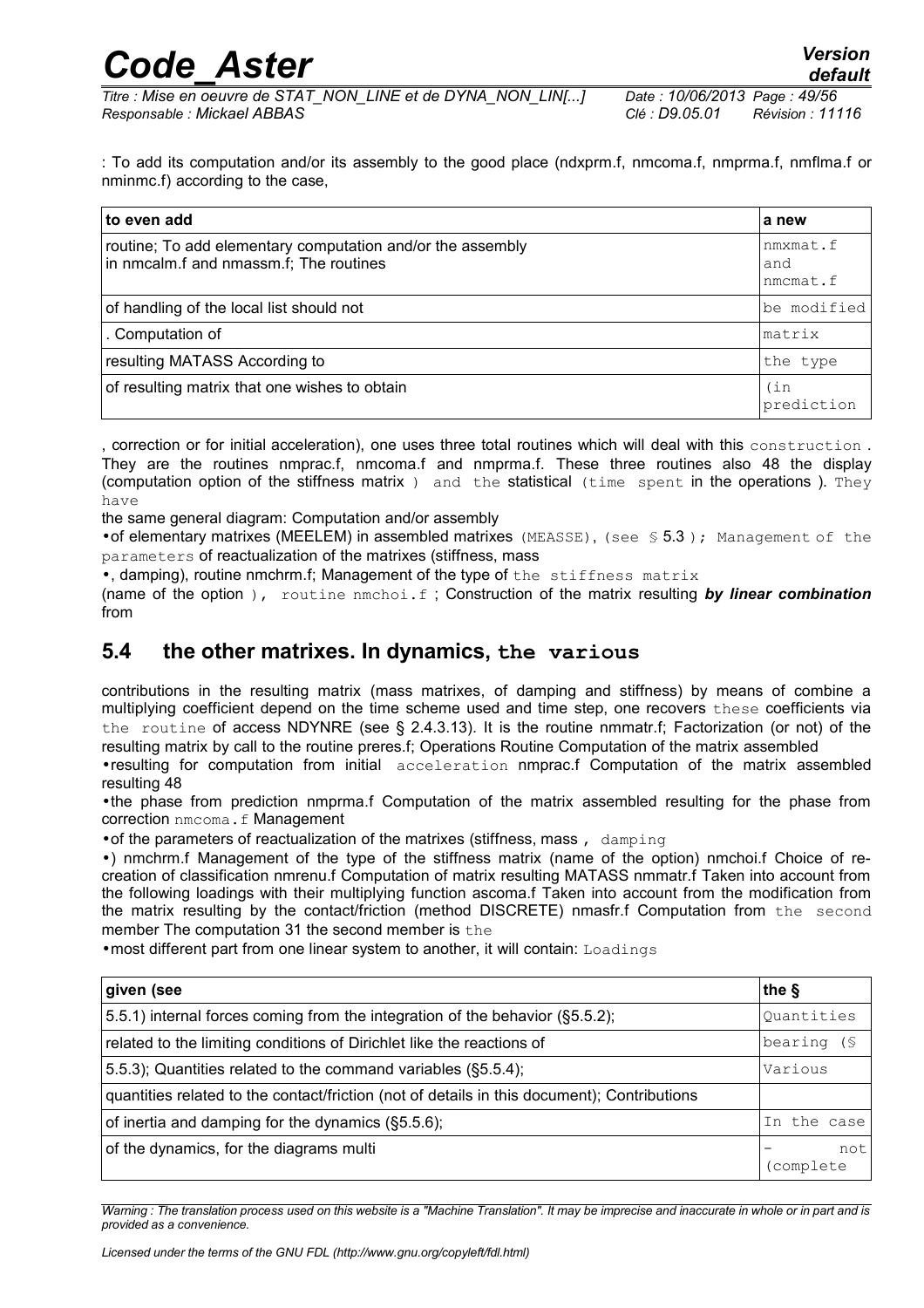*default*

*Titre : Mise en oeuvre de STAT\_NON\_LINE et de DYNA\_NON\_LIN[...] Date : 10/06/2013 Page : 50/56 Responsable : Mickael ABBAS Clé : D9.05.01 Révision : 11116*

| Newmark with MODI EQUI=' OUI' ) one                                                                                                              | Imoreover |
|--------------------------------------------------------------------------------------------------------------------------------------------------|-----------|
| will add the contributions of time step preceding. Computation of the loadings                                                                   | There     |
| are three modes of evaluating of the loadings and two phases. The modes are the following:<br>Mode $\langle \text{ACCI} \rangle$ of the loadings |           |

### <span id="page-49-2"></span>**5.5 for the evaluating of**

initial acceleration in dynamics; Mode <FIXE> of the loadings for the evaluating of the fixed loadings •not depending on the solution; Mode [50](#page-49-1)

•> of the loadings for the evaluating of the variable loadings dependin[g50](#page-49-0) on

•the solution (following loadings); There are also two phases. Either one is in correctio[n51](#page-50-1) one

•is in prediction. These phases are useful onl[y51](#page-50-0) very

•particular cases: modal damping, method IMPLEX and modal impedance. The principal

•routine which calculates the loadings is nmchar.f. In this routin[e51](#page-50-2)

the activated features (FONACT) and according to the mode/phase of computation, one will cause the computation of the elementary vectors (variable-hat VEELEM) and their

### <span id="page-49-1"></span>**5.5.1 assembly in vectors**

assembled (variable-hat VEASSE). For that, one uses a certain number of utility routines

•which manage local lists with nmchar.f. Operations Routine Addition of a loading

•to be assembled and/or calculate, with a possible option Initialization of the list of the loadings (initializations

• local lists of nmchar.f) nmcvec.f nmcvec.f Shunting computation and/or assembly of the loadings nmxvec.f Computation of the loadings

nmcalv.f Assembly of the loadings nmassv.f Certain loadings do not have a phase of elementary computation but only the creation of a directly assembled vector. If one wishes to add a loading

, it is thus necessary: To define which phase and which mode  $\text{will}$  activate it; To add its computation and/or its assembly in nmchar.f according to the activated functionality; To add elementary computation and/or the assembly in nmcalv.f and nmassv.f; The routines  $nmxvec$ , nmcvec.f should not be modified. Computation of the quantities related to the internal forces The computation of the internal forces can be carried out of two ways: By integration

| of the constitutive law                                                                                                                            |                         |
|----------------------------------------------------------------------------------------------------------------------------------------------------|-------------------------|
| , it is computation option RAPH_MECA; By re-use of the stresses<br>calculated in addition, it is computation option FORC NODA; This distinction is | important<br>because it |
| does not generate the same costs (the second case                                                                                                  | is much                 |
| faster). The integration                                                                                                                           |                         |
| of the behavior is an expensive                                                                                                                    |                         |

operation which implies to modify local variables and forced, and, often, to solve locally (at each Gauss point), a nonlinear system. As the computation of

•the stresses is also necessary during the evaluating

•of the tangent matrixes, the behavior is also integrated during the computation of the tangent •matrixes (option FULL\_MECA). In static, the phase of prediction calculates the internal forces by option *FORC\_NODA. In dynamics ,* 

### <span id="page-49-0"></span>**5.5.2 the behavior systematically is integrated. Operations**

Routine Computation of the elementary vectors for the internal forces (integration

• of the behavior) nmfint.f Assembly of the elementary vectors  $for$ 

•the internal forces (integration of the behavior) nmaint.f The computation of option FORC\_NODA is made by the mechanism of evaluating of the loadings (§5.5.1). Computation of the quantities related to the dualized limiting conditions the dualisation of the limiting conditions of Dirichlet (see [R3.01.01]) involves the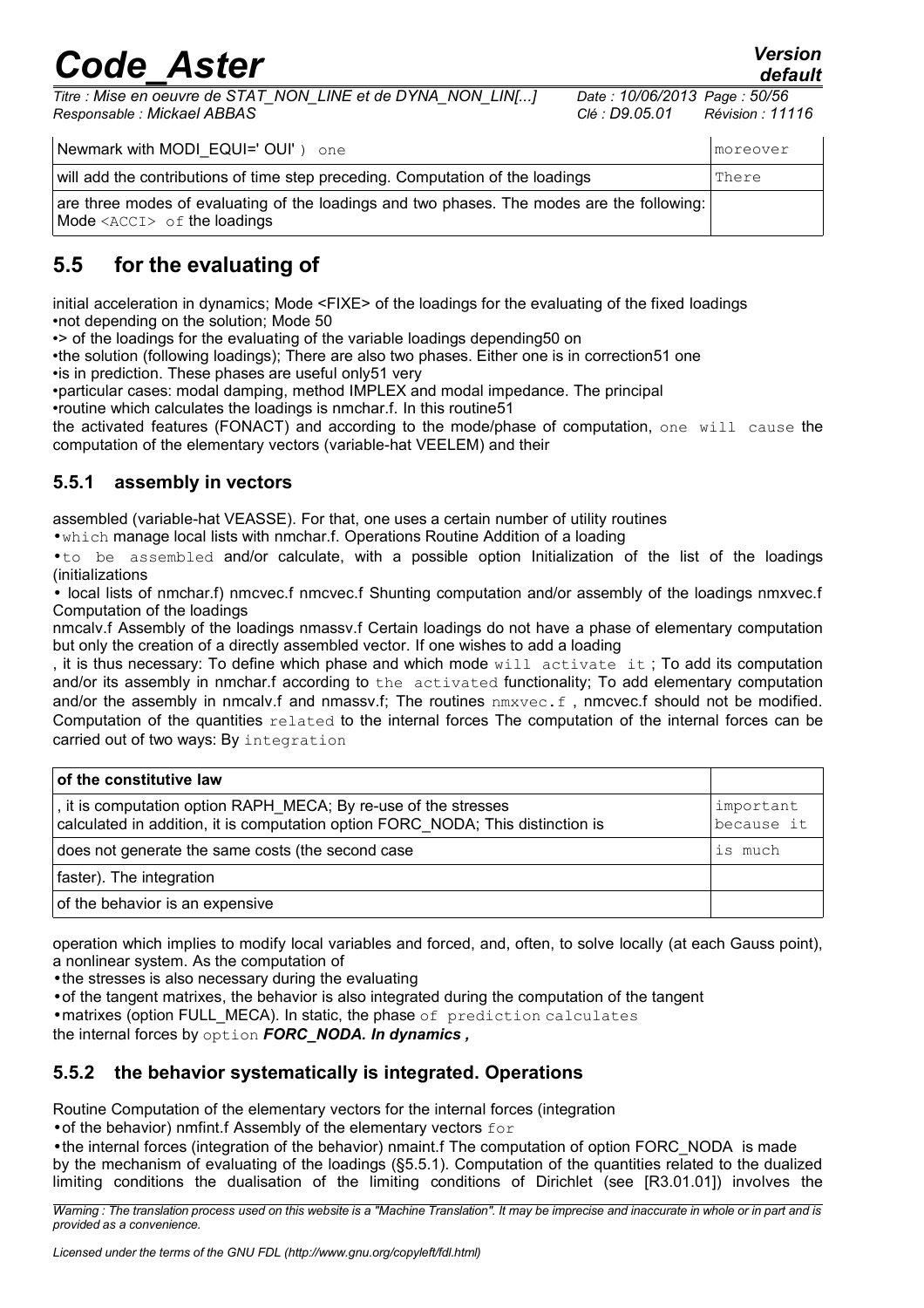*default*

*Titre : Mise en oeuvre de STAT\_NON\_LINE et de DYNA\_NON\_LIN[...] Date : 10/06/2013 Page : 51/56 Responsable : Mickael ABBAS Clé : D9.05.01 Révision : 11116*

computation of two quantities of type vector assembled: The reactions of bearing, by the product of the matrix of the limiting conditions dualized with Lagrange corresponding to the degrees of freedom, it is the vector identified by CNDIRI; The value of the degrees of freedom imposed by dualisation formulates. A convergence, this quantity will be equal to the limiting conditions data formulates, the vector is identified by CNBUDI; Operations Routine Computation of

| the elementary vectors                                                                                                           |            |
|----------------------------------------------------------------------------------------------------------------------------------|------------|
| for the reactions of bearing nmdiri. Assembly of the elementary vectors for the reactions                                        | of bearing |
| Inmadir.f Computation and assembly of the quantities imposed by dualisation nmbudi.f related to<br>Computation of the quantities |            |

the command variables The computation of these quantities is done by the mechanism of evaluatin[g50](#page-49-1)

### <span id="page-50-1"></span>**5.5.3 (§5.5.1), standard CNVCF0, CNVCF1 and CNVCPR. Computation of**

the constant quantities during computation A certain number of vectors are constant during computation, they then use a mechanism

•similar to the loadings (§5.5.1), using the routines nmxvec.f, nmcvec.f, nmcalv.f and nmassv.f, except that one passes by the routine nminvc.f instead of  $B \cup \lambda$  nmchar.f. Operations Routine Computation and assembly

• of the constant vectors during computation nminvc.f Computation of  $|B|$   $|u|$  related to the dynamics – Inertia forces and of damping The computation  $\, \big| u^d \big| \,$  quantities is done by the mechanism  $\circ$  f evaluating

| ∣of                                                                         | the loadings           |
|-----------------------------------------------------------------------------|------------------------|
| $\left( \frac{6}{5}$ 5.5.1), standard CNDYNA. These quantities do not exist | ın<br>an<br>elementary |
| state since they are result of a product stamps/vector                      | Operations             |
| Routine Computation of the dynamic quantities for the second                | member                 |

### <span id="page-50-0"></span>**5.5.4 ndfdyn.f Computation of the inertia forces nminer.f Computation of the damping forces**

nmhyst.f According to the time schemes, it is necessary to us[e50](#page-49-1) multiplying coefficients

### <span id="page-50-3"></span>**5.5.5 in front of each one of these quantities, one recovers these**

coefficients via the routine of access NDYNRE (see § 2.4.3.13). Second resulting members It remains about it more than to buil[d50](#page-49-1) the various second members by linear combination of all the quantities detailed previously. The principal routines

| $\mid$ of construction                             |             |
|----------------------------------------------------|-------------|
| these second members are seven: Operations Routine | Computation |

### <span id="page-50-2"></span>**5.5.6 of the second member for the correction nmassc.f Computation of the second member for the prediction**

– Option DEPL\_CALCULE or EXTRAPOLATES nmassd.f Computation of the second member for initial [50](#page-49-1) nmassi.f Computation of the second member for the prediction nmassp.f Computation of the second member for the prediction – static Case nsassp.f Computation

| of the second | member |
|---------------|--------|
|               |        |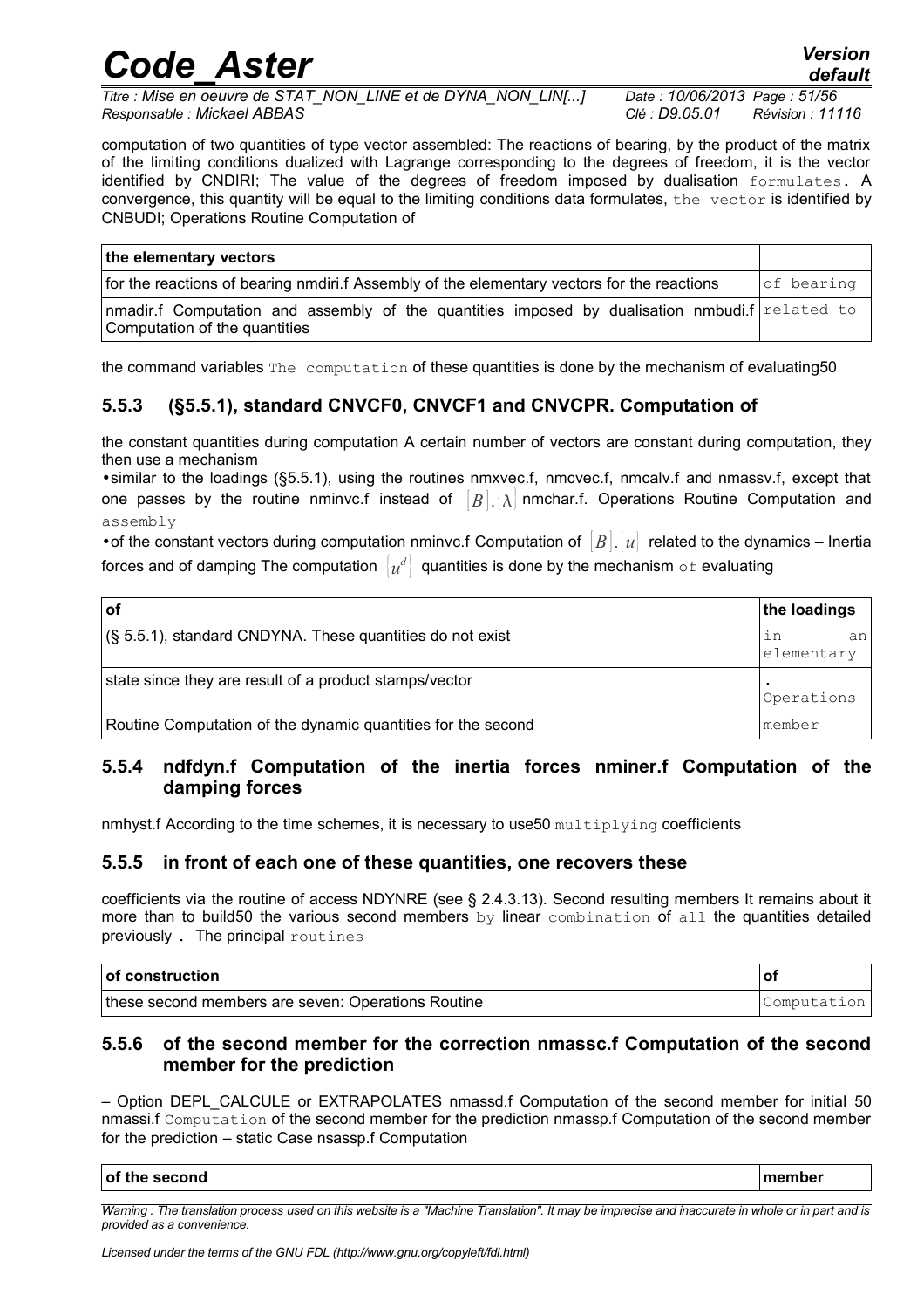*default*

| Titre : Mise en oeuvre de STAT NON LINE et de DYNA NON LIN[]<br>Responsable : Mickael ABBAS | Date: 10/06/2013 Page: 52/56<br>Clé : D9.05.01 | Révision : 11116   |
|---------------------------------------------------------------------------------------------|------------------------------------------------|--------------------|
| for the prediction $-$ implicit dynamic Case ndassp.f                                       |                                                | Computation<br>.of |
| the second member for the prediction                                                        |                                                |                    |
| dynamic Case clarifies nmassx.f All                                                         |                                                | these<br>routines  |

rest on the same principles: Recovery of necessary quantities, already assembled or locally calculated in these routines, via variable-hat VEASSE (see the §5.5 .1 with §5.5.6) [31](#page-30-0)

### <span id="page-51-1"></span>**5.5.7 of the various multiplying**

coefficients. In dynamics, according to the time schemes, it is necessary to use specific multiplying coefficients in front of each one of these quantities, one recovers these coefficients via the routine of access NDYNRE

| (see §                                                                                       | 2.4.3.13    |  |
|----------------------------------------------------------------------------------------------|-------------|--|
| ); Construction of one or two second                                                         | members by  |  |
| linear combination (use of the routines standards vtaxpy.f). There are two second<br>members |             |  |
| in the case of control; To improve legibility                                                |             |  |
| , one uses utility routines standardized                                                     |             |  |
| to gather the most frequent cases. Operations Routine                                        | Computation |  |
| of the components of the second member vector for the loadings of the Dirichlet type         |             |  |
| fixed during time step, for the normal case and the case controlled nmasdi.f                 | Computation |  |

of the components of the second member vector for the loadings

•of the Neumann type, fixed during time step, for the normal case and the case controlled nmasfi.f Computation of the components of the second member vector fo[r50](#page-49-1) [51o](#page-50-2)f the Neumann

•type, variables (follower) during time step, for the normal case (not of controlled case) nmasva.f Computation of the components of the second member vector for the specific loadings of the dynamics, variables (follower) during time step, for the case normal (not of controlled case [31](#page-30-0) Computation

•of the components of the second member vector for the specific loadings of the dynamics, computation of initial acceleration, variables (follower) during time step

, for the normal case (not of controlled case) nmacva.f Resolution of the system the resolution is made via the intermediary of the routine

| nmresd.f,                                                                                                                                                                                                                                        | which takes           |
|--------------------------------------------------------------------------------------------------------------------------------------------------------------------------------------------------------------------------------------------------|-----------------------|
| as starter the assembled resulting matrix (see $\S$ 5.4) and the second suitable members (two<br>second members if there is control). Operations                                                                                                 | Routine<br>Resolution |
| of the system nmresd f Resolution of the system on the physical degrees of freedom (call to<br>resoud.f) nmreso.f Resolution of the system on the generalized                                                                                    |                       |
| degrees of freedom nmresg. f the routine of resolution will thus turn over one or two fields<br>solutions DEPSO1 and DEPSO2, stored in variable-hat SOLALG. The SD credits                                                                       |                       |
| STRUCT the idea are to use a system of called generic objects STRUCT to contain to the use<br>information in op0070.f. For time, and reasons of performances related                                                                             |                       |
| massive of JEVEUX objects, the deployment of the STRUCT was restricted with printing<br>(SDIMPR, to see § 2.4.3.1). There are three purposes: To rationalize the access to the<br>internal SD with op0070.f and to moderate their multiplication |                       |

### <span id="page-51-0"></span>**5.6 ; To have a generic**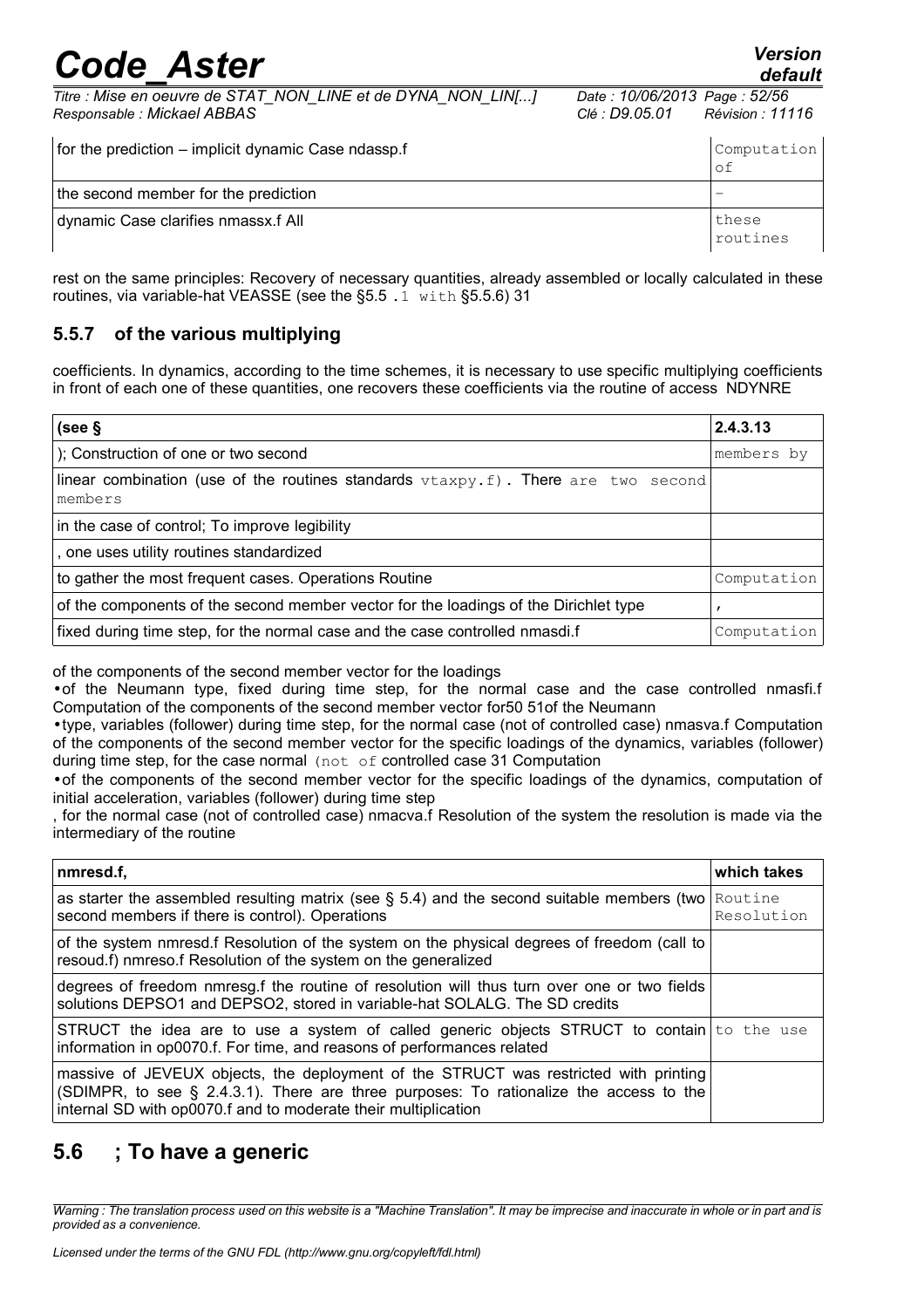*Titre : Mise en oeuvre de STAT\_NON\_LINE et de DYNA\_NON\_LIN[...] Date : 10/06/2013 Page : 53/56 Responsable : Mickael ABBAS Clé : D9.05.01 Révision : 11116*

system for all the SD; To try to facilitate the development and maintainability; A STRUCT is built on [49](#page-48-0) precepts: Single routines of access and handling; Protection and

| encapsulation                                                             | O1                   |
|---------------------------------------------------------------------------|----------------------|
| the data; Possibility                                                     | of creating          |
| generic STRUCT for the frequent operations; A STRUCT $\pm s$ a succession | of JEVEUX<br>objects |
| containing of the information given by the user in                        | the command          |

or created for the management of the algorithm. A STRUCT consists of JEVEUX objects : Two JEVEUX objects containing some information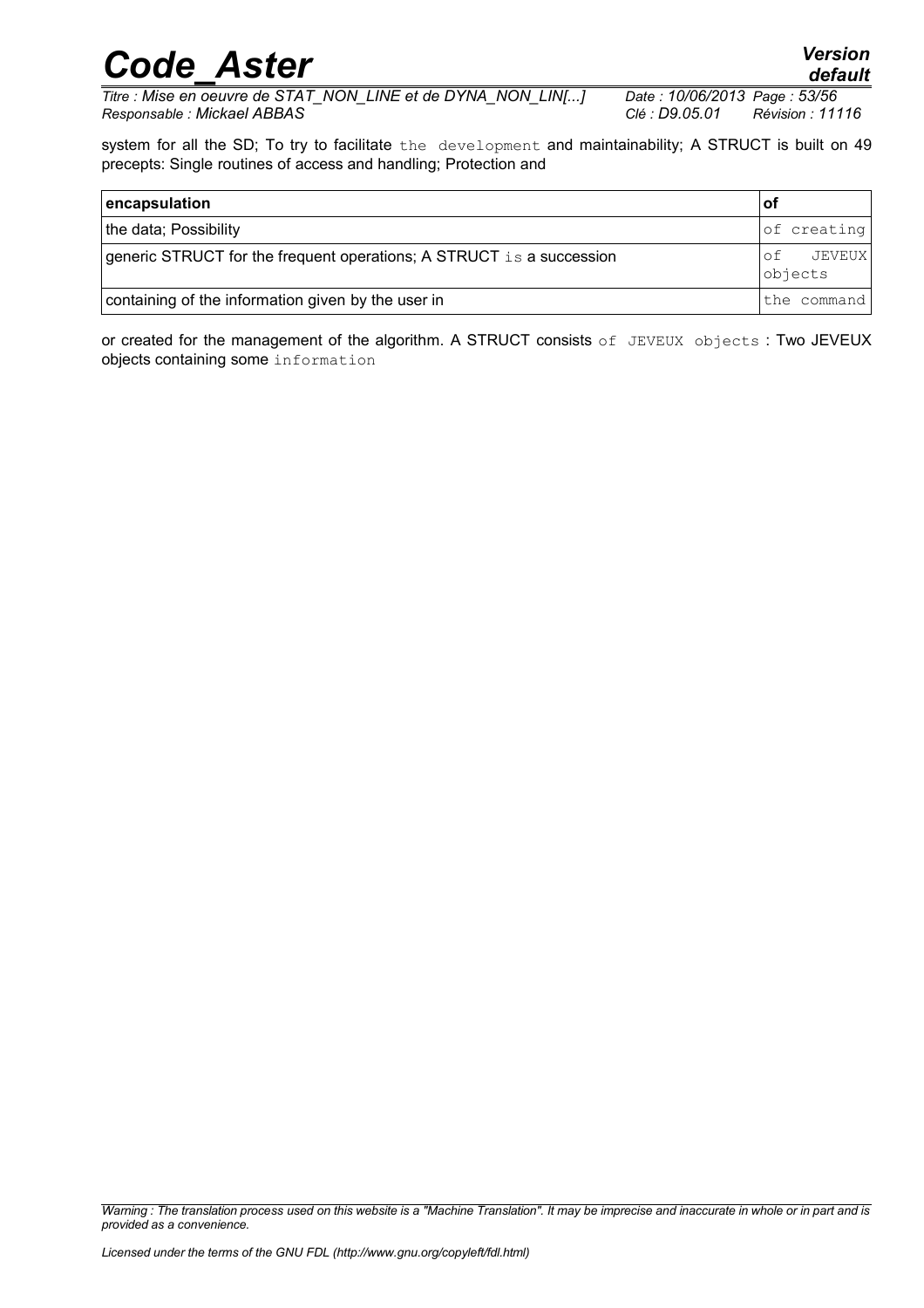*Titre : Mise en oeuvre de STAT\_NON\_LINE et de DYNA\_NON\_LIN[...] Date : 10/06/2013 Page : 54/56 Responsable : Mickael ABBAS Clé : D9.05.01 Révision : 11116*

### <span id="page-53-1"></span>**6 necessary ; A JEVEUX object**

of type V V K24 containing the name of all the parameters ; A JEVEUX object of type V V I containing the parameters of the <booléen> type; A JEVEUX object of type V V I containing the parameters of the <entier> type; A JEVEUX object  $\circ$  f type V V R containing the parameters  $\circ$  f the <reel> typ[e21](#page-20-0) of type V V K24

• containing the parameters of the <chaîne type >; A JEVEUX object of type V V K24 containing

•the param è very <objet> type As only

• names are used, including for the parameters of the type <objet>,

one can allow a certain recursion, i.e.

• a parameter of the <objet> type can contain

•a STRUCT itself. What makes it possible

•to have routines of handling (destruction, copy, etc), without the difficulties

( dangers ) of making the recursive one in F77. The counterpart is that these routines of handling will be incomplete with the usual meaning the direct-object: they

will handle only the JEVEUX objects of

•the STRUCT, the name of the parameters, the values of the "scalar

 $\bullet$ " parameters and the names of the parameters. For example, the copy of a STRUCT

•in another STRUCT is a poor copy: Recopy name of the parameters

•; Recopy scalar parameters : Boolean, whole, real, character strings

•; Recopy names of the parameters <objet>; Idem for the destruction. Even

•if these two types of parameters <chaîne> and <objet> are basically

• character strings (K24), they are not the same ones. The  $\leq$  objet > types are names

d'<objet>, the <chaîne> types are cha î born. A STRUCT has the following life cycle: Creation of the generic JEVEUX objects of the STRUCT (initialization of the name of the parameters); Reading of the user news; Initialization of the values of the parameters; To create a STRUCT a STRUCT is created by a series of three successive routines

: obcrea.f, routines obcrxx.f and obcrcr.f. The developer creates a STRUCT of a preset type by call to the routine obcrea.f. Principle: Each type of STRUCT has its clean obcrxx.f (with xx variable from 00 to 99). Shaft of construction: obcrea.f calls obcrxx.f (with xx

following the type of the STRUCT)  $\dot{z}$  obcrxx. f contains the number and the name of the parameters •(in DATED), it calls then

•obcrcr.f; obcrcr.f creates the list of the parameters with their name (creation of

•the idoines *JEVEUX objects* ) Example: CAL OBCREA

("DISPLAY", SDIMPR)

will create the STRUCT of the type "DISPLAY" and name SDIMPR. To create a new STRUCT to create a new type of STRUCT, it is necessary: To impact obcrea.f to add the IF towards new the obcrxx.f; To create new

the obcrxx.f with the list of the parameters • and their name; Rules: The creation of a STRUCT must be done exclusively in the routine •nmini0.f; A STRUCT can exist only •if the functionality is activated (control

### <span id="page-53-0"></span>**6.1 , contact). The test**

of the functionality can be done only on the absence or the presence of a keyword factor (except for the dynamics : one tests the name of the command ); To see the user data Not possible

generics: each STRUCT has its own process . Rules : All the supervisor calls

#### (getxxx) must

•be made during this phase . The getxxx are prohibited in the rest

•  $\circ$  f the operator (except detecting features during the creation of the STRUCT); For

• reasons of obstruction memory, the user data implying much information

(a list of meshes for example) are an exception to the rule of separation Creation /Lecture *Warning : The translation process used on this website is a "Machine Translation". It may be imprecise and inaccurate in whole or in part and is provided as a convenience.*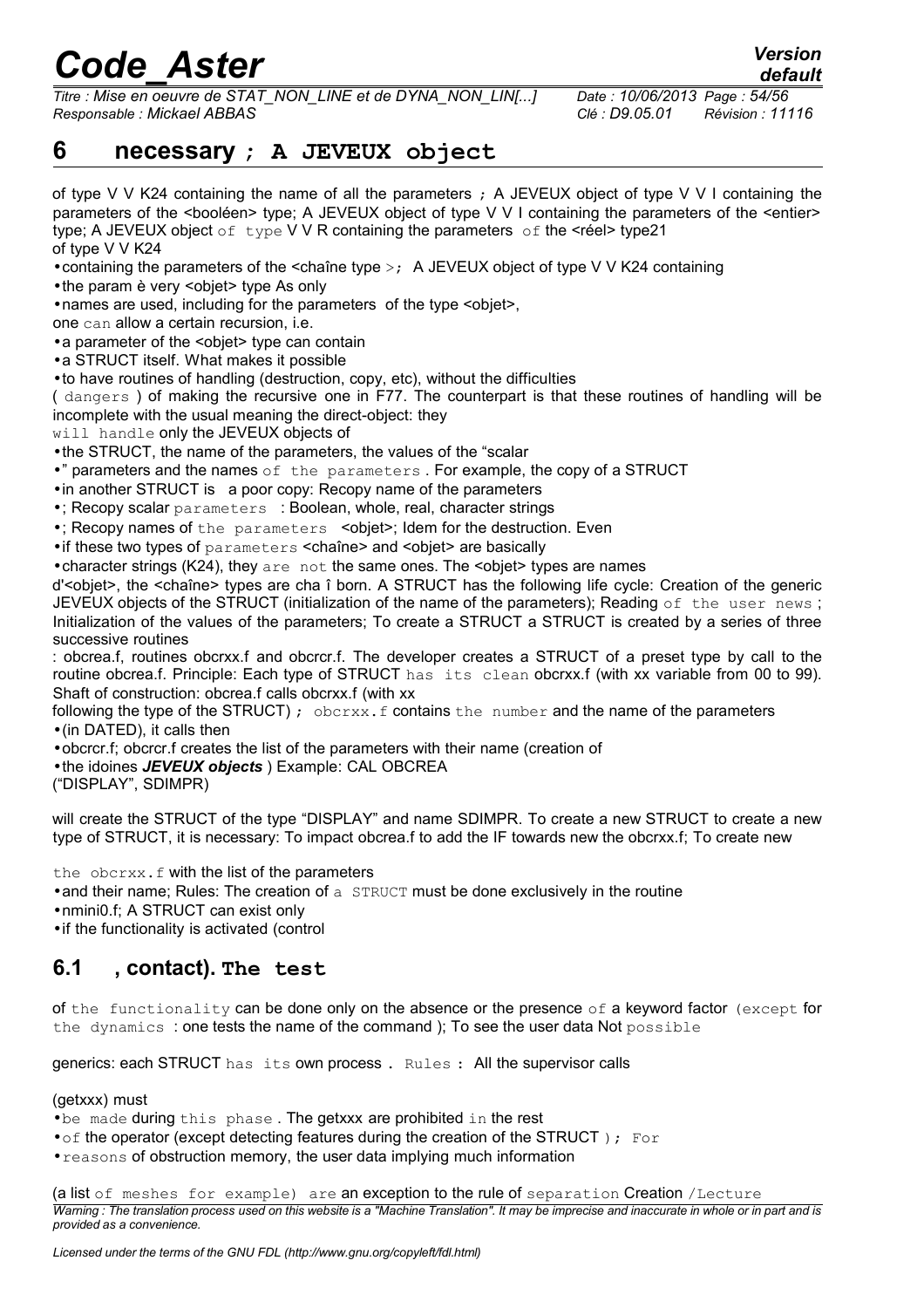*Titre : Mise en oeuvre de STAT\_NON\_LINE et de DYNA\_NON\_LIN[...] Date : 10/06/2013 Page : 55/56 Responsable : Mickael ABBAS Clé : D9.05.01 Révision : 11116*

### <span id="page-54-4"></span>**6.2 /Initialisation. The JEVEUX objects**

necessary to store this information

•can be created in this phase instead of the phase of initialization

•. ; To initialize a STRUCT Not possible generics: each

STRUCT has

•its own process . Rules : The JEVEUX objects contained in the parameters of

•the type STRUCT must be named according to the general rule of Code\_Aster: prefixes by the name of the routine which makes the operation. To reach the values of the parameters Two series of five routines for reading or writing a parameter: To recover

### <span id="page-54-3"></span>**6.3 a parameter: obgeti.f**

, obgetb.f, obgetr.f, obgetk.f, obgeto.f (respectively <entier>, <booléen>,

<réel>, <chaine

```
•> and <objet>); To write a parameter: obseti.f, obsetb.f, obsetr.f, obsetk.f, obseto.f (respectively
<entier>, <booléen>, <réel>, <chaine> and <objet>); There is a control of the type at the time of the access.
The routine
```
•obgett.f turns over the type of the SD. (and not the type of the parameter). Examples: CAL OBGETI (SDDYNA, "NBRE\_ONDE\_PLANE", NCHOND); CAL OBSETR (SDPILO, "COEF\_MULT\_PREC ", COEMUL); Rules: The name and the number of parameters cannot be changed subsequently to the creation of the STRUCT (no routine of direct access to these parameters); Generic STRUCT

### <span id="page-54-2"></span>**6.4 : the SDLIST the SDLIST**

is a list of STRUCT. It is itself a STRUCT. It contains

a list

•of STRUCT and can activate or désactiver/un STRUCT in this list. To locate a STRUCT in the SDLIST, this STRUCT must contain a parameter of the type chains, single, given during

### <span id="page-54-1"></span>**6.5 creation. One can reach**

the STRUCT of the SDLIST, either by the index in the list, or by his

•parameter of access. One declares this parameter at the time of the creation of the SDLIST. Description Routine Creation of an automatic SDLIST oblcre.f

•Generation of a name of STRUCT in the SDLIST oblgen.f Says if the STRUCT in the SDLIST is active or not (access by index) oblgai.f Deactivation of

all the STRUCT in the SDLIST oblraz.f Turns over the index  $of$  a STRUCT in the SDLIST (access by parameter) oblgip.f (Dice) - activation

```
of
•a STRUCT in the SDLIST (access by index )
•oblsai.f (Dice) - activation of a STRUCT in
```
the SDLIST (access

•by parameter) oblsap.f Recovery of the STRUCT in the SDLIST (access by index) oblgoi.f Recovery of the STRUCT in the SDLIST (access by parameter

### <span id="page-54-0"></span>**6.6 ) oblgop.f Put of one STRUCT in**

the SDLIST ( access by index) oblsop.f Examples: Creation of STRUCT SDLIST: CAL OBLCRE (SLCOLO , "TABLEAU \_COLONNE", "TYPE\_COLONNE", NBCOLO ); STRUCT SDLIST

consists of nbcolo STRUCT of the type TABLEAU \_COLONNE , each STRUCT is identified by its parameter TYPE\_COLONNE; Deactivation of all the STRUCT : CAL OBLRAZ (SLCOLO); Activation of a STRUCT: CAL